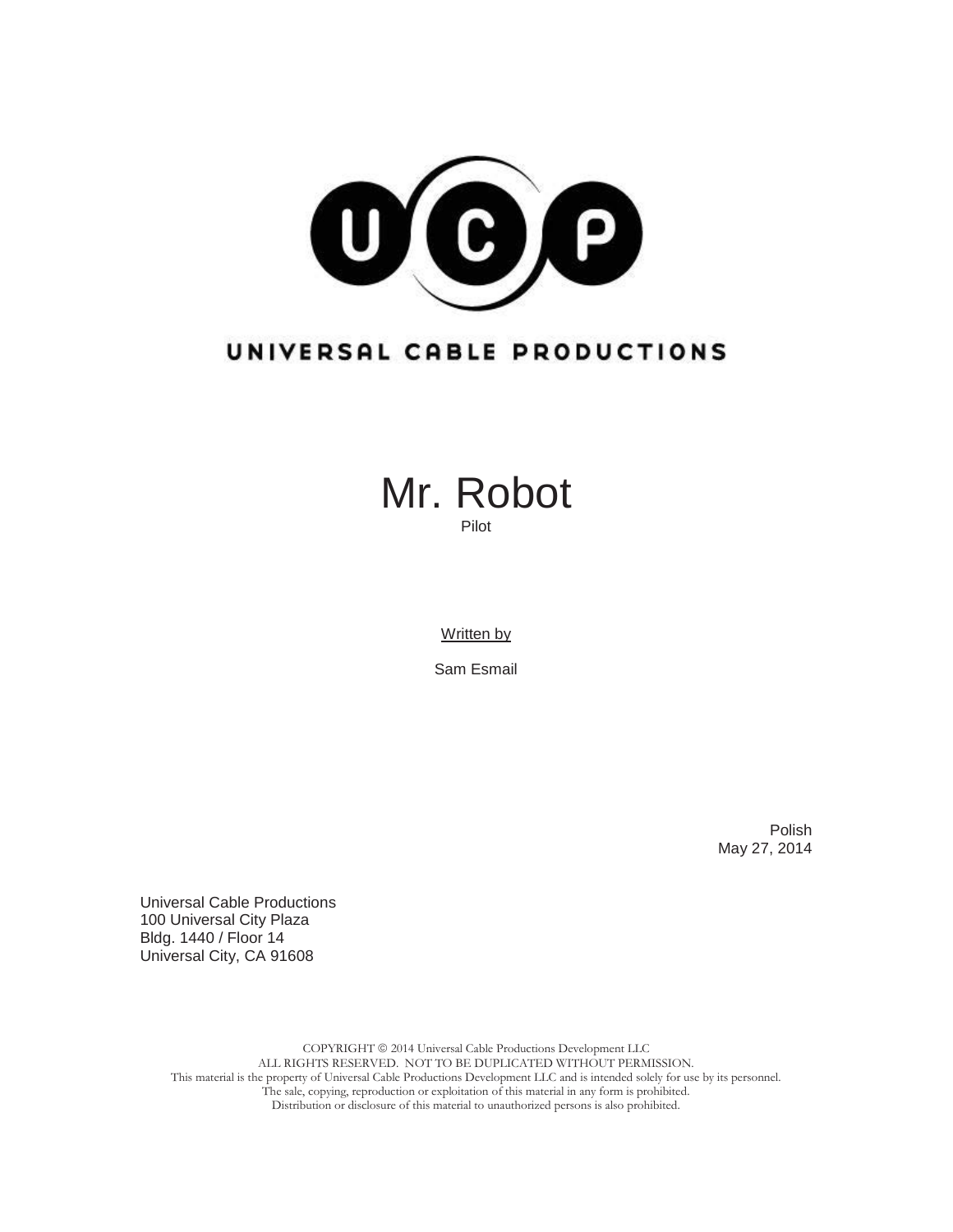*"Our democracy has been hacked. The operating system has been taken over and turned to uses that are somewhat different than the ones our founders intended to emerge." - Al Gore, 2013*

*"Give a man a gun, and he can rob a bank. Give a man a bank, and he can rob the world." - Internet Meme, c. 2011*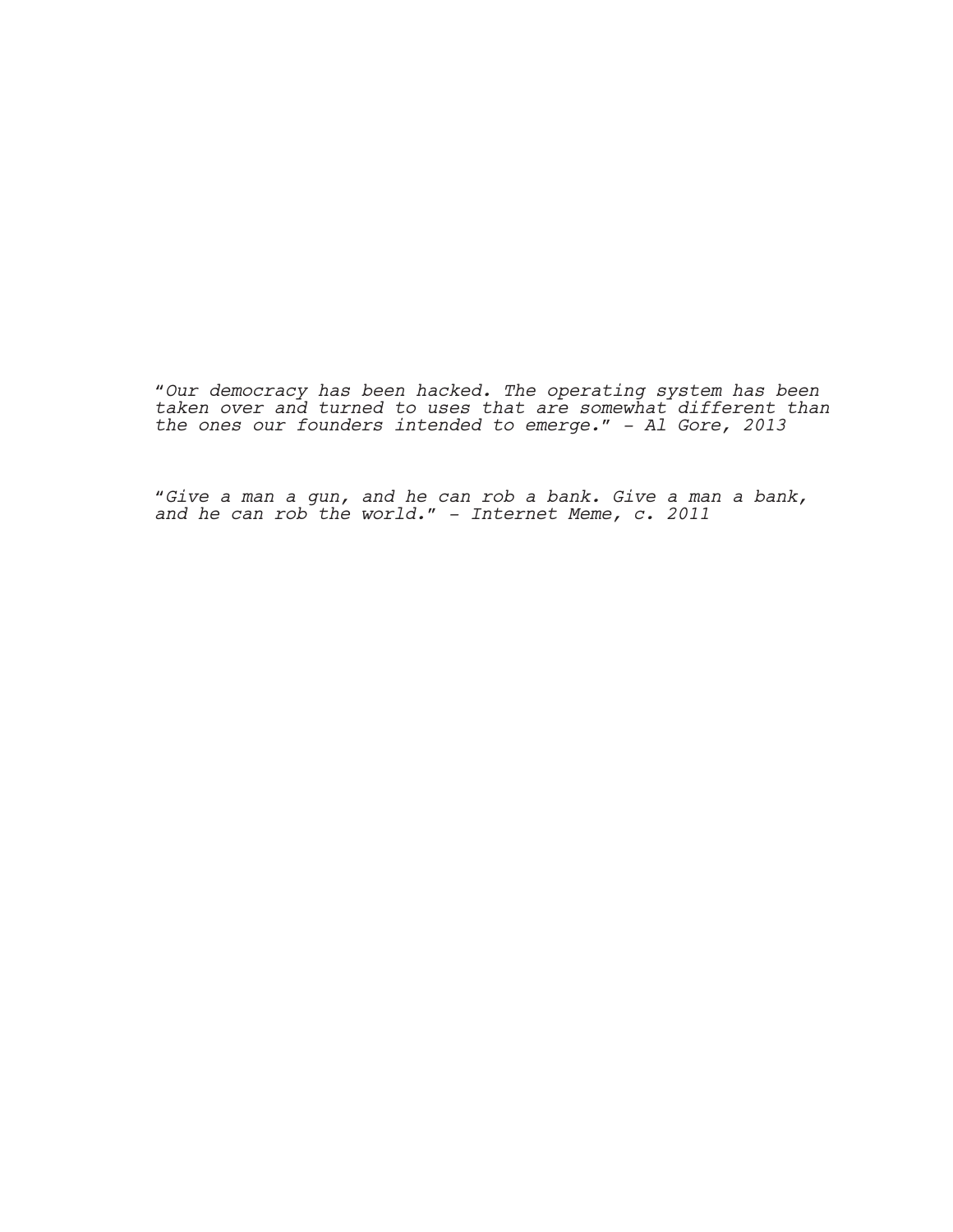BLACK.

ELLIOT (V.O.) Hello friend. Hello friend? That's lame. Maybe I should give you a name? \* \* \* \* But that's a slippery slope. You're only in my head. We have to remember that.  $\times$ Shit. It's actually happened. I'm  $*$ talking to an imaginary person.  $*$ 

Loud, violent jazz RISES on the soundtrack. Within the black of frame, silhouettes begin forming.

> ELLIOT (V.O.) I sometimes think dinosaurs never existed. For absolutely no scientific reason do I think this. I have chronic insomnia. I think aliens are real. I think they're invisible and staring straight at us. I also believe there's a shadowy group of rich people who secretly run the  $*$ world.

We pull out to reveal we're in an office looking out of a very tall Manhattan skyscraper. Shadowy figures sit and stand around a conference table, arguing.

> ELLIOT (V.O.) I'm talking about the ten or fifteen zillionaires that we don't know about. The guys who control the guys that control. The guys that play God without permission.

> > CUT TO BLACK.

ELLIOT (V.O.) And now I think they're following me.

### **INT. NYC SUBWAY (MOVING) - MORNING**

We finally meet ELLIOT (late 20s). His hoodie throws a sliced shadow over his face.  $\star$ 

He sneaks looks at a couple of mysterious MEN DRESSED IN BLACK, one on either side of the train. One reads the NY Post. The other looks straight ahead, suspiciously so.

> ELLIOT (V.O.) This is about last night. I should have gone to Angela's birthday party--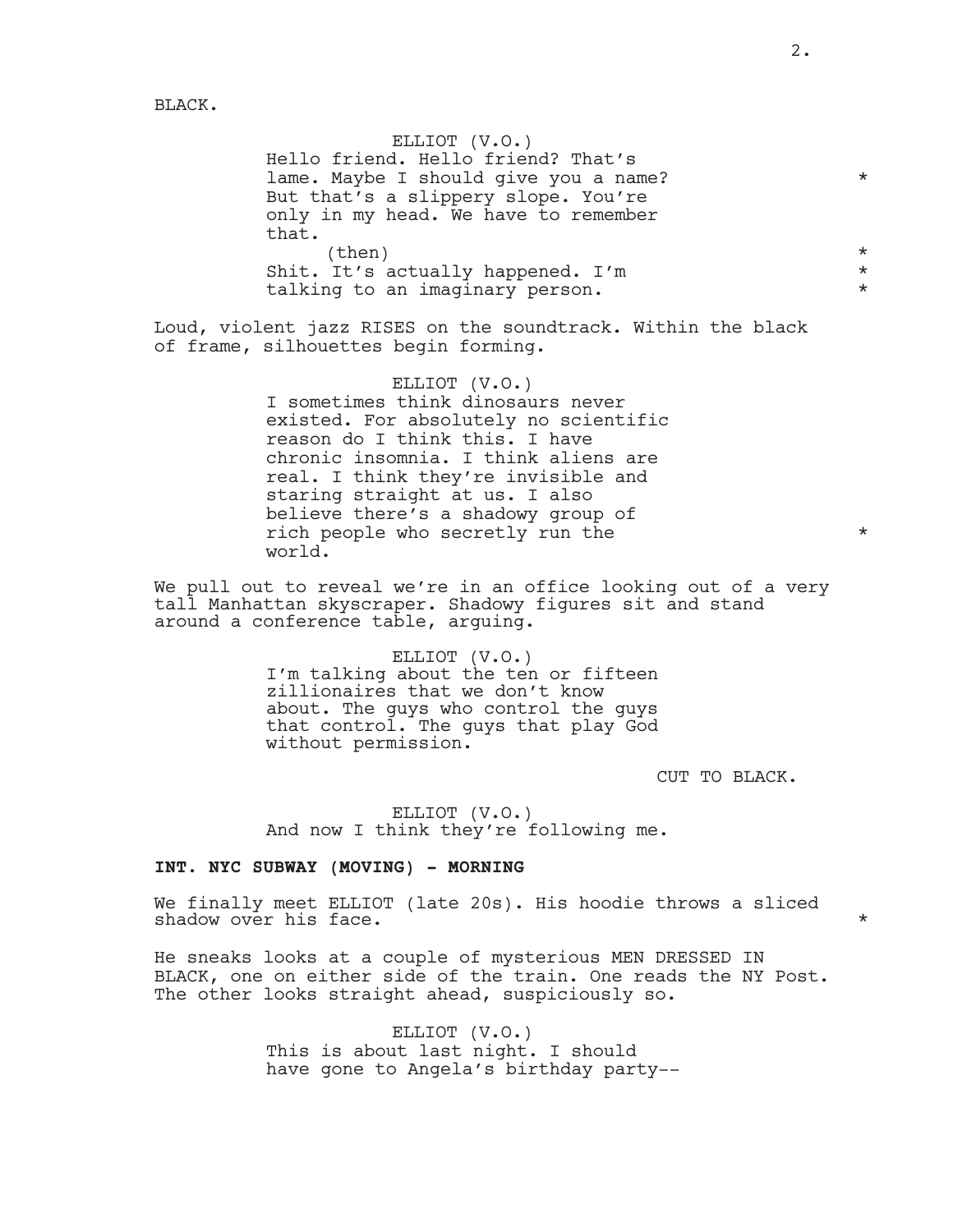### **INT. PHIL'S COFFEE (FLASHBACK) - NIGHT**

A small coffee shop with a few patrons. A cheesy sign that  $*$ <br>reads "Phil's Coffee" displays proudly above Flliot sits by reads "Phil's Coffee" displays proudly above. Elliot sits by \* himself, hoodie on, no coffee. His leg taps nervously. Elliot intently watches as a mild-mannered Indian with a  $*$ mustache walks into the shop. This is PHIL (50s). \* He orders a latte from the front and sits alone. He pulls out  $*$ his iPad and sips his latte, enjoying the quiet evening to  $*$ himself. \* Elliot musters courage with a deep breath and walks over. He  $*$ sits across from him without saying a word, his leg twitching. \* Finally, Phil looks up.  $\star$ ELLIOT  $\qquad \qquad \star$ You're Phil. \* He nervously gestures to the cheesy sign. Confused, Phil just  $*$ offers a quick smile in return-- \* ELLIOT (CONT'D) \*<br>al name is Robit Pathak. \* \* \* \* But your real name is Rohit Pathak. (nervous and robotic) \* You changed it to Phil when you \* bought your first Phil's Coffee shop \* six years ago. Now you have seventeen  $\star$ <br>of them with eight more coming next  $\star$ of them with eight more coming next<br>  $\begin{array}{ccc}\n\bullet & \bullet & \bullet & \bullet \\
\text{matrix} & \bullet & \bullet & \bullet \\
\bullet & \bullet & \bullet & \bullet & \bullet\n\end{array}$ quarter. You married an American \* woman named Linda Fielding, age \* thirty-one, then had two kids with \* her. Smallbiztrends.com said your  $*$ life was so perfect it felt like "the  $*$ stuff of sitcoms." An awkward silence. Phil licks his lips, not sure if he should  $*$ be flattered or concerned.  $\star$ PHIL  $\qquad \qquad \star$ (thick Indian accent) \* May I help you with something?  $*$ ELLIOT  $\qquad \qquad \star$ I liked coming here because the WIFI  $\star$ <br>was fast and with no dropouts. It was was fast and with no dropouts. It was \* good. So good that it scratched that  $\star$ <br>part of my mind-- the part that  $\star$ part of my mind-- the part that doesn't allow good to exist without \* condition. So, I snooped on the  $\star$ <br>traffic and that's when I noticed  $\star$ traffic and that's when I noticed \* something strange in the filenames--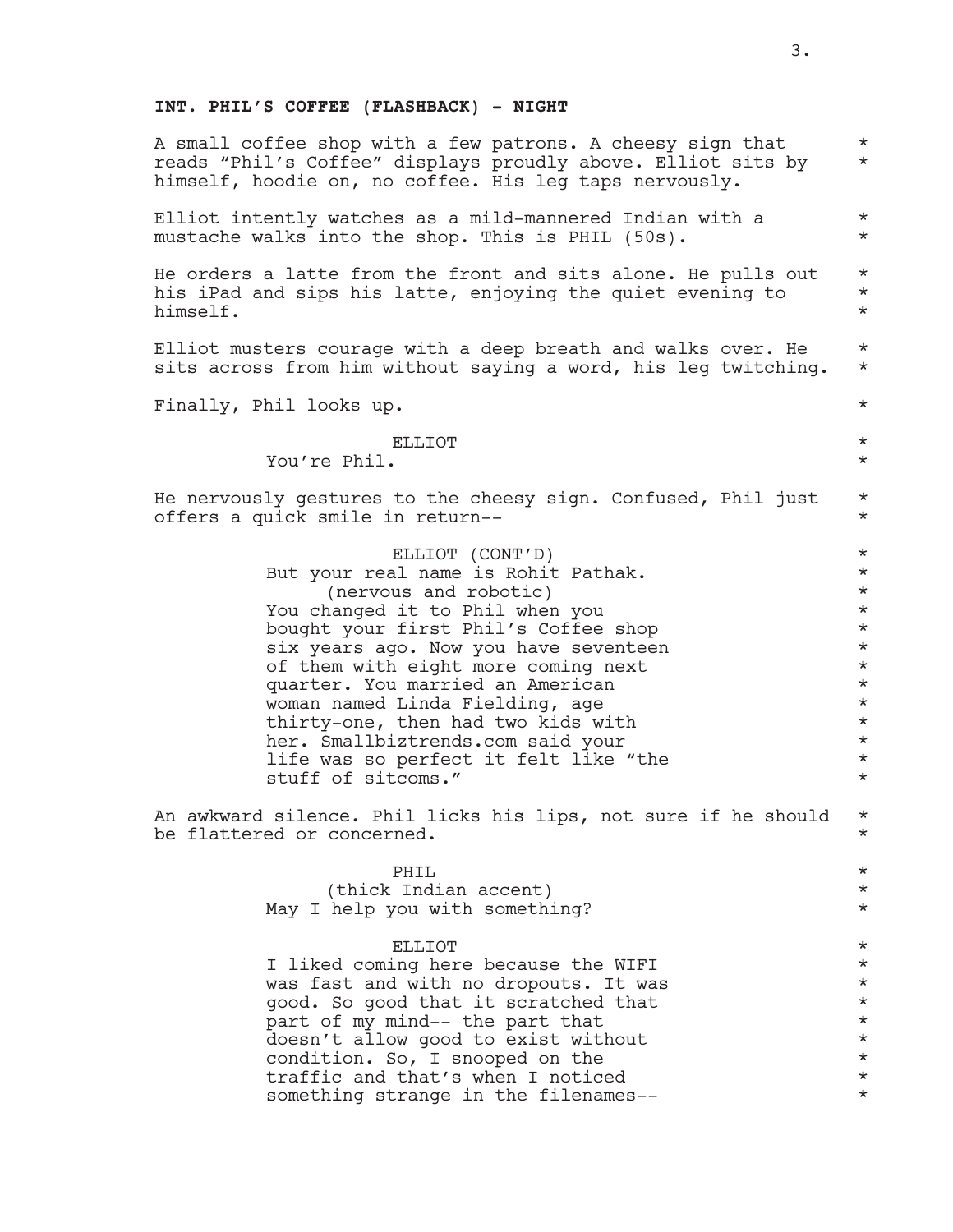| confidence. | Elliot looks down, nervous to go on. But he looks back up with                                                                                                                                                 | $\star$<br>$\star$                                                                          |
|-------------|----------------------------------------------------------------------------------------------------------------------------------------------------------------------------------------------------------------|---------------------------------------------------------------------------------------------|
|             | ELLIOT (CONT'D)<br>That's when I decided to hack you.                                                                                                                                                          | $^\star$<br>$\star$                                                                         |
|             | Another awkward silence. Phil goes to say something--                                                                                                                                                          | $\star$                                                                                     |
|             | ELLIOT (CONT'D)<br>I know you run a website called<br>Lolita City.                                                                                                                                             | $^\star$<br>$\star$<br>$^\star$                                                             |
|             | Alarms suddenly go off in Phil's world.                                                                                                                                                                        | $\star$                                                                                     |
|             | PHIL<br>Pardon me?                                                                                                                                                                                             | $^\star$<br>$\star$                                                                         |
|             | <b>ELLIOT</b><br>You use the company servers to run it<br>through Tor networking,                                                                                                                              |                                                                                             |
| anonymity"  | SUPER: "Tor Networking - a system intended to enable online                                                                                                                                                    |                                                                                             |
|             | ELLIOT (CONT'D)<br>Routing the traffic from shop to<br>shop, making it virtually<br>untraceable. You made it really hard<br>for anyone to see it.                                                              |                                                                                             |
|             | Even though Elliot came off a little amateurish at first, his<br>confidence builds as he continues to talk.                                                                                                    | $^\star$<br>$\star$                                                                         |
|             | ELLIOT (CONT'D)<br>But I saw it. With all the public<br>info out there on you; birth dates,<br>anniversary dates, family names,<br>pets<br>(clears his throat)<br>I cracked your password in three<br>minutes. | $^\star$<br>$^\star$<br>$^\star$<br>$^\star$<br>$^\star$<br>$^\star$<br>$\star$<br>$^\star$ |
|             | Angry and confused, Phil eyes Elliot carefully.                                                                                                                                                                | $^\star$                                                                                    |
|             | PHIL<br>Sir What is the meaning of this?<br>ELLIOT<br>(back to nervous)                                                                                                                                        |                                                                                             |
|             | Sorry, I'm a little nervous. It's my<br>first time doing this in person.<br>PHIL<br>$(f\text{irm})$<br>Sir, I must ask you to kindly leave--                                                                   |                                                                                             |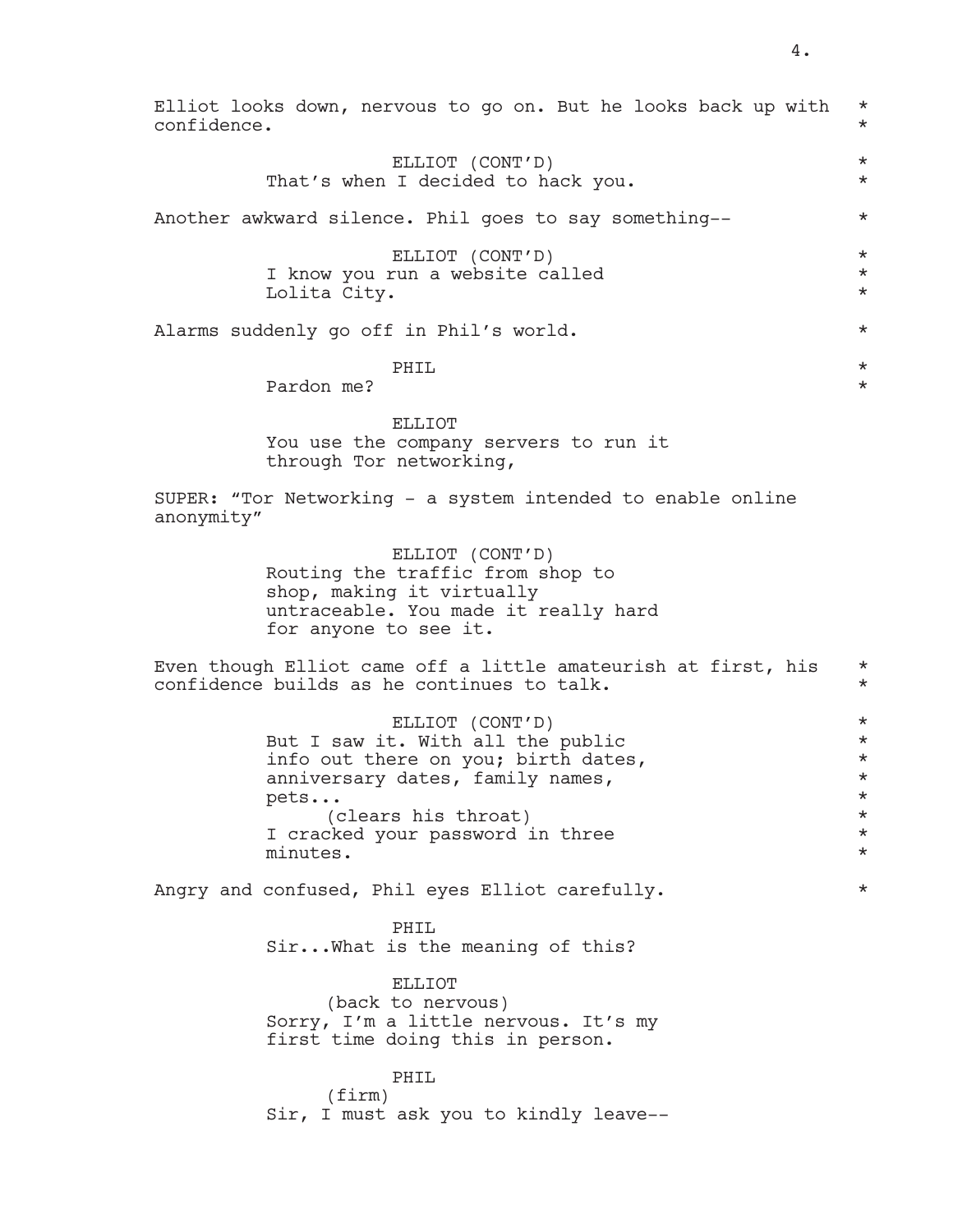Phil turns to the man working the register--

ELLIOT I downloaded everything. All your emails, all your files, all your...pics.

Phil turns back around. This just got serious, and it shows.

PHIL (angry) Get out of here right now, sir, or I will call the--

ELLIOT FBI? Do you want them to find out about the 100GB of child pornography you serve to your 400,000 users? That's a lot of bandwidth, of course, which explains the higher than usual speeds on all your shops' internet connections.

Phil is stunned silent. For a moment, all that can be heard is the soft musak and quiet sipping of coffee from the other patrons. Phil looks down, cornered and speechless. Elliot looks genuinely sympathetic.

| ELLIOT (CONT'D)                      | $\star$ |
|--------------------------------------|---------|
| Personally, I was hoping it was just | $\star$ |
| going to be BDSM stuff. Do you       | $\star$ |
| realize how much simpler that would  | $\star$ |
| have been?                           | $\star$ |

PHIL So, you are not with the police? (off his head shake) Then this is illegal. This is forbidden, sir. I did not hurt anyone, I never did-- that is my business, my personal life!

All the blood in Phil's face as drained. He wipes his eyes as emotion begins to fill his face. Elliot looks at him, a mix of pity and guilt.

| <b>F.I.I.TOT</b>                     | $\star$ |
|--------------------------------------|---------|
| I understand what it's like to be    | $\star$ |
| different. I'm very different too. I | $\star$ |
| mean, I don't jerk off to little     | $\star$ |
| kids, butI don't know how to talk    | $\star$ |
| people. My dad was the only one I    | $\star$ |
| could talk to. But he died.          | $\star$ |
|                                      |         |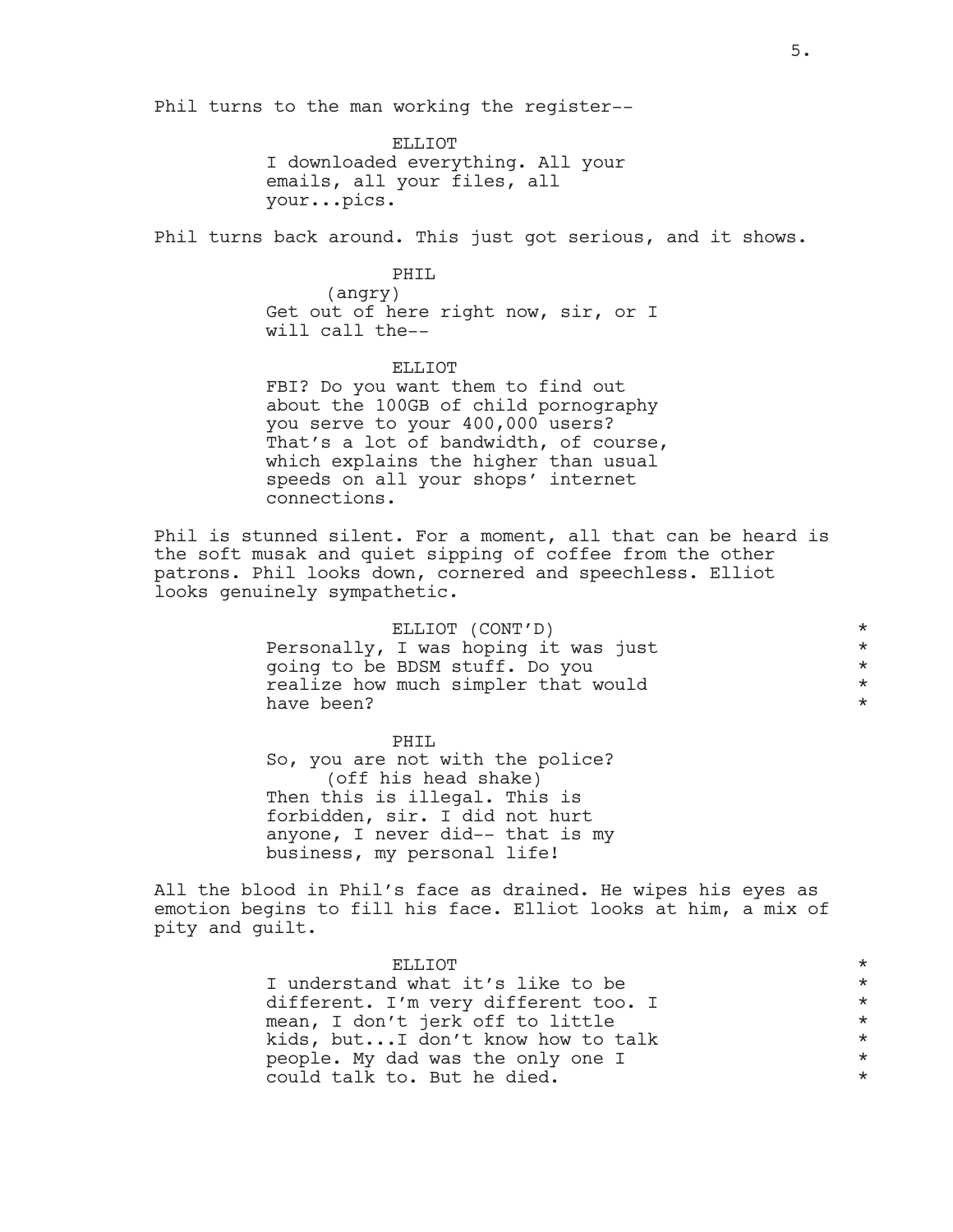At first, Phil is unsure on how to proceed. But sensing an opportunity, he takes a deep breath and nods sympathetically.

> PHIL I'm sorry to hear that. How did he pass, if I may ask?

> > ELLIOT

Leukemia. Definitely got it from the radiation at the company he worked at, though we couldn't prove it. Now he's dead. The company's fine though.

PHIL My father passed when I was young too. I was close to him, exactly like you...

His mind clearly elsewhere, he can't help but start crying. Elliot genuinely feels for him.

> ELLIOT Can I call you Rohit? I prefer your real name. Phil is kinda lame.  $\star$

Phil looks up and wipes away his tears. He nods.

ELLIOT (CONT'D) Rohit. It's okay. I'm not gonna turn you in.

For the first time since we've seen him, Phil is relieved, though still concerned. Elliot looks out the windows, as if looking for something.

> ELLIOT (CONT'D) If you do what I say, and pay me what I ask, we'll both come out of this happy. Sitcom happy.

> > PHIL

(scoffs, shakes his head) So, that is what this is about? Money. That is all you care about. No. If I pay you now, you will want more and more. No matter how much I give, you will inform the police anyway. I won't pay you, sir. Remember, you also broke the law.

Elliot notices something outside the window and nods.

ELLIOT Actually, you're right. Partly.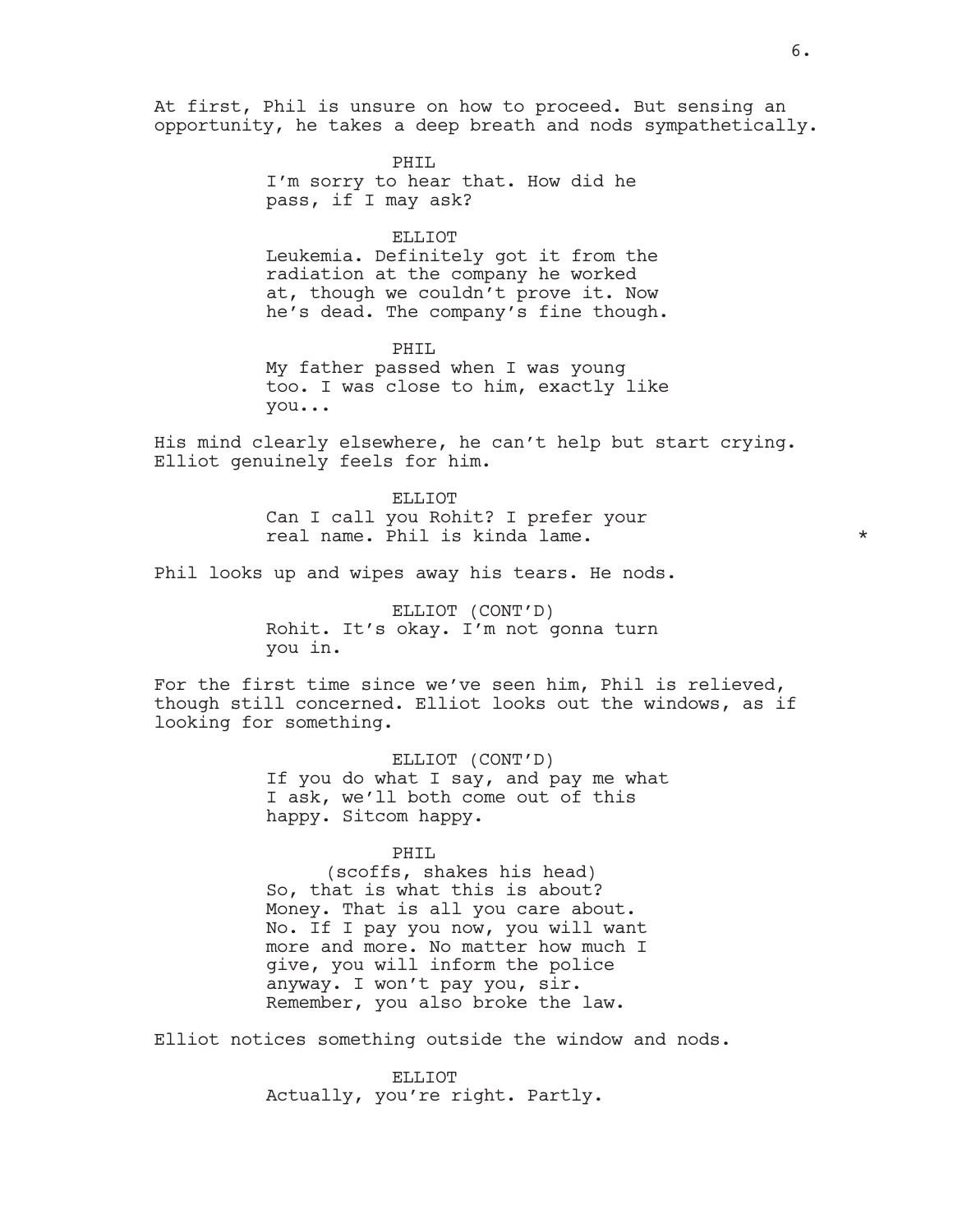Elliot stands, putting his oversized bookbag on.

ELLIOT (CONT'D) After looking at your calendar, I knew you were coming here. You always have a nightly check-in at all of your stores once a month. You're a good boss like that. I waited until you came to this one. This one was more convenient for me.

Phil looks around, wondering what Elliot is talking about.

PHTT.

I do not understand.

ELLIOT See, I usually do this kind of thing from my computer. This time, I wanted to do it AFK.

SUPER: "AFK - Away From Keyboard"

ELLIOT (CONT'D) I'm trying to work on my social anxiety. But there's always the threat of you fleeing after I call you out. You'd tell your webmaster to take the servers down, delete the dirty pics and mpegs. So, I took the liberty of making sure to include the current time and location on my anonymous tip--

PHIL (desperate, nervous) Wait, hold on! I will give you the money. I will pay. How much do you want?! I will pay!

Sirens can be heard. Lights swirl outside the windows.

ELLIOT That's the part you were wrong about, Rohit. (shrugs) I was just fucking with you about the money.

FBI AGENTS race into the shop as Elliot breezes past them, heading out, leaving the chaos to surround the destroyed Phil.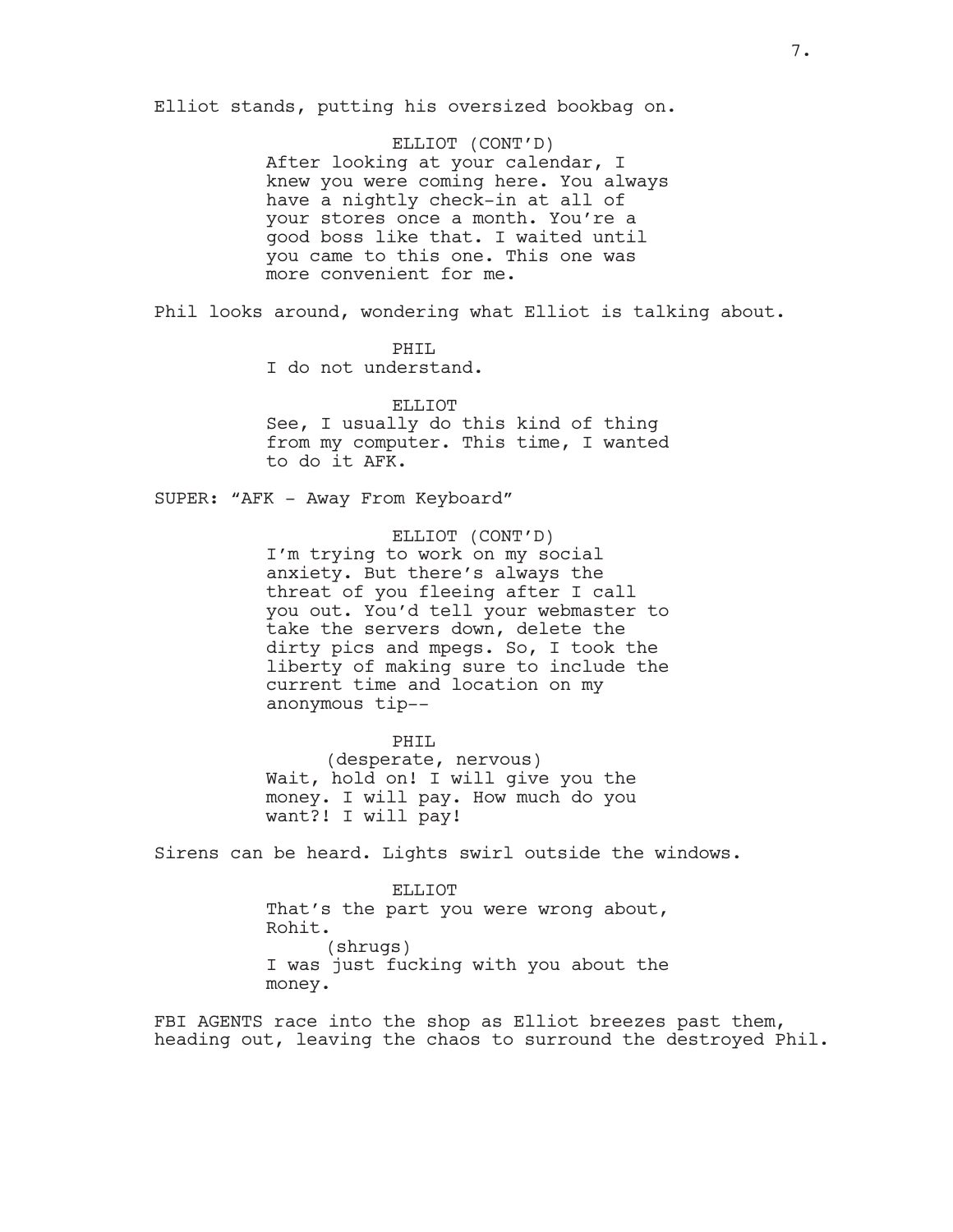### **INT. NYC SUBWAY (MOVING) - MORNING**

Back to present day, Elliot snaps awake. He eyes the two MEN IN BLACK who still sneak looks at him.

| Now I'm being followed. The higher<br>ups don't like someone with my<br>powers. In three short minutes, I<br>destroyed a man's business, life,<br>existence. I deleted him-- | ELLIOT (V.O.) |         |
|------------------------------------------------------------------------------------------------------------------------------------------------------------------------------|---------------|---------|
|                                                                                                                                                                              |               | $\star$ |
|                                                                                                                                                                              |               | $\star$ |
|                                                                                                                                                                              |               | $\star$ |
|                                                                                                                                                                              |               | $\star$ |
|                                                                                                                                                                              |               | $\star$ |

On the far end of the packed train, a blonde man YAWNS loudly. He looks like a disheveled Californian who's been forced to relocate. He wears cargo pants and what looks like a gas attendant shirt that reads: Computer Repair With A Smile. Below it, a logo reads MR. ROBOT (40s).

He looks at Elliot with a stoner's smile as he brushes his scraggly beard. Elliot doesn't smile back. Across the crowd of people, the man shouts:

> MR. ROBOT Hey sonny, what's happening?

Elliot doesn't answer. Instead, he looks away, pretending he didn't hear him.

> MR. ROBOT (CONT'D) It's an exciting time for the world right now. An exciting time...

Mr. Robot lies on his back, returning to his homeless slumber.

### **EXT. NYC STREETS - LATER**

Elliot walks through the crowded streets of New York, carefully avoiding the touch of other humans. He carries a huge bookbag on his back.

### **INT. ALLSAFE OFFICES - LATER**

He walks into the modest offices of AllSafe Cybersecurity, as announced by the boring, corporate logo.

> ELLIOT (V.O.) But I'm only a vigilante hacker at night. By day, I'm a hired one, just  $\uparrow$  \* a regular cyber security engineer, employee number 0652.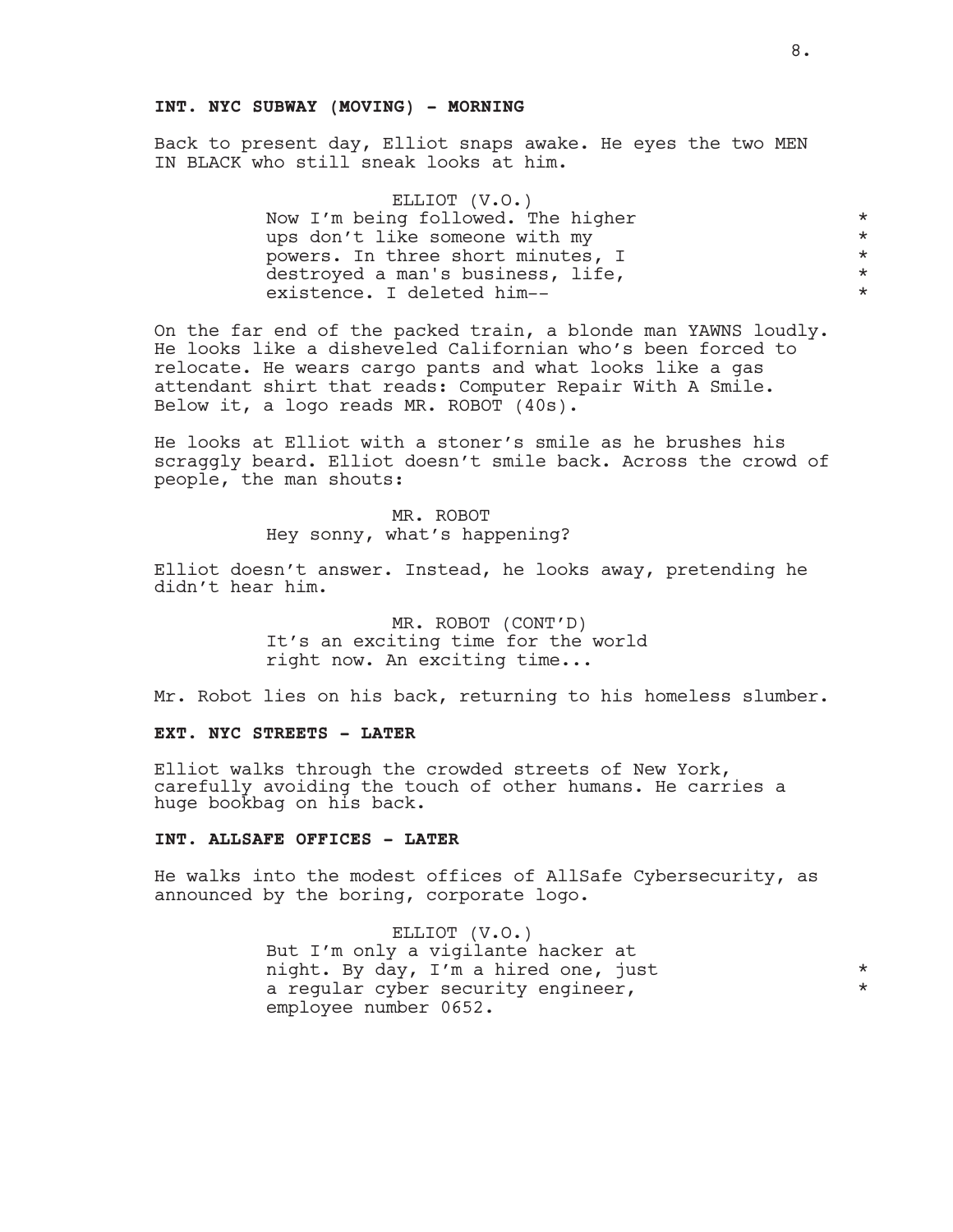### **INT. ALLSAFE OFFICES - GIDEON'S OFFICE - CONTINUOUS**

The AllSafe boss, GIDEON NORTON (40s), a bearded metrosexual with adult braces sits while ANGELA (20s), a blonde girl-nextdoor trapped in the prim and proper veneer of a private school upbringing, looks down at him sternly.

#### ANGELA

Gideon, I can do it.

Not wanting to respond, Gideon lets his attention get distracted by Elliot. He shouts through his glass doors:

# GIDEON

Elliot, in here!

Elliot nervously walks in, curiously looking at Angela who pretends he's not even there. Gideon passes a file to him.

> GIDEON (CONT'D) They were hacked again. Last night.

Elliot looks over the notes.

ELLIOT What am I looking at? Is this the code? This was a RUDY attack.

SUPER: "RUDY Attack - Also known as R-U-Dead-Yet? This tool attacks by starving available sessions on the web server until they die"

Concerned, Gideon nods. Elliot shakes his head, impressed more than he usually is.

> ELLIOT (CONT'D) This is awesome--

ANGELA Gideon, will you please answer me?

#### GIDEON

(to Elliot) You think that's awesome? This is killing us, Elliot!

ANGELA

Gideon, I'm not leaving--

### GIDEON

Angela, let's just see how the meeting goes today. They're getting hacked every week now. Who knows if they'll still even be with us.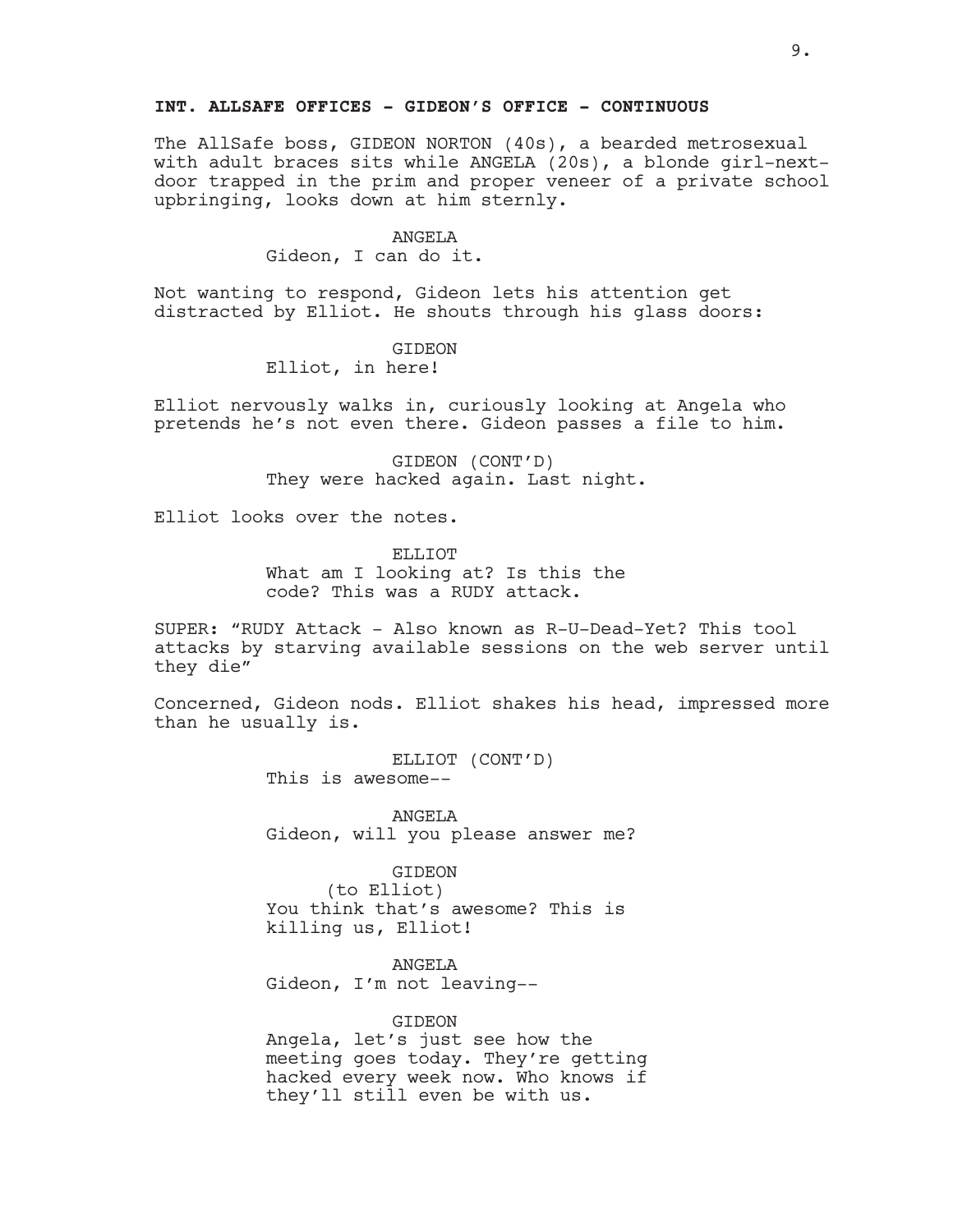ELLIOT *They're* coming in?

Gideon's look confirms it. He looks at Elliot's hoodie.

GIDEON

What'd we say about the dress code?

Elliot sheds his hoodie, revealing an oversized, button-downed dress shirt underneath. He hates it.

> GIDEON (CONT'D) (re: file) Look over that, be ready this afternoon.

# **INT. ALLSAFE OFFICES - HALLWAYS**

Elliot and Angela walk out. Elliot smells something on her.

ELLIOT Did you start smoking again?

ANGELA

(ignores his question) Did you not get my texts last night? I sent you exactly thirteen of them.

ELLIOT Yeah, I'm sorry, I couldn't make it--

ANGELA

(looks at him) You promised me that you would try this time.

FLASHBACK: Last night, Elliot nervously walks up to the entrance of a packed bar. Through the big windows outside he sees Angela, laughing, smiling, drinking with friends. Elliot's hand goes for the door, but his hand trembles--

> ANGELA (CONT'D) Stop thinking about something else when I'm talking to you. I hate when you do that.

ELLIOT Sorry, I was thinking about work.

ANGELA You're such a kiss-ass. Maybe that's why Gideon loves you so much. He thanks me all the time for bringing you in. But for some reason, I think you secretly hate it here.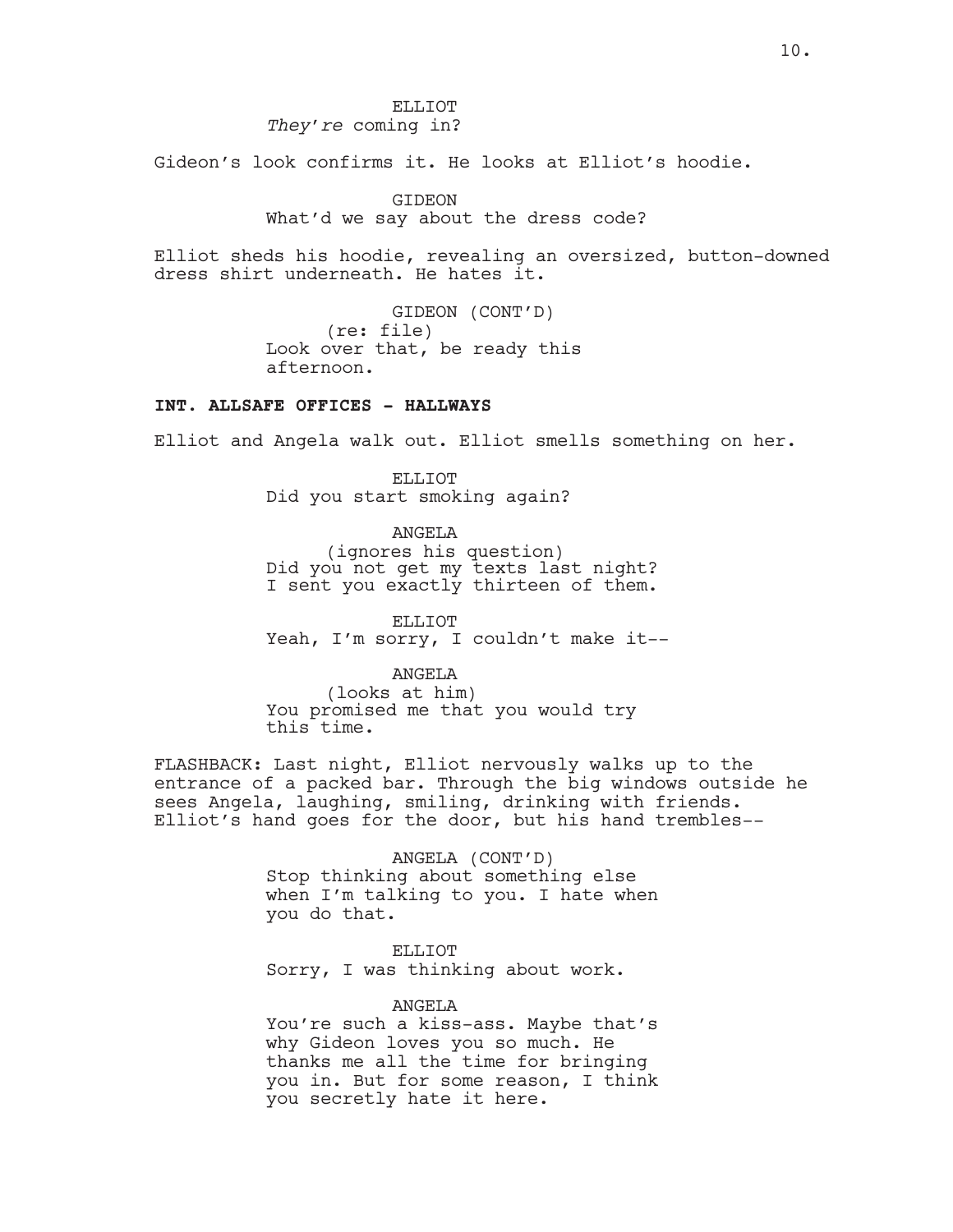### ELLIOT (V.O.) \*

She was right. I liked most of the  $*$ people, but our business-- a cyber \* security firm that protects corporations-- not so much. \*

#### ELLIOT

No, it's cool. I like it here.

### ANGELA

I'm sorry, I'm just in a bad mood. I've been late on my last two student loan payments and I can't get Gideon to give me a raise--

A slick, good-looking Persian named ALI (20s) walks up and kisses Angela.

> ALI (to Elliot) Yo, bud. Missed you last night, where were you?

ELLIOT Gotta go. Big meeting today.

Elliot doesn't wait for a response, he disappears into the maze of cubicles quickly.

> ALI (to Angela) Did you find out what happened?

ANGELA He said he was working.

ALI (not buying it) Come on. You have to talk to him--

ANGELA (rolls her eyes) We're gonna be late for the staff meeting.

AT<sub>I</sub>T He can't stand me and you know why. Angela, I can't have this kind of negativity in my life--

Angela glares at him. Ali points.

ALI (CONT'D) Exactly what I'm talking about.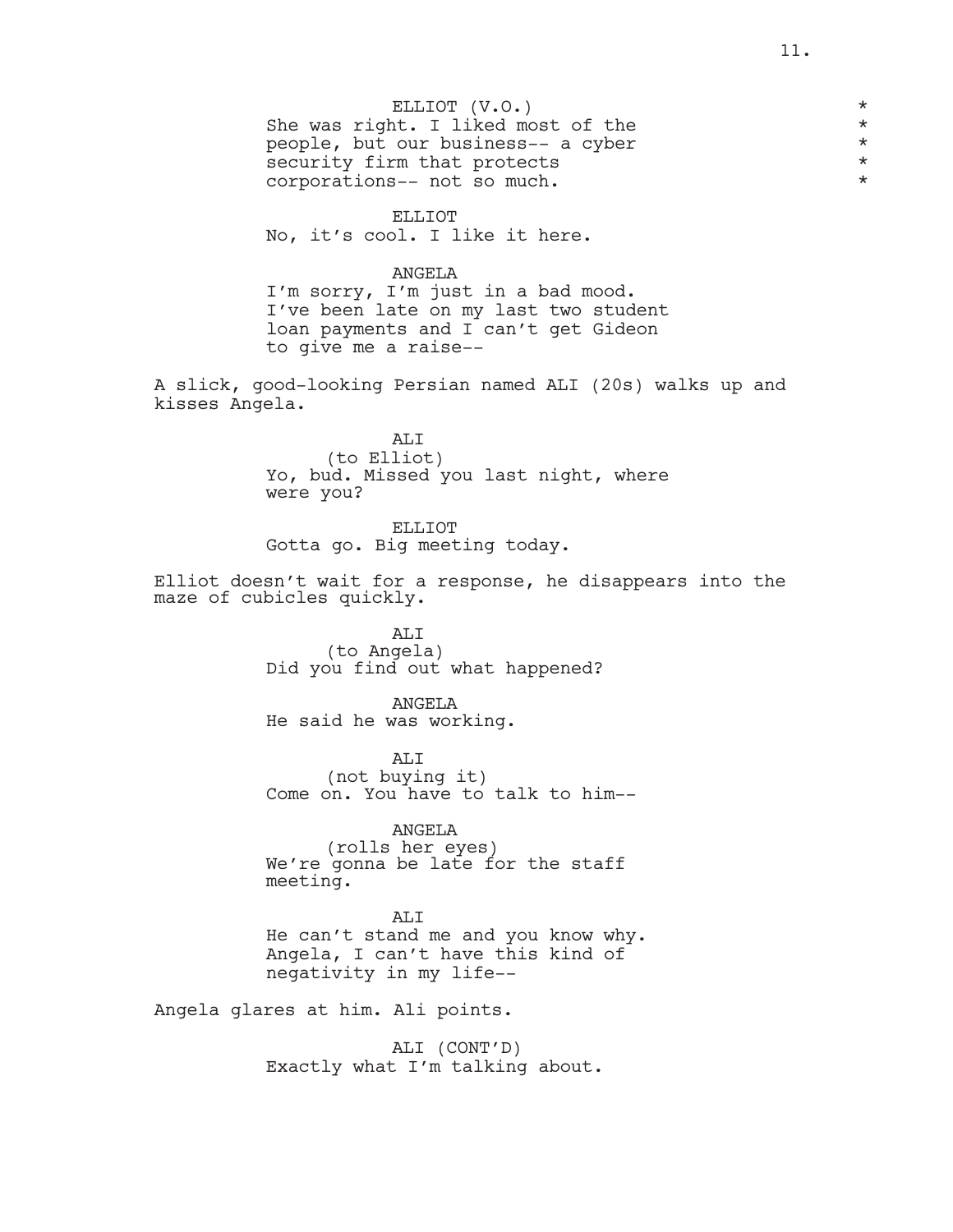### **INT. ALLSAFE OFFICES - CONFERENCE ROOM - LATER**

A wide conference room filled to the brim with account executives, programmers and VPs.

GIDEON

...The recent hacks on their network have been of grave concern not only to them, but to this company. Let's make sure we're on our A game this afternoon. But before we get into it, I hear we have a birthday to celebrate.

He gestures over to Angela who sheepishly smiles. Everyone starts singing happy birthday. Cake is being passed around. Smiles all around from the nice folks that work at AllSafe.

Elliot, his seat pushed just a little further out than the rest, observes cautiously. On the mounted TV in the corner,  $*$ MSNBC is playing a clip from ex-Defense Secretary Leon  $*$ Panetta. The conversation around him drowns out as he focuses  $*$ on the TV. \*

| <i>LEON PANETTA</i>                 | $\star$ |
|-------------------------------------|---------|
| there's a strong likelihood the     | $\star$ |
| next Pearl Harbor we confront could | $\star$ |
| very well be a cyberattack.         | $\star$ |

| <i>MSNBC ANCHOR</i>                   | $\star$ |
|---------------------------------------|---------|
| Panetta went on to say that this is   | $\star$ |
| the future of US defense spending,    | $\star$ |
| computer engineers with expertise in  | $\star$ |
| hacking. This is the new soldier, the | $\star$ |
| intelligence soldier.                 | $\star$ |

Elliot turns to his co-worker LLOYD (20s), a Chinese engineer \* with a fro, who talks openly with a mouth full of purple frosting. Elliot forces a smile as he passes on a piece of cake.

# **CUBICLE - LATER**

Elliot's cubicle is as vanilla as a cube could be. He furiously codes on a Linux command line, earbuds plugged in. His fingers take quick breaks to fetch McDonald's fries out of the bag. Ali interrupts his work with a wave of his hand and a phony smile as icing. Elliot reluctantly removes his earbuds.

> ALI Yo, man. Wanna do lunch today?

ELLIOT Oh, um, yeah, I have other pla--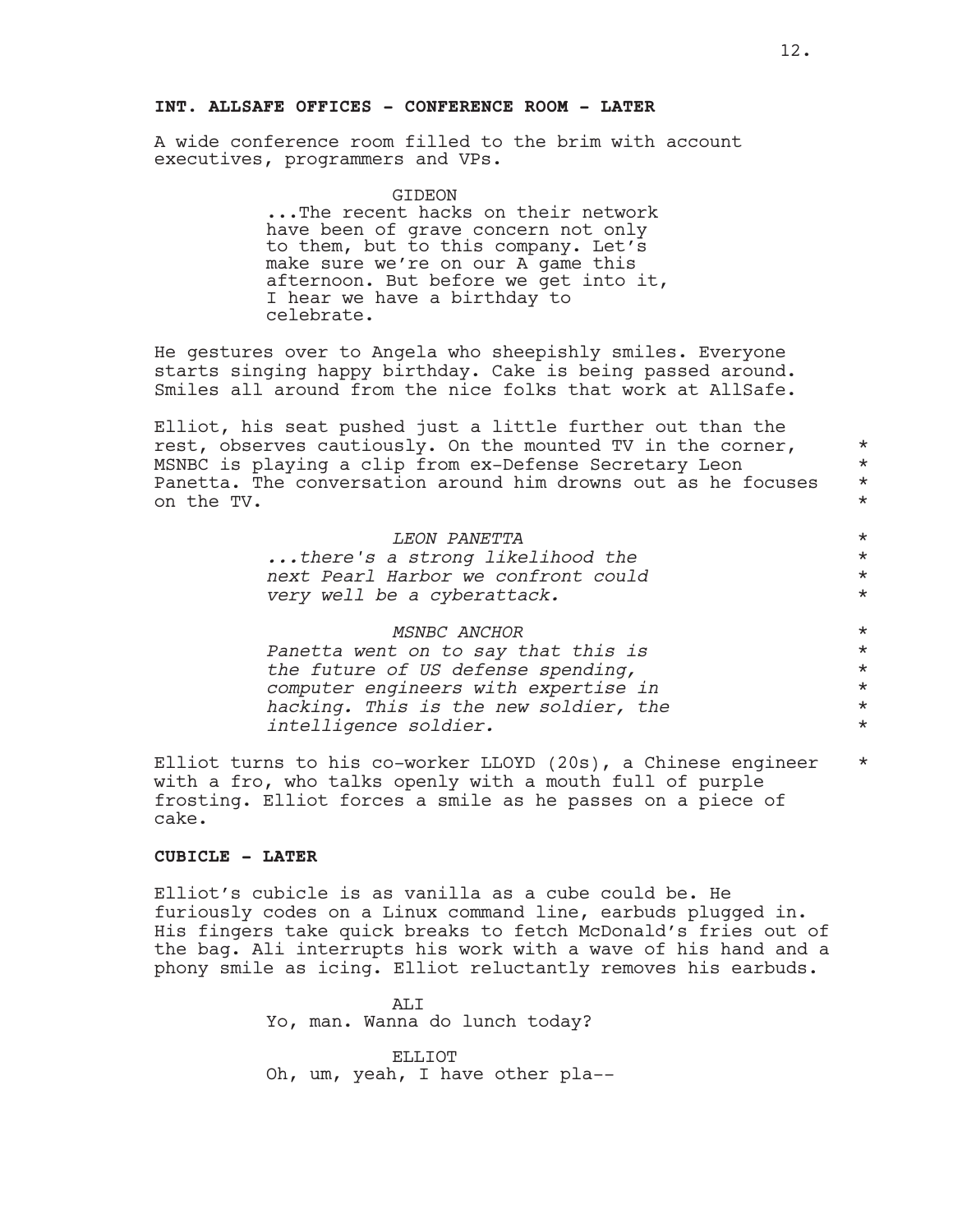Plans, yeah, that's what you said the last three times I asked you. Look, bud, you and Angela have been close for a long time. But, that's even  $*$ more reason why I want us to be on good terms. I just feel like it's awkward between us, don't you?

ELLIOT I'm okay with it being awkward between us.

ALI (scoffs) Well, it's not okay with me. Lunch, today. Meet me at Sharon's Deli at 1:15. On me. It'll be epic.

A moment's hesitation, then Elliot nods.

ALI (CONT'D)

Cool bro.

#### **EXT. NEW YORK STREETS - DAY**

Elliot shiftlessly walks through the streets once again, big bookbag in tow. His eyes wander around in paranoia. He continues to eat his McDonald's fries from the bag.

# **INT. PSYCHOLOGIST'S OFFICE - DAY**

He sits across from his psychologist, KRISTA (40s), a slightly overweight African-American woman who tries too hard at youth with a short dress.

They're looking at each other in silence.

KRISTA What are you thinking about?

ELLIOT

Nothing.

KRISTA Wanna know what I'm thinking about? (off his look) The first time you came to me...

ELLIOT (V.O.) \* I didn't exactly come to Krista, I \* was forced here. But I do like her.  $\times$ Her password was simple,  $Dylan2791$ .<br>Favorite artist and the year in which  $\star$ Favorite artist and the year in which  $*$ <br>she was born backwards she was born, backwards.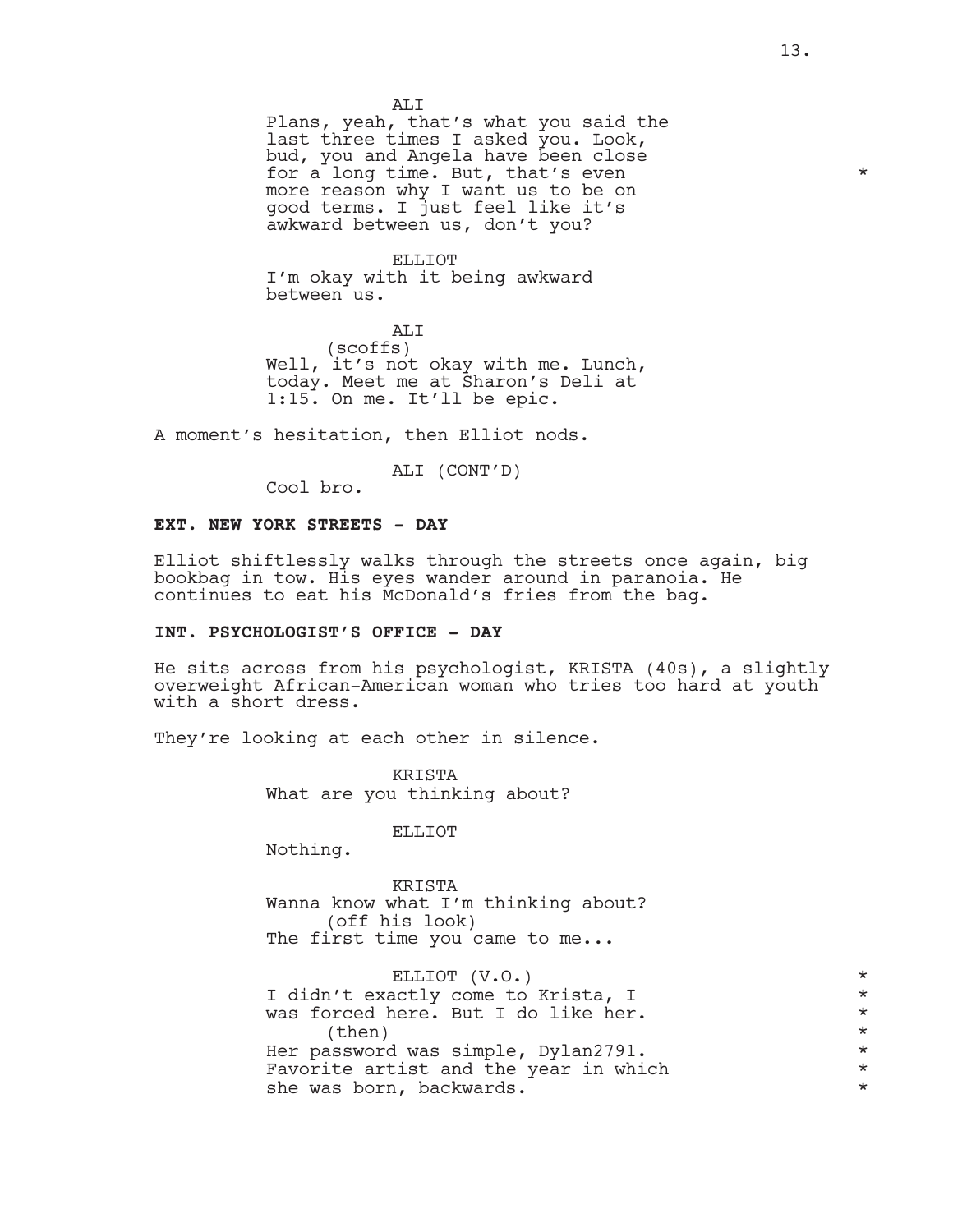| INSERT: Krista's Gmail, Facebook, iTunes. We land on her<br>eharmony profile.                                                                                                                                      | $\star$<br>$\star$                                      |
|--------------------------------------------------------------------------------------------------------------------------------------------------------------------------------------------------------------------|---------------------------------------------------------|
| ELLIOT (V.O.)<br>I know she got a divorce four years<br>ago. I know she was devastated by it<br>and has been dating losers on<br>eharmony ever since.                                                              | $\star$<br>$^\star$<br>$^\star$<br>$^\star$<br>$^\star$ |
| INSERT: A profile pic of a salt and pepper handsome gent. He's<br>a pudgy, nice fellow with a friendly mustache and a welcoming<br>smile. His name is listed as Michael Hansen.                                    |                                                         |
| ELLIOT (V.O.)<br>Her most recent foray Michael<br>Hansen. Something about him bugs me,<br>scratching that part of my mind<br>again.                                                                                | $\star$<br>$\star$<br>$^\star$<br>$^\star$<br>$\star$   |
| Back to the scene. Elliot eyes Krista.                                                                                                                                                                             | $^\star$                                                |
| ELLIOT (V.O.)<br>Though she's a psychologist, she's<br>really bad at reading people. But I'm<br>good at reading people. My secret? I<br>look for the worst in them.                                                | $\star$<br>$\star$<br>$\star$<br>$\star$<br>$^\star$    |
| KRISTA<br>You were so angry. You hated<br>everyone. That's what you said. And I<br>told you, you can't change the system<br>by hating it. Do you remember that?                                                    |                                                         |
| <b>ELLIOT</b><br>I remember that.                                                                                                                                                                                  |                                                         |
| KRISTA<br>I know you're not yelling like<br>before, which is good. But I can tell<br>you're still holding onto it. We have<br>to deal with your anger issues,<br>Elliot. You're angry at everyone, at<br>society-- |                                                         |
| ELLIOT (V.O.)<br>Fuck society.                                                                                                                                                                                     |                                                         |
| KRISTA<br>You have a lot to be angry about, but<br>keeping it to yourself, staying quiet<br>like you're doing, that's not going<br>to help you. There's pain underneath.<br>That's where our work needs to go.     |                                                         |

Elliot says nothing. Krista leans in.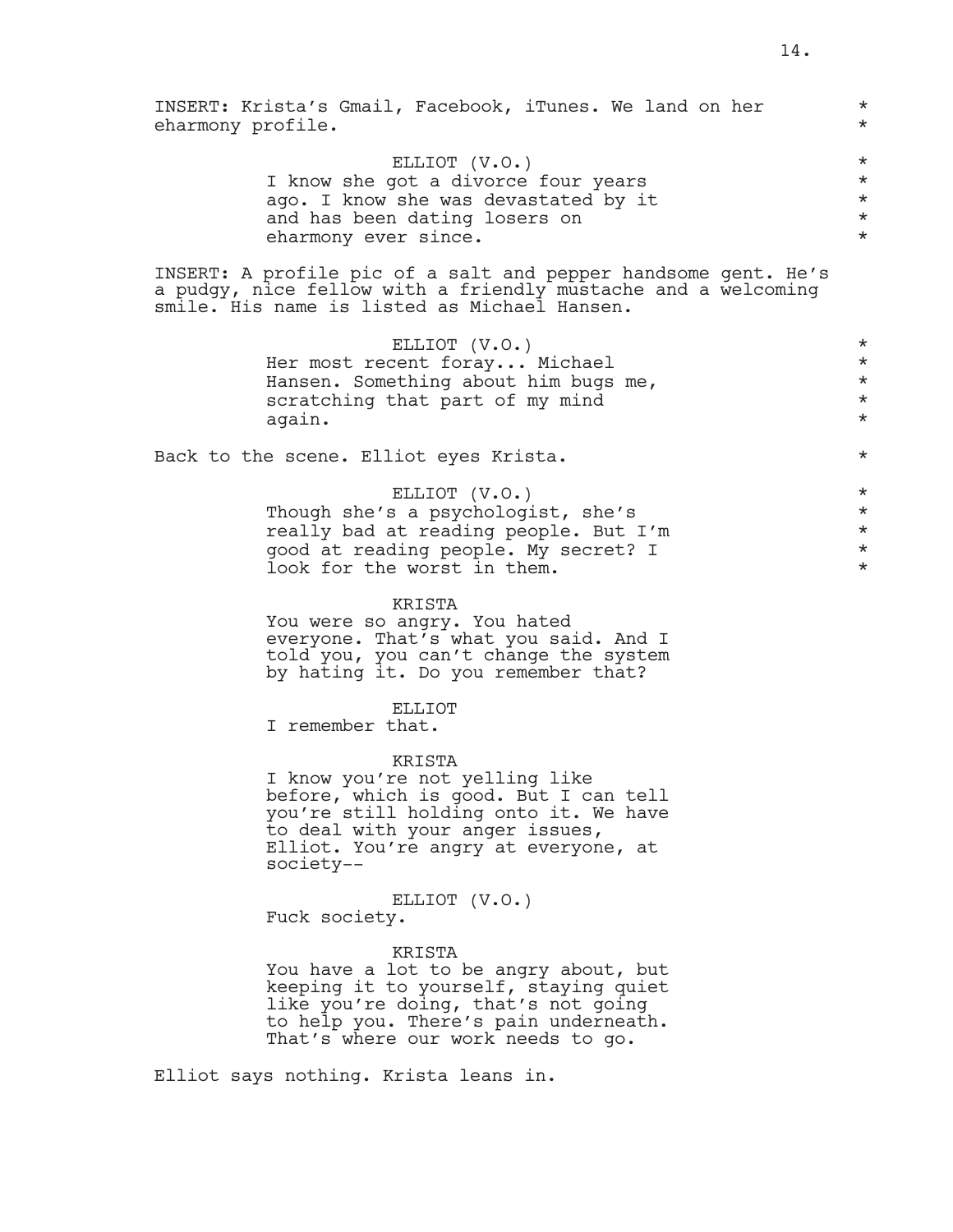KRISTA (CONT'D) What is it about society that disappoints you so much?

Elliot holds back as his eyes wander to the Apple insignia glowing off of Krista's laptop on her desk.

#### ELLIOT (V.O.)

Oh, I don't know, is it that we collectively thought Steve Jobs was a great man even when we knew he made billions off the backs of children?

His eyes shift to the glass framed Tour De France poster hanging on the wall featuring Lance Armstrong.

> ELLIOT (V.O.) Or maybe it's that it feels like all our heroes are counterfeit, the world itself just one big hoax.

His eyes refocus on the reflection of the glass frame, seeing that Krista's browser from her laptop is on Twitter.

> ELLIOT (V.O.) Spamming each other with our running commentary of bullshit masquerading as insight, our social media faking as intimacy.

Krista still eyes Elliot, waiting for him to respond. He returns his stare back at her, noticing the "I voted" sticker her on her blouse.

> ELLIOT (V.O.) Or is it that we voted for this? Not with our rigged elections--  $*$

His eyes now notice the expensive accessories of Krista. Her earrings, watch, shoes, her Hunger Games book on her desk.

> ELLIOT (V.O.) But with our things, our property, our *money*. But I'm not saying anything new. We all know *why* we do this. Not because earrings or the  $*$ Hunger Games books makes us happier.

Krista crosses her legs, still waiting on Elliot to respond. That's when Elliot spots a prescription bottle next to Krista's purse on her desk chair.

> ELLIOT (V.O.) But because we want to be sedated. Because it's painful not to pretend. Because we're fucking cowards. Fuck society-- but I've said that already.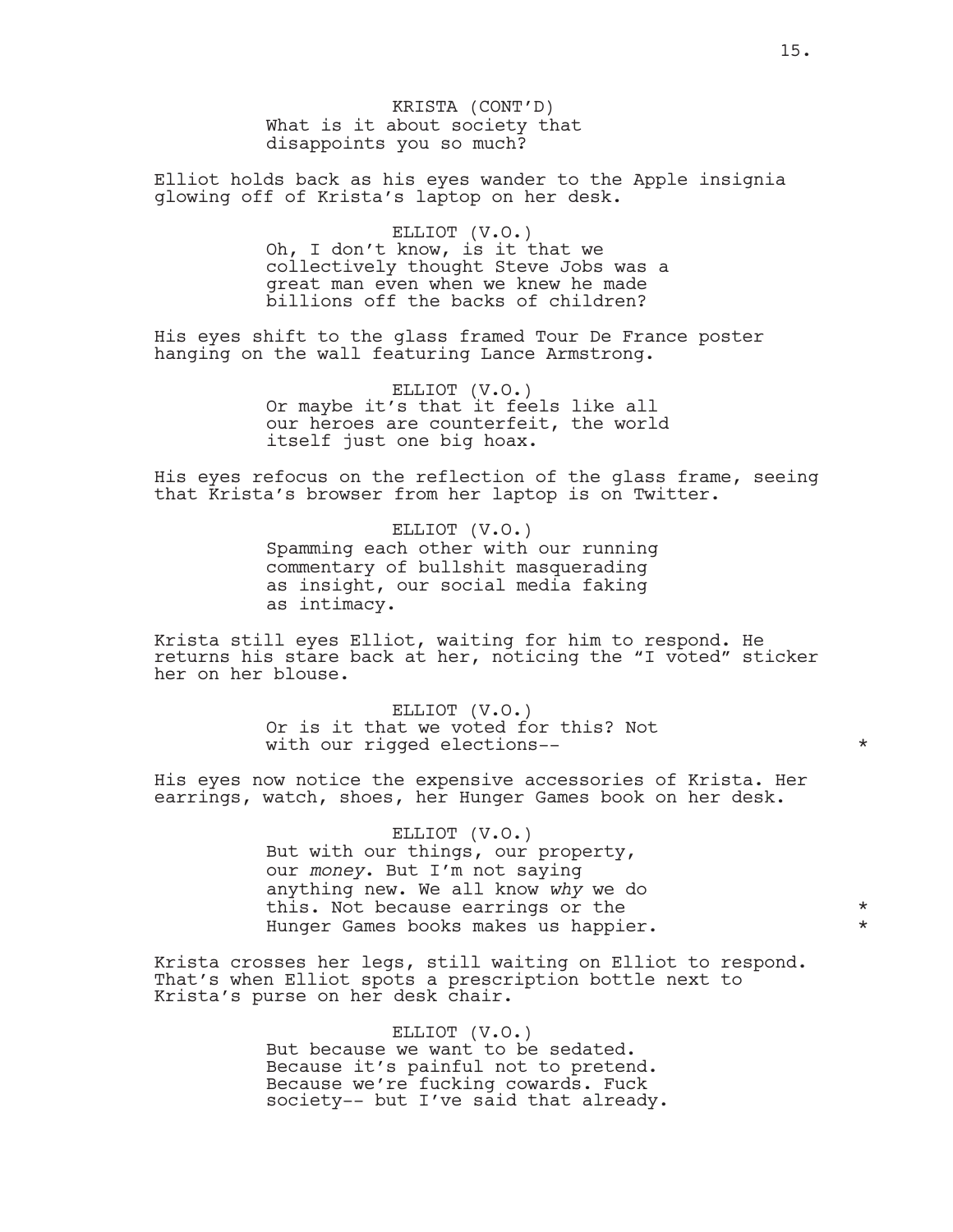He finally responds to Krista:

ELLIOT

Nothing.

Krista leans back, frustrated she's getting nowhere.

|               | ELLIOT (CONT'D)<br>Don't be frustrated.                                                                                                                                      | $^\star$<br>$\star$                                                 |
|---------------|------------------------------------------------------------------------------------------------------------------------------------------------------------------------------|---------------------------------------------------------------------|
|               | KRISTA<br>(confused)<br>And why shouldn't I be?                                                                                                                              | $\star$<br>$^\star$<br>$^\star$                                     |
|               | <b>ELLIOT</b><br>You're different than most. You at<br>least try you at least understand.                                                                                    | $^\star$<br>$^\star$<br>$^\star$                                    |
|               | KRISTA<br>(intrigued)<br>Understand what?                                                                                                                                    | $^\star$<br>$^\star$<br>$\star$                                     |
|               | <b>ELLIOT</b><br>What it's like to feel alone. You<br>understand the pain. You want to<br>protect people from it. I respect<br>that about you.                               | $^\star$<br>$\star$<br>$^\star$<br>$\star$<br>$\star$               |
| Long silence. |                                                                                                                                                                              | $^\star$                                                            |
|               | KRISTA<br>Why do you think I know what it's<br>like to feel alone?                                                                                                           | $\star$<br>$\star$<br>$^\star$                                      |
|               | ELLIOT (V.O.)<br>(shocked realization)<br>Shit! From her emails. The dangers of<br>being a hacker; have to be careful<br>not to ever slip about what you<br>shouldn't know-- | $^\star$<br>$\star$<br>$^\star$<br>$^\star$<br>$^\star$<br>$^\star$ |
|               | KRISTA<br>Elliot?                                                                                                                                                            | $^\star$<br>$^\star$                                                |
|               | Unsure of what to say, Elliot stays quiet. Krista lets it go.                                                                                                                | $^\star$                                                            |
|               | KRISTA (CONT'D)<br>Let's talk about last night. Did you<br>go to Angela's birthday party?                                                                                    |                                                                     |

FLASHBACK: Last night, we pick up where we left off. Elliot's hand trembles as he reaches for the door to the bar. He sweats as he closes his eyes and tries to force himself to go in, but can't. The door opens, three people file out. Elliot quickly moves out of the way, avoiding physical contact at all costs. He takes a breath and looks through the windows again.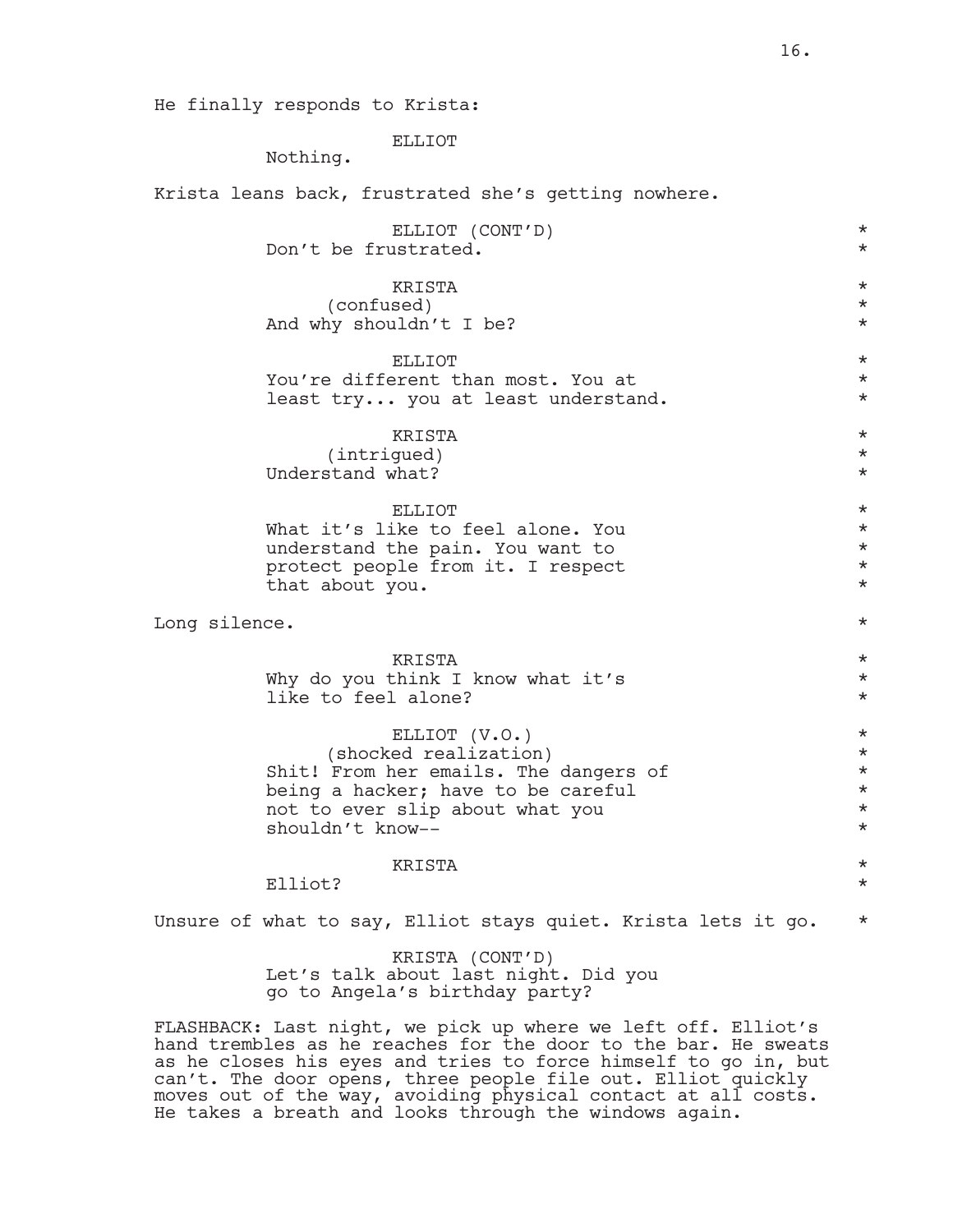Angela is happy, surrounded by friends, enjoying her birthday. Ali walks up to her. They kiss. This is enough for Elliot to wrap his head in his hoodie and walk away--

Back to the scene.

ELLIOT Yeah. It was nice.

KRISTA Did you try to talk to anyone?

ELLIOT Sure, a few people. I got a girl's number.

KRISTA (impressed) You did? Are you gonna call her?

ELLIOT

I think so, yeah. She's cute. She likes The Hunger Games.

KRISTA (back to being suspicious) You're hiding again. When you hide like this, your delusions will come back. It's a slippery slope, Elliot. (off of his uneasy shift) Let's talk about the men in black you were seeing. Are they still there?

ELLIOT No, I told you, they're gone. The meds you gave me helped.

Krista doesn't buy any of this.

#### **EXT. NEW YORK STREETS - DAY**

Elliot on his way back. The MEN IN BLACK discreetly follow him, eyeing him suspiciously. He's so distracted by them, that he doesn't notice Ali standing in his way.

> ALI So, where were you? I waited half an hour for you, man.

Still preoccupied with the MEN IN BLACK, Elliot looks around nervously but can't spot them anymore.

ALI (CONT'D)

Why are you such a weirdo, Elliot? This isn't normal, you know? You don't just tell people you're going to be somewhere and then not show up!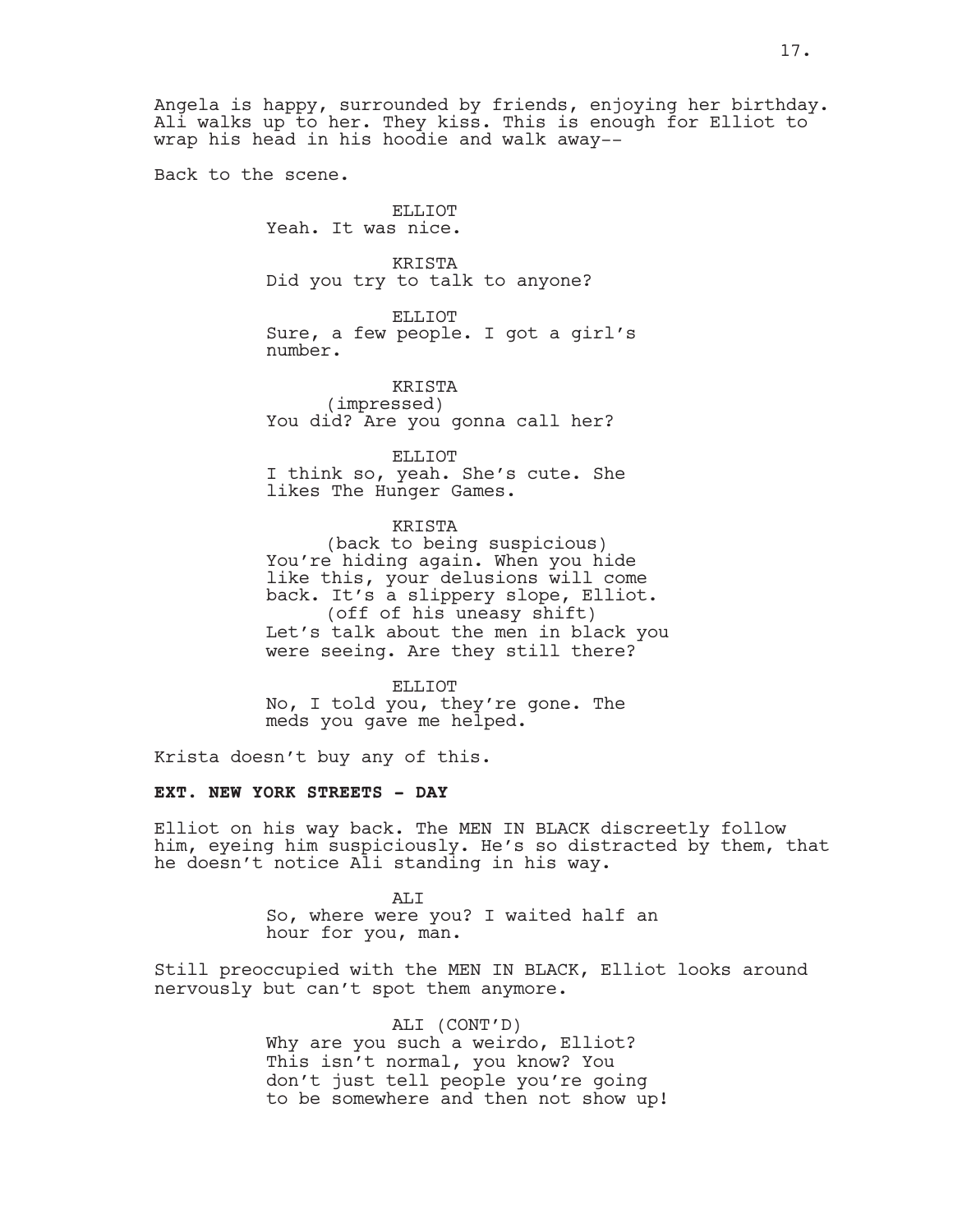Elliot forces himself to nod in agreement.

ELLIOT You're right, that does seem counterintuitive.

AT.T NOT cool, bro! Not cool!  $\times$  (then)  $*$ We're going to Sharon's Deli now.

ELLIOT But I ate already... (off his look, V.O.) Fuck me, he's not gonna let this go.

### **INT. SHARON'S DELI - DAY**

The deli is busy with MANHATTANITES. Ali and Elliot share a couple of seats at the counter. Ali is droning on and on about something mundane. Elliot looks absolutely miserable.

> ALI ...anyway, my point is, I think the Beatles are okay, but very overrated, you know? I mean, come on, there are lots of bands that are way better.

ELLIOT No, I don't agree with that at all.

ALI Well, we can agree to disagree.

He puts his arm on Elliot's shoulder-- but Elliot, not comfortable with the physical contact, brushes it away.

> ALI (CONT'D) Sorry, forgot about your touching thing-- (a more sympathetic tone) Look, I love Angela, and I want us to try to get along for her sake--

As Ali drones on again, Elliot's stream of consciousness interrupts:

> ELLIOT (V.O.) \* Am I that crazy to hate this guy so  $*$ much? Among some of his Facebook \* likes are--  $\star$

INSERT: Ali's Facebook likes: George W. Bush's Decision \* Points, the movie Transformers 2: Revenge of the Fallen, and  $*$ the music of Josh Groban. \*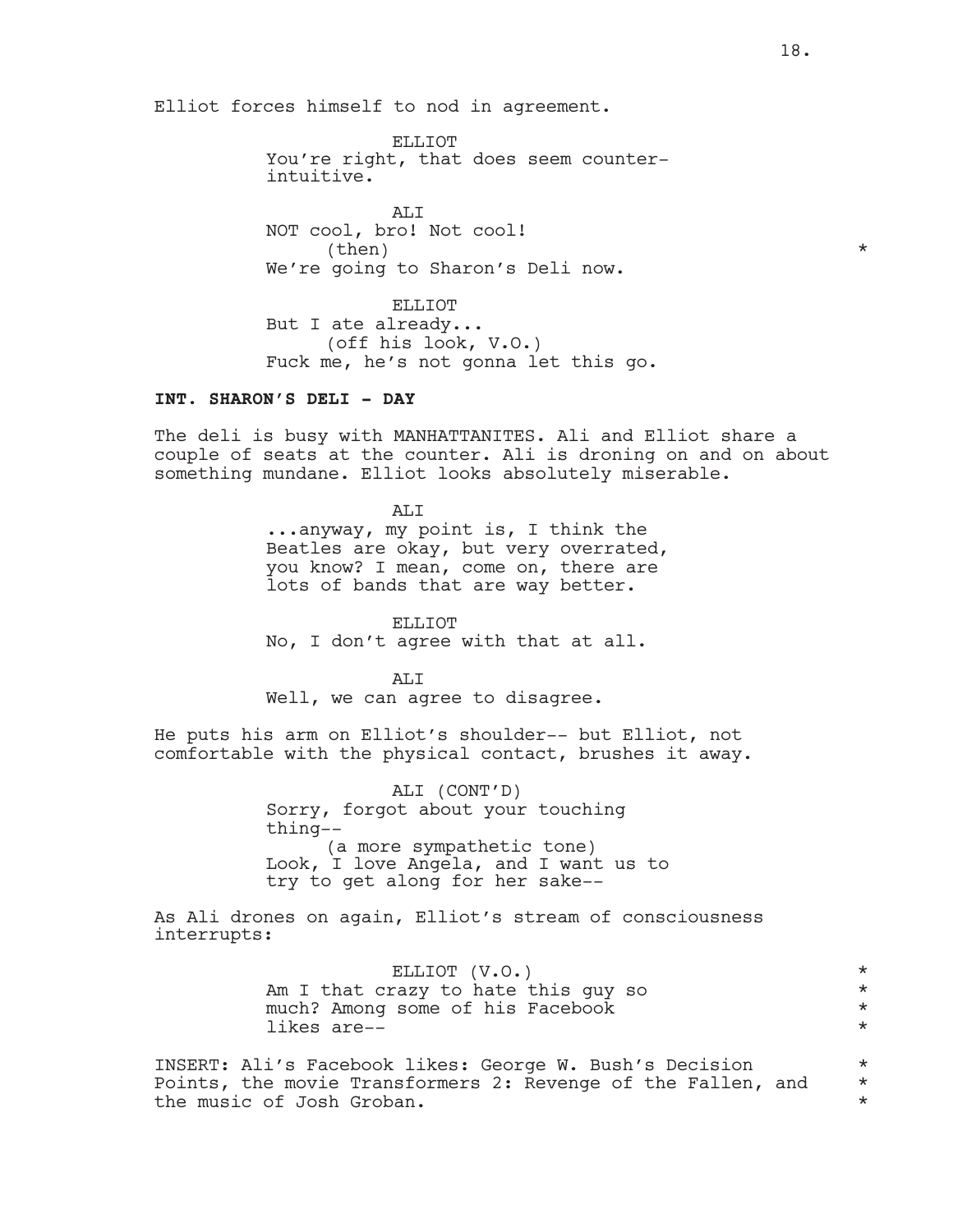| ELLIOT (V.O.)<br>Must I really justify my hatred any<br>further?                                                                                                                                                                  | $^\star$<br>$^\star$<br>$^\star$             |  |
|-----------------------------------------------------------------------------------------------------------------------------------------------------------------------------------------------------------------------------------|----------------------------------------------|--|
| Back to the scene.                                                                                                                                                                                                                | $^\star$                                     |  |
| ELLIOT (V.O.)<br>(eyes Ali)<br>His was the easiest to hack, password<br>was 123456, then 'seven' spelled out.                                                                                                                     | $^\star$<br>$^\star$<br>$^\star$<br>$^\star$ |  |
| INSERT: Ali's Gmail account.                                                                                                                                                                                                      | $^\star$                                     |  |
| ELLIOT (V.O.)<br>I witnessed his first "I love you"<br>with Angela over Gchat.                                                                                                                                                    | $^\star$<br>$^\star$<br>$^\star$             |  |
| INSERT: Profile pic of a trashy woman named Stella B.                                                                                                                                                                             | $^\star$                                     |  |
| ELLIOT (V.O.)<br>I've also witnessed the first of many<br>flirtations with Stella B.                                                                                                                                              | $^\star$<br>$^\star$<br>$^\star$             |  |
| Back to the scene. Ali's still in the midst of his phony plea.                                                                                                                                                                    |                                              |  |
| ELLIOT (V.O.)<br>I've thought about telling Angela,<br>but she has shitty taste in men and<br>I'm not quite ready to see what comes<br>after this just yet. Plus, I can<br>manage Ali easier than the others.<br>For now, anyway. |                                              |  |
| ALI<br>but that's all I mean. I just want<br>you to know that. I like you, bro.<br>And I want you to like me too.                                                                                                                 |                                              |  |
| <b>ELLIOT</b><br>I understand, Ali. I'll try harder.                                                                                                                                                                              |                                              |  |
| AT <sub>I</sub> T<br>That's cool, man. Whenever you're<br>ready, I'd love to justchill--                                                                                                                                          |                                              |  |
| Elliot's phone buzzes. He looks at it. His eyes grow wide.                                                                                                                                                                        |                                              |  |
| <b>ELLIOT</b><br>We've gotta go back. They're here.                                                                                                                                                                               |                                              |  |
| INT. ALLSAFE OFFICES - CUBICLE - LATER                                                                                                                                                                                            |                                              |  |
| Elliot types away at his computer.                                                                                                                                                                                                |                                              |  |
| ELLIOT (V.O.)                                                                                                                                                                                                                     |                                              |  |

Truth is, I shouldn't hate Ali. He's

not that bad a guy.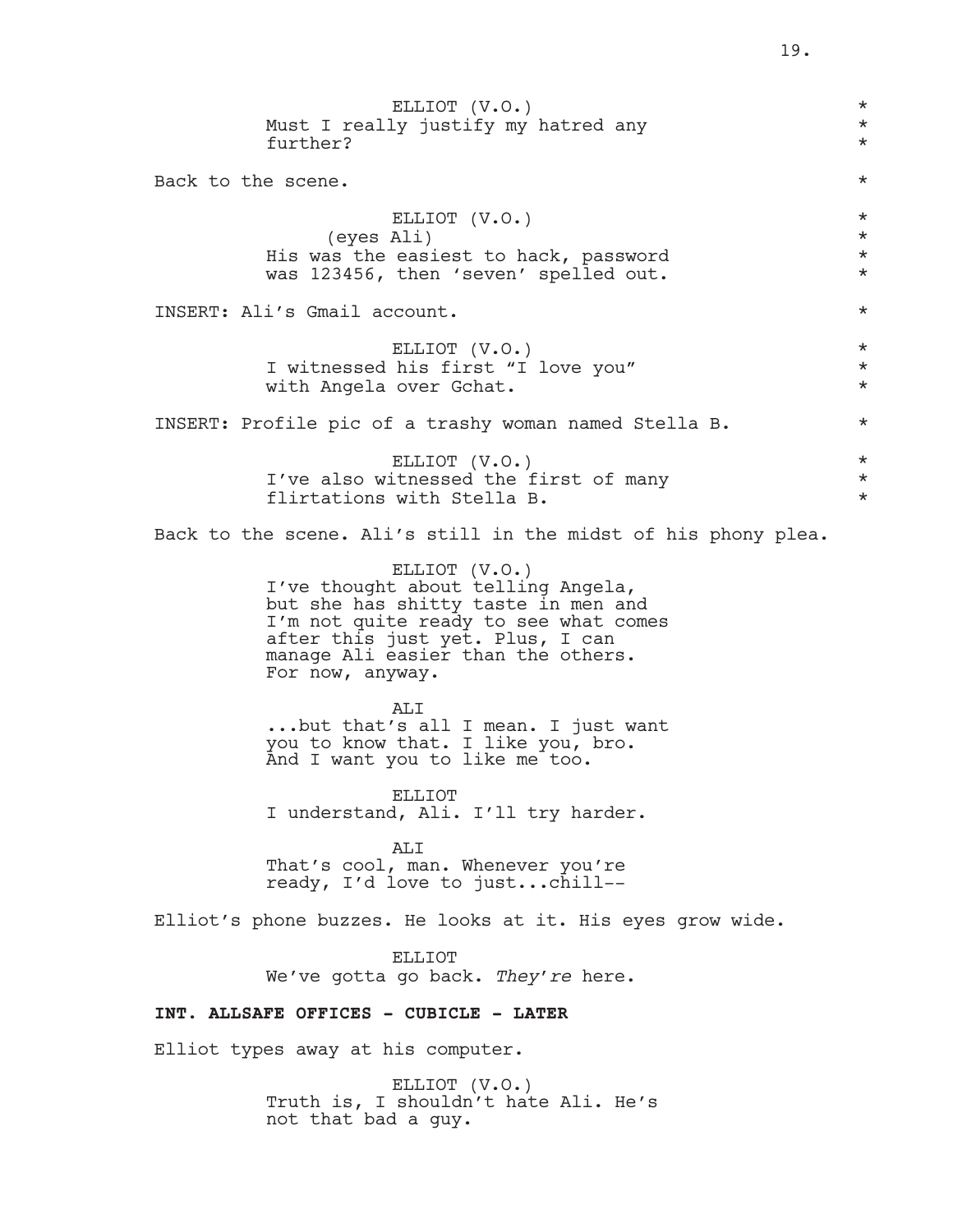|               | ELLIOT (V.O.) (CONT'D)<br>He's too dumb to be bad. In fact,<br>when I think about the really bad<br>people                                                                                                                                                                                  |                                                                                       |
|---------------|---------------------------------------------------------------------------------------------------------------------------------------------------------------------------------------------------------------------------------------------------------------------------------------------|---------------------------------------------------------------------------------------|
|               | As if sensing it, Elliot stands and peeks out of his cubicle.<br>He sees Gideon greeting a handful of business SUITS at the<br>front. Angela is among the AllSafe greeters. They navigate the<br>SUITS towards the conference room.                                                         | $\star$                                                                               |
|               | ELLIOT (V.O.)<br>*BEEP* Corp.                                                                                                                                                                                                                                                               | $\star$<br>$\star$                                                                    |
| bleeped out.) | *BEEP* - (whenever the name of the company's mentioned, it is                                                                                                                                                                                                                               | $\star$<br>$^\star$                                                                   |
|               | ELLIOT (V.O.)<br>But they might as well be called Evil<br>Corp. In fact, after a thorough,<br>intensive self-reprogramming, that's<br>all my mind hears, sees or reads when<br>they pop up in my world. Krista would<br>have a shit fit if she knew I did<br>that. But that's what they are | $\star$<br>$\star$<br>$\star$<br>$\star$<br>$\star$<br>$\star$<br>$\star$<br>$^\star$ |
|               | INSERT: Evil Corp's logo, which looks like the Enron "E" logo.                                                                                                                                                                                                                              | $\star$                                                                               |
|               | ELLIOT (V.O.)<br>A conglomerate of Evil.                                                                                                                                                                                                                                                    | $\star$<br>$\star$                                                                    |
| Corp logo.    | VIDEO: Laptops, desktops, smartphones, nuclear power plants,<br>guns, farms, cereal, microwaves, pills, all sporting the Evil                                                                                                                                                               | $\star$<br>$\star$<br>$\star$                                                         |
|               | ELLIOT (V.O.)<br>It isn't just that they indirectly<br>killed or injured close to a million<br>people in the last ten years                                                                                                                                                                 | $\star$<br>$\star$<br>$\star$<br>$^\star$                                             |
|               | Back to the scene. Angela flashes a smile at Elliot before<br>closing the shades of the conference room.                                                                                                                                                                                    | $\star$<br>$\star$                                                                    |
|               | ELLIOT (V.O.)<br>It's that they have no conscience<br>about it. They're a perfect monster.                                                                                                                                                                                                  | $\star$<br>$\star$<br>$\star$                                                         |
|               | Elliot sits back down.                                                                                                                                                                                                                                                                      |                                                                                       |
|               | ELLIOT (V.O.)<br>And now, I have to help them--                                                                                                                                                                                                                                             | $\star$                                                                               |
|               | Gideon and the team of SUITS walk up next to Elliot's cubicle.                                                                                                                                                                                                                              |                                                                                       |
|               | <b>GIDEON</b><br>we've got seven on-site engineers<br>on your account plus a few off-site<br>at the ISPs                                                                                                                                                                                    |                                                                                       |
|               |                                                                                                                                                                                                                                                                                             |                                                                                       |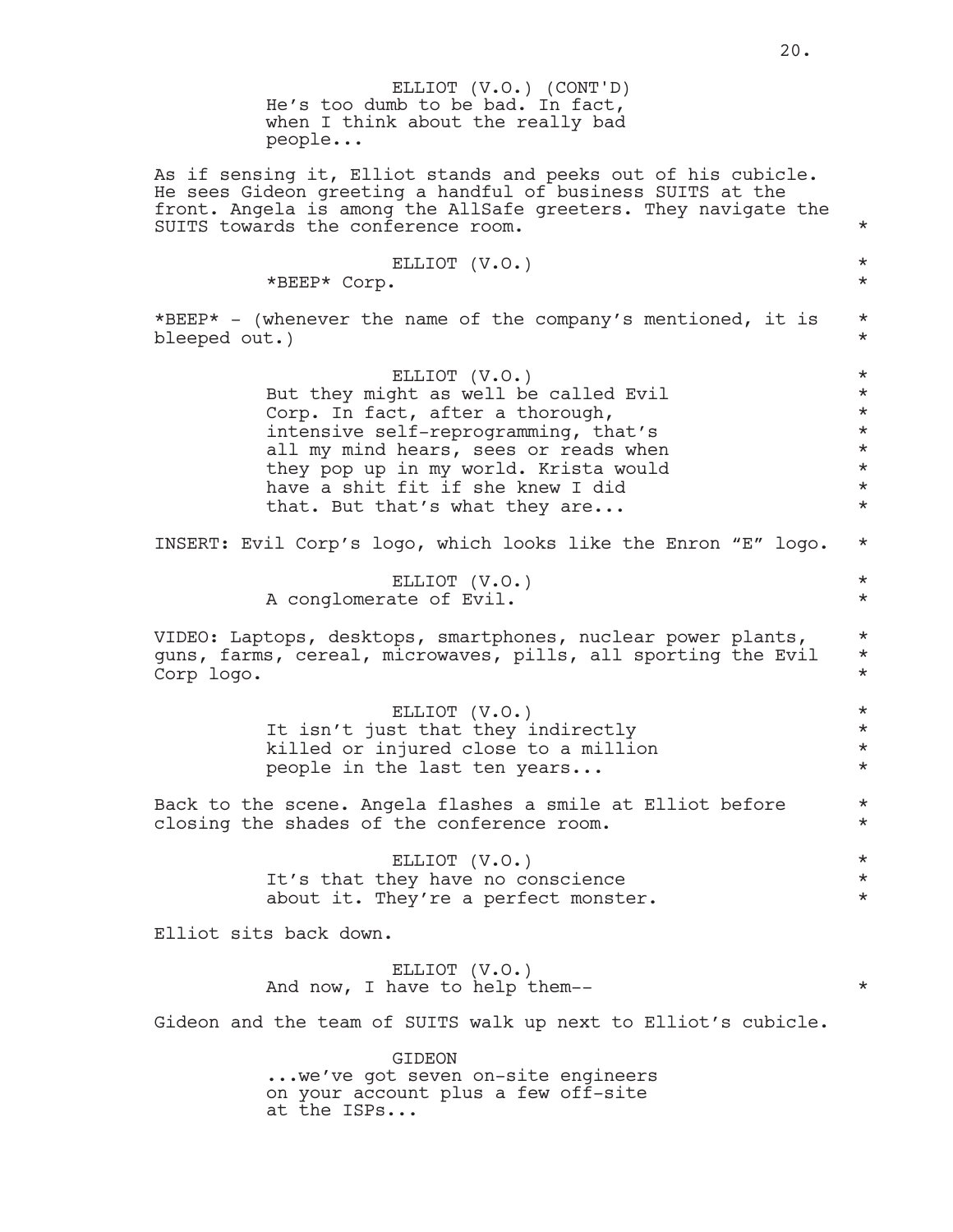Elliot sneaks a peek at the head suit, a bald guy who's a dead ringer for Steve Ballmer.

> ELLIOT (V.O.) There he is, Terry Colby, the CTO.

TERRY COLBY looks around with a doofus smile.

ELLIOT (V.O.) Even though he's the head technology guy at one of the biggest companies in the world, he owns a Blackberry.

Elliot's eyes shift to Terry's Blackberry on his belt. Terry looks at Elliot's desktop with confusion.

> ELLIOT (V.O.) It also looks like he doesn't see a Linux operating system too often. He's not a techie. He's a moron.

The suits, led by Gideon, keep on walking through the office.

ELLIOT (V.O.) An arrogant moron. The worst kind.

Elliot goes to sit down, but a person from the pack walks up to him. He's good-looking, sharply dressed and has a rock star smile. His name is TYRELL WELLICK (30s). He reaches his hand out to Elliot. Elliot painfully takes it.

> TYRELL (thick Swedish accent) Tyrell Wellick. Senior Vice President, technology, Evil Corp--

Elliot quickly takes his hand back. Tyrell notices.

ELLIOT I'm...Elliot. Just a tech.

TYRELL

Don't be so humble. I started exactly where you are. To be honest, my heart has always stayed there. (looking at his screen) Oh, I see you're running Ubuntu.

(off of Elliot's impressed look) I'm on Red Hat myself, I know the desktop manager is better on here, but old habits die hard.

ELLIOT (V.O.) An executive running Linux? But--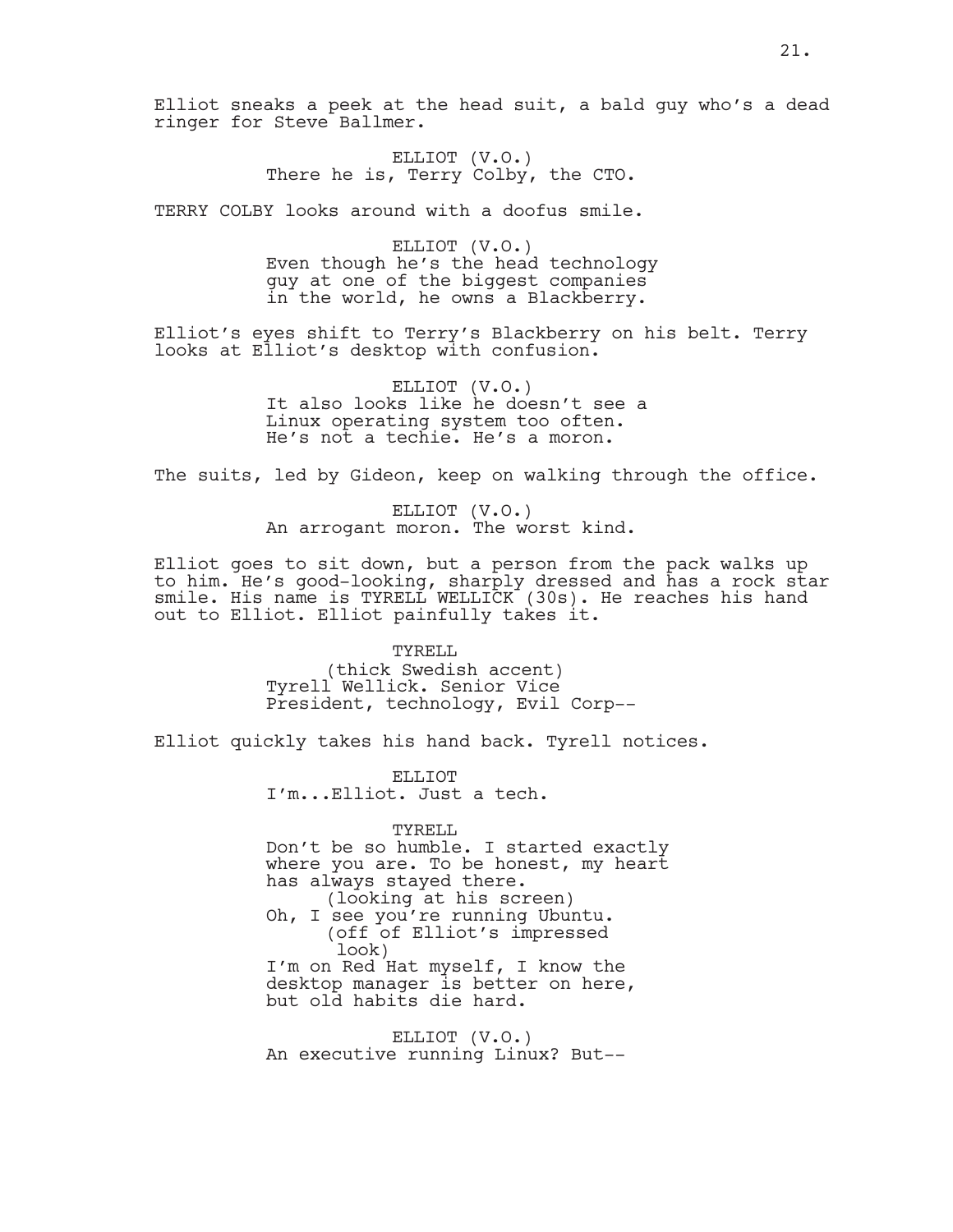Elliot uncomfortably smiles.

TYRELL (CONT'D) Lookin' forward to working with you. I should join the rest of the group. Bonsoir, Elliot.

He takes off with an earnest smile.

Elliot sits back down in his cubicle with a resigned sigh. He takes in his small three-walled cube universe amidst the thirty other identical cubes.

> ELLIOT (V.O.) Sometimes I dream of saving everyone  $*$ from the invisible hand.

Elliot eyes his fellow employees sympathetically, all looking like enslaved serfs with their company badges hanging off them.

> ELLIOT (V.O.) The one that brands us with an employee badge.

His eyes look over at Lloyd who is busy paying a Verizon bill online. He shakes his head angrily at the price.

> ELLIOT (V.O.) The one that forces us to work for them.

# **EXT. NYC STREETS - NIGHT**

Elliot walks through the streets alone as GROUPS OF FRIENDS laugh while walking in and out of bars. Credit cards are swiped, dollar-tips are thrown, a homeless man begs for change.

> ELLIOT (V.O.) The one that controls us everyday without us knowing it. But I can't stop it. I'm not that special. I'm just anonymous. I'm just alone.

# **INT. ELLIOT'S LOFT - NIGHT**

Elliot enters his messy small loft. A black cat named QWERTY \* greets him at the door.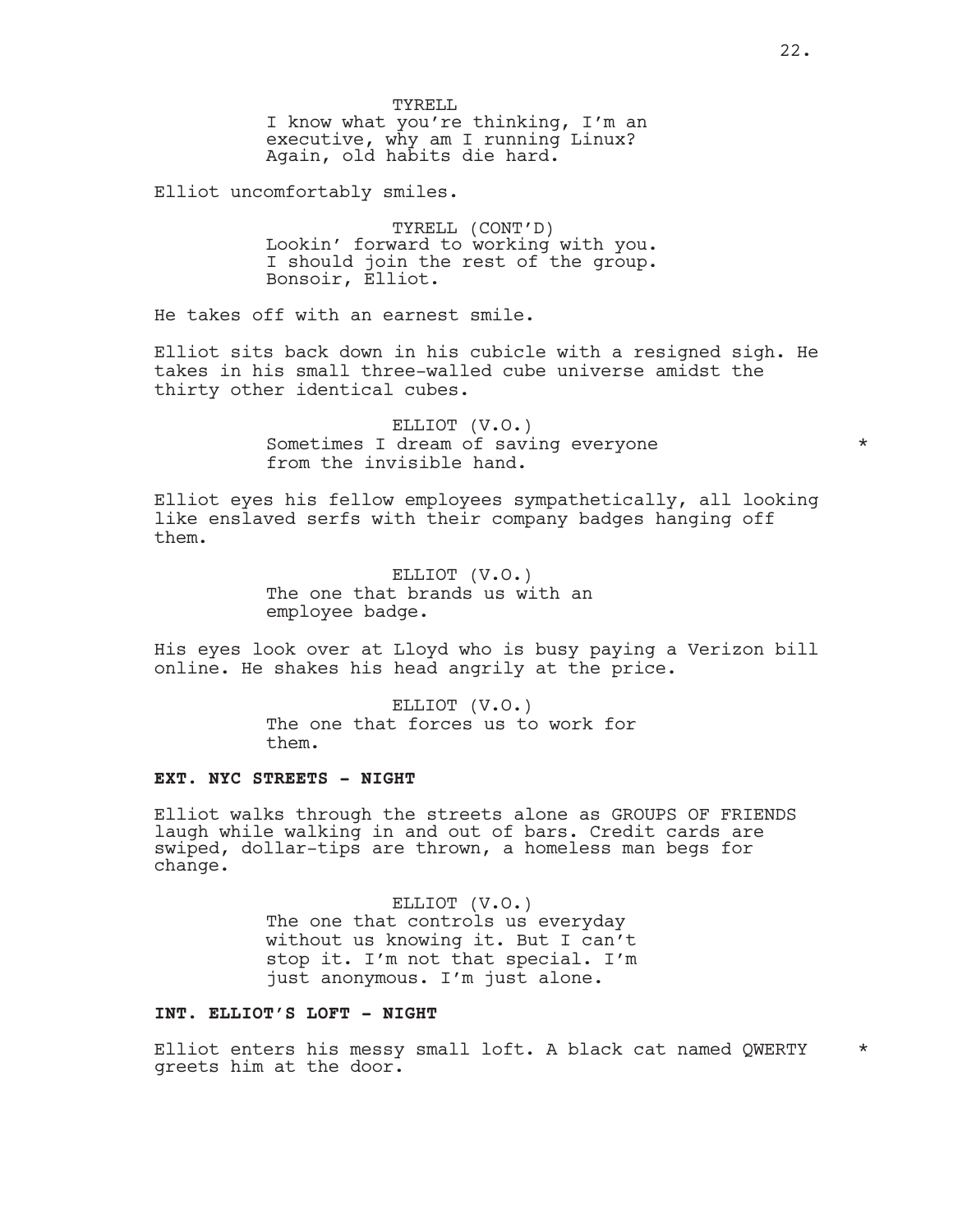ELLIOT (V.O.) If it weren't for Qwerty, I'd be completely empty.

She MEOWS.

MOMENTS LATER

Qwerty is chowing down on cat food. Elliot lies on the floor next to her, petting her while she eats. He starts crying hysterically.

> ELLIOT (V.O.) I hate when I can't hold in my loneliness-- this crying has been happening too often, every other week now. What do normal people do when they get this sad? They reach out to friends or family, I think?

### **INT. ELLIOT'S LOFT - KITCHEN - MOMENTS LATER**

Elliot crushes up morphine pills. He puts the crushed powder  $*$ on a small glass table and cuts it with a credit card.  $*$ 

> ELLIOT (V.O.) \* I do morphine. I can't make friends.  $*$ And family--  $\star$

### **INT. ELLIOT'S HOUSE (FLASHBACK) - DAY** \*

A YOUNG ELLIOT (8) sits at the kitchen table. His MOTHER  $*$ <br>(30s), pretty but cold, Buttoned up, a short haircut, and  $*$ (30s), pretty but cold. Buttoned up, a short haircut, and \* expressionless face. She methodically smokes a cigarette.  $*$ 

Young Elliot looks like he's been scolded. His mother grabs  $*$ his arm, digging her nails in until it bleeds. He goes to  $*$ scream-- \*

> ELLIOT (V.O.) \* That's not an option.  $\star$

### **INT. ELLIOT'S LOFT - MOMENTS LATER** \*

Elliot snorts up a line of morphine. He lies back down on the  $*$  floor as it takes effect. Owerty plops on his stomach and  $*$ floor as it takes effect. Qwerty plops on his stomach and \* watches him. He smiles.  $\star$ 

> ELLIOT (V.O.) \*<br>doing morphine without \* \* \* \* \* The key to doing morphine without turning into a junkie is to limit  $*$ yourself to 30mg a day. Anything more \* just builds up your tolerance. I  $*$ check every pill I get for purity, I  $*$ <br>have 8mg Suboxone for maintenance in  $*$ have 8mg Suboxone for maintenance in \* case I go through withdrawals--  $*$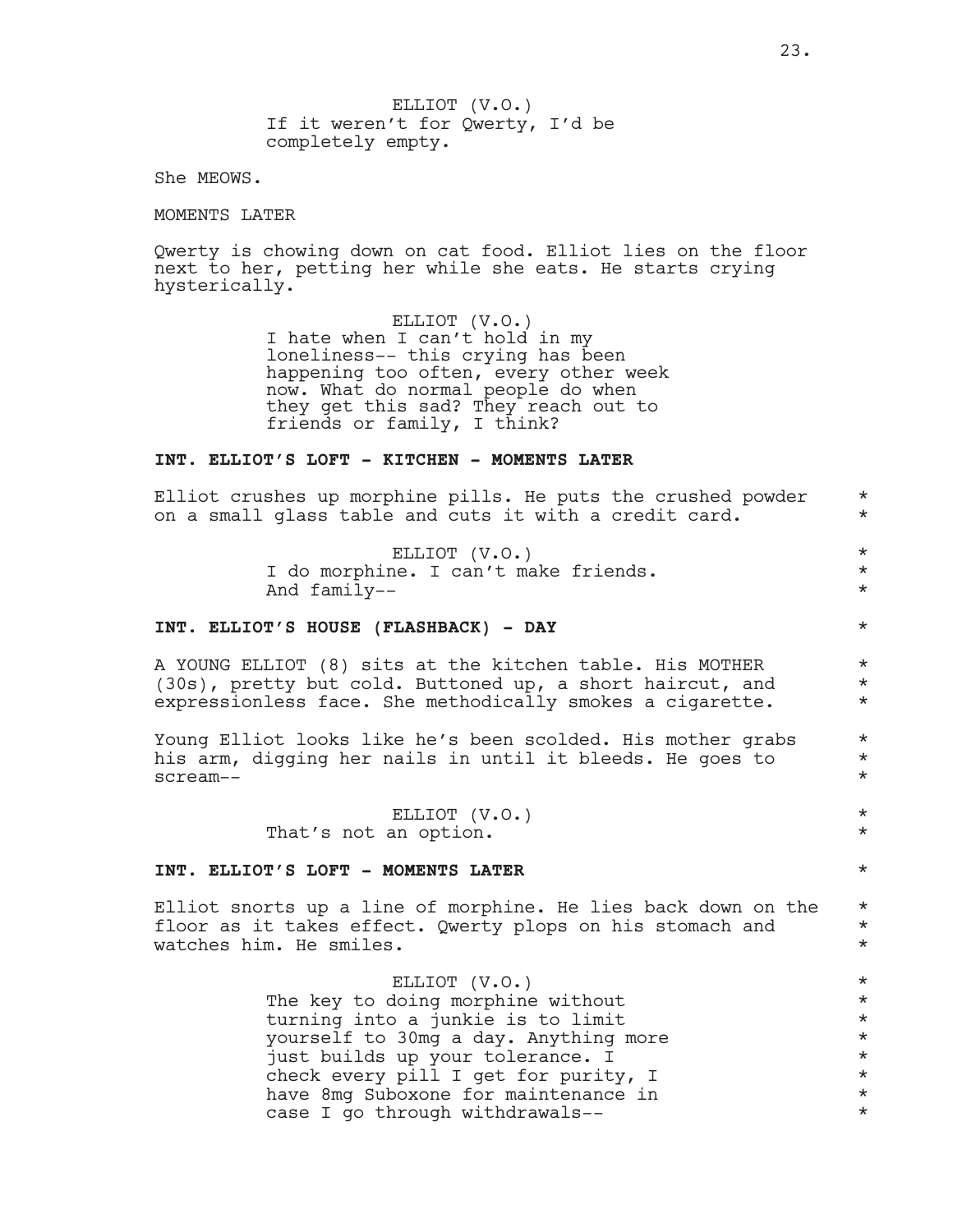ELLIOT (V.O.)

Shit!

He stands and goes to the nightstand by his bed. He goes into his Altoids can and realizes with annoyance its empty.

He takes a deep breath and pulls out his Evil Corp smartphone. Through the cracked screen, we see his texts:

ELLIOT: Are you home?

SHAYLA: Yeah, R U?

ELLIOT: I'm out of my pills. Can I pick some up?

SHAYLA: B up in a sec.

MOMENTS LATER

SHAYLA (30s), a tatted, hipster girl, sits across from Elliot. She fingers out a baggie full of orange pills.

> SHAYLA You never tell me what these are for?

ELLIOT (ignoring her) How much?

SHAYLA

On the house.

ELLIOT No, Shayla, not doing that. This is just a regular drug deal, like it always is.

Elliot offers her cash. Shayla resigns herself and takes it.

SHAYLA

What are you up to tonight? I was gonna post a party thing on your Facebook, but you still didn't create an account. I thought you said you were going to.

ELLIOT I never said I was going to.

SHAYLA

Why not?

ELLIOT Because I hate Facebook.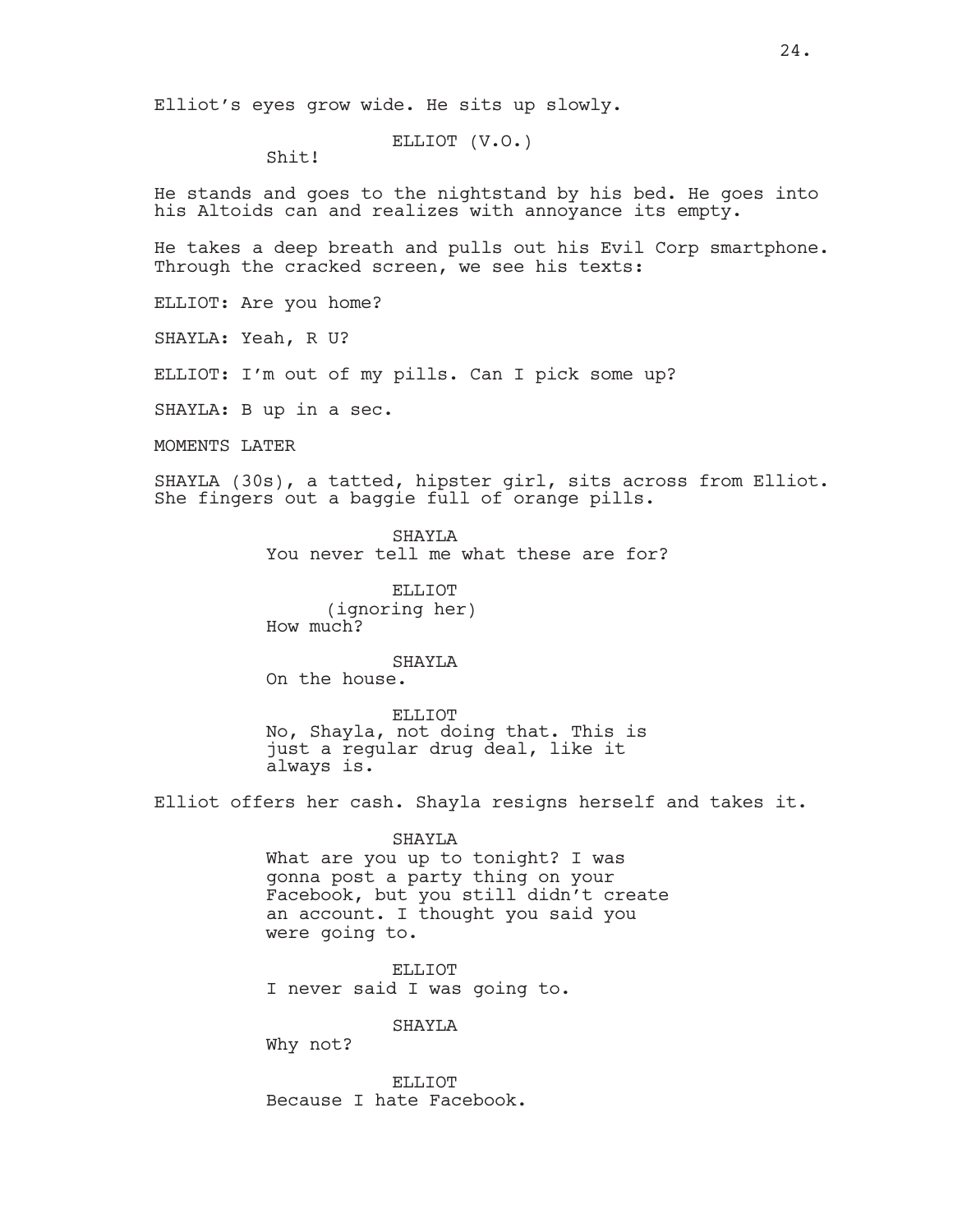SHAYLA (offended) That's crazy.

Elliot shoots her a look, "I guess I'm crazy." Disappointed, Shayla pulls out two white pills from her pocket.

> SHAYLA (CONT'D) Wanna do these together then? My dealer says Lena Dunham buys them all the time. They're pure Molly.

The last line piques Elliot's interest, though his look is already regretting the decision.

### **INT. ELLIOT'S LOFT - LATER**

Elliot lies naked in his bed, smoking a joint, while a nude Shayla lies next to him, fast asleep. He wears a dumb look.

> ELLIOT (V.O.) Don't ever make decisions when you're on morphine.

His cell beeps. He looks at it.

ELLIOT (V.O.) Foursquare check-in for Krista at Bar None. It's Friday night. It has to be with Michael. I've gotta go to work.

He puts on clothes and looks at Qwerty.

ELLIOT (re: Shayla) Keep an eye on her while I'm gone.

### **EXT. BAR NONE - NIGHT**

Elliot, in a hoodie, walks by Bar None across the street. He doesn't walk towards it, instead he stays put, lurking around the corner. He pulls out his phone and uses the camera to zoom in through the bar's big windows.

The camera finally lands on Krista and Michael dancing. Michael's goofy moves make Krista laugh.

# **EXT. BAR NONE - AWHILE LATER**

Elliot's camera is still on Michael from across the street as he watches him kiss Krista goodbye. They part ways.

Elliot follows close behind as Michael walks through the streets. Michael hails a cab. Elliot snaps a picture of the number on top of Michael's cab as it takes off.

He quickly pulls out his cell phone and dials.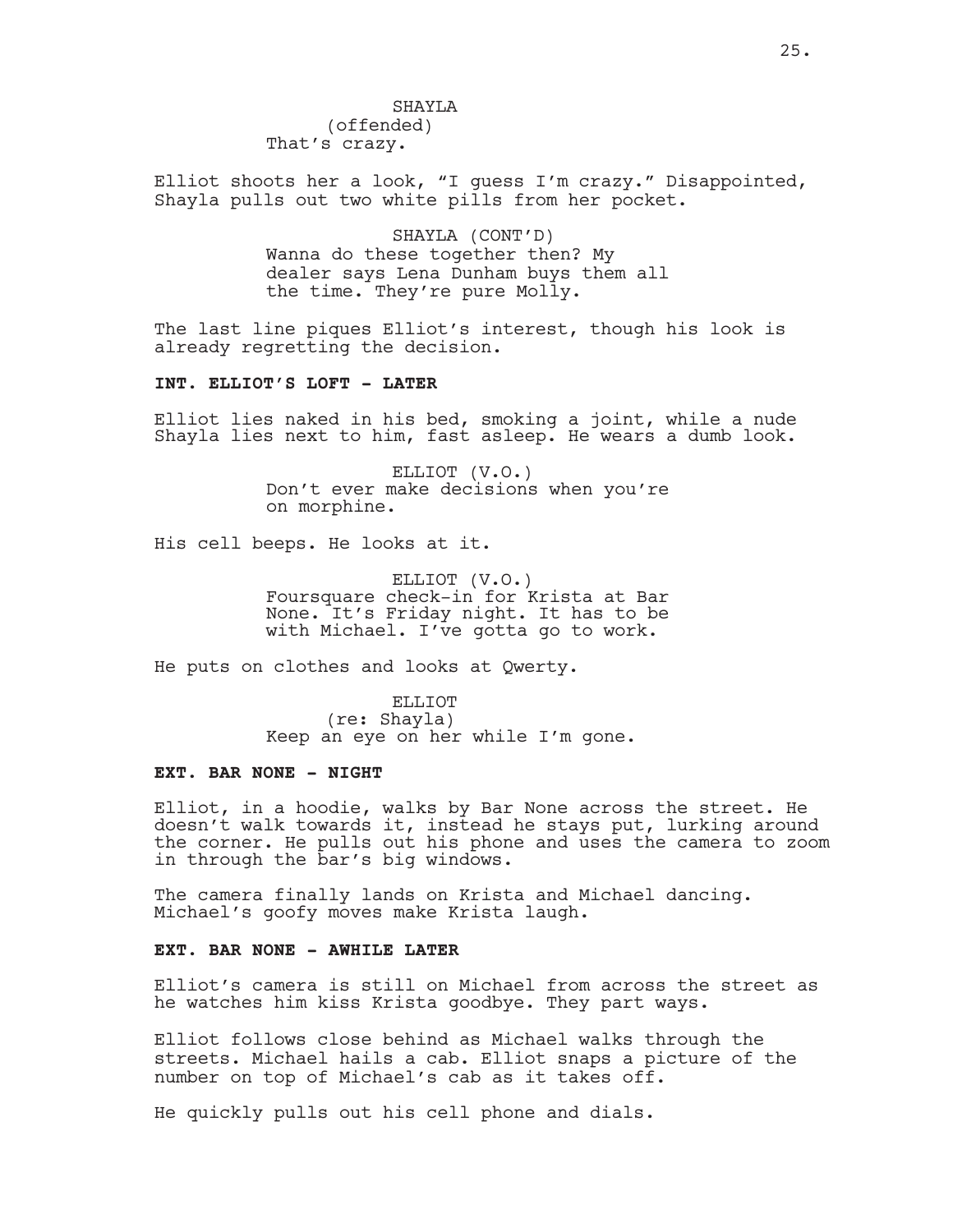ELLIOT (into the phone) Yes, hi... I think I left my keys in one of your cabs-- (looking at the picture) Number 876496... yes, I have like a photographic memory thing... yeah, I'll hold.

Elliot looks around the city block he's standing on. In the distance, a late night diner shows two MEN IN BLACK having coffee. Elliot hides behind a bus stop, watching them.

Suddenly, the MR. ROBOT bum from the subway walks up to their table, begging for money. Elliot shoots a confused look-- but gets interrupted when the operator returns.

> ELLIOT (CONT'D) 350 Hawthorne Avenue. Thanks.

He hangs up and returns his gaze back to the two MEN IN BLACK. Mr. Robot is nowhere to be seen. He lets it go for now and returns to the task at hand.

### **EXT. 350 HAWTHORNE AVENUE - LATER**

Elliot walks up and sees the cab, waiting by the curb. On the stoop in front of 350 Hawthorne, Michael smokes a cigarette as he begrudgingly walks his dog. It's as if Michael has completely dropped his cheery, nice guy act.

> MICHAEL Come on, asshole, piss already.

He kicks the dog, causing him to YELP.

Elliot charges from across the street.

The cowed dog looks up sheepishly at Michael as it nervously paces around the small patch of grass.

MICHAEL (CONT'D)

Fucking GO!

He goes to kick the dog again, when Elliot finally gets there--

#### ELLIOT

Hey!

Michael stops and turns. Elliot looks at the dog with sympathy, but then back at Michael.

> ELLIOT (CONT'D) Can I borrow your phone? Mine's dead and I need to call my mom.

Michael reluctantly nods and pulls out his cell. He slides it unlocked with his passcode and hands it to him.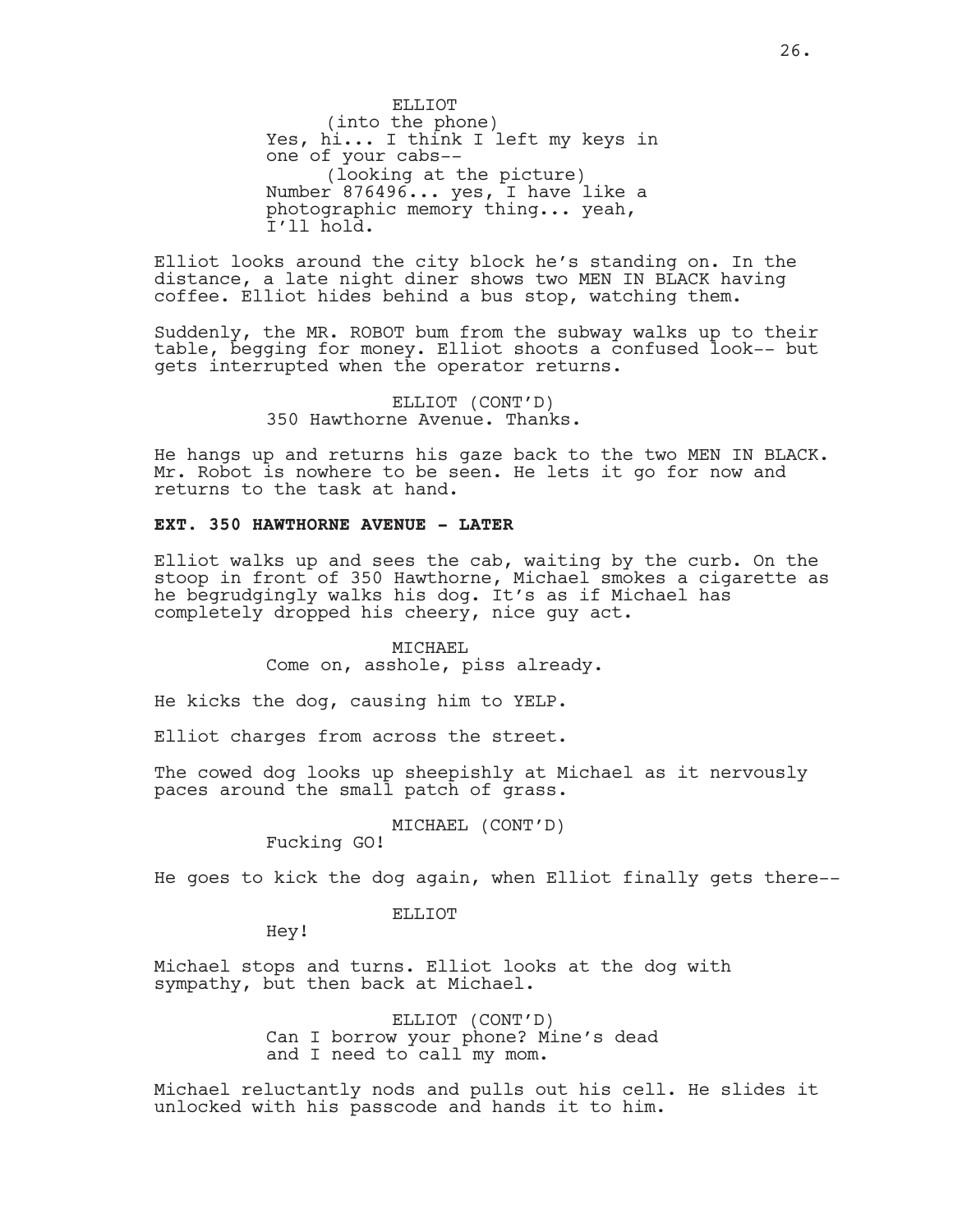Elliot takes it, immediately memorizing all the apps on his homescreen, specifically the Wells Fargo app.

He dials his own number and calls. From within Elliot's back pocket, we see his phone light up and vibrate.

The cab, finally tired of waiting, peels out. The driver loudly SWEARS to himself about the waste of time.

Elliot gets his own voicemail. He hangs up, quickly deletes his call log and looks back at Michael.

> ELLIOT (CONT'D) No answer. Thanks anyway.

Michael takes his phone back with a shrug.

# **EXT. NYC SUBWAY - LATER**

Elliot walks out of the subway station, smoking a joint. His phone immediately vibrates. He looks at it with a question, then answers.

> ELLIOT Angela? Everything okay?

INTERCUT WITH:

#### **INT. ALLSAFE OFFICES - CUBICLE**

Angela stands apart from Lloyd, who is desperately trying to tackle a tech issue on his desktop.

> ANGELA (into the phone) No, it's not. Are you home? Were you asleep? I've been trying you for fifteen minutes.

ELLIOT I was in the subway. What's going on?

ANGELA (discreet) I need you to come to AllSafe.

ELLIOT You're there? It's three in the morning.

ANGELA They hacked into Evil's servers again. But it's bad this time. It's a DoS attack.

SUPER: "DoS Attack - A Denial of Service attack, an attempt to make a machine or network unavailable to its intended users"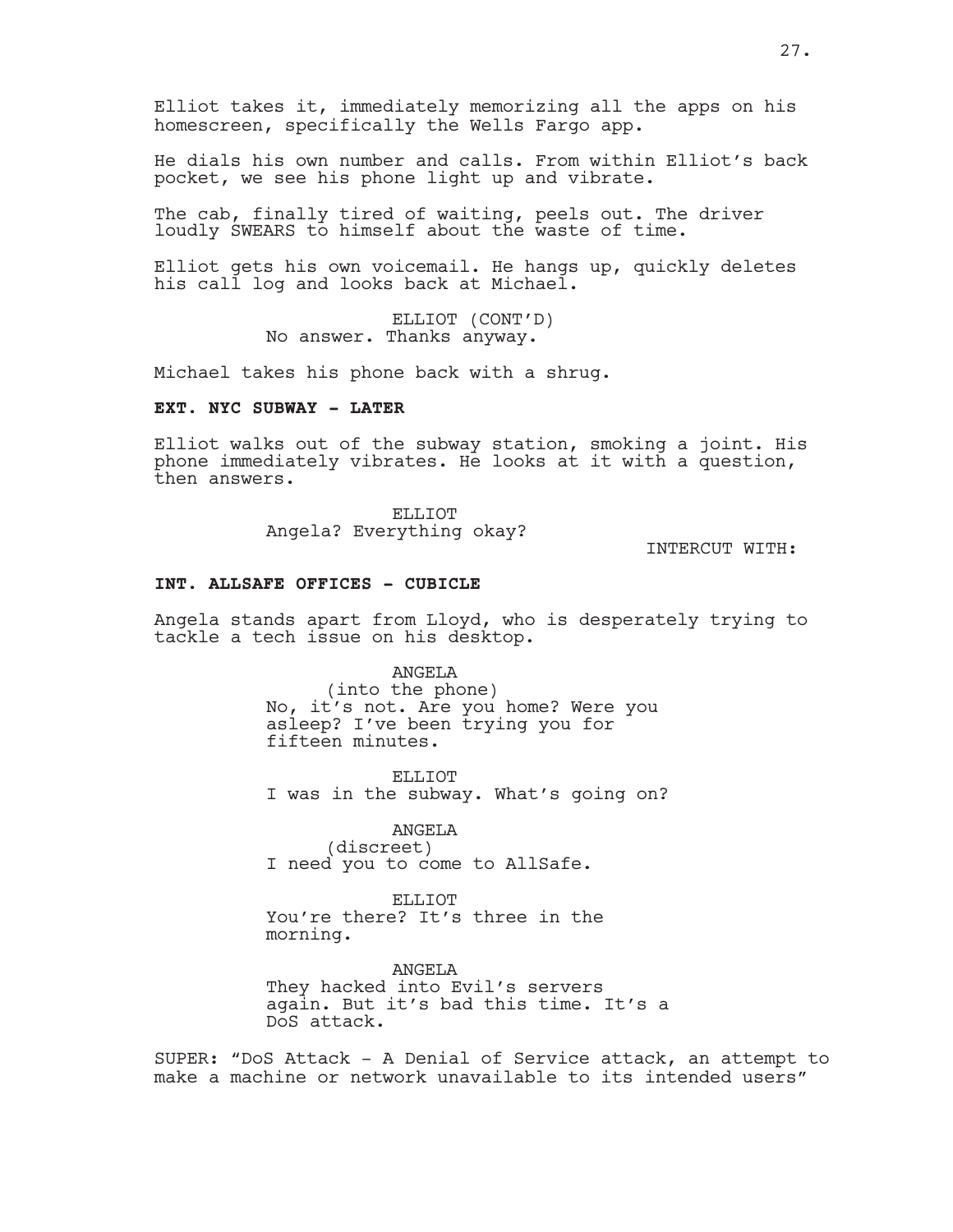ANGELA (CONT'D) All their sites are down, the store, the corporate, email, phone system, everything.

ELLIOT Did you call Lloyd? He's on call--

ANGELA

Yeah, he's here.

Lloyd slaps himself out of frustration as he types.

ELLIOT Is he talking to Evil's tech department?

ANGELA He's online with them, but so far, nothing. This is bad, Elliot. It's been down for almost an hour. (lowered voice) I don't think Lloyd can fix this. Look, Gideon just put me on this account. I can't fuck up the first week. I need you. Please.

Elliot looks back into the subway. He tosses his joint.

### **INT. NYC SUBWAY (MOVING) - NIGHT**

Elliot sits in his usual place, staring ahead, thinking-- but  $*$ for the first time, he looks perplexed.  $*$ 

### **INT. ALLSAFE OFFICES - NIGHT** \*

Elliot races in. Angela walks up to him, panicking.

ELLIOT

Anything?

ANGELA No. I called Gideon.

ELLIOT

Why? It's only been down for an hour and a half.

ANGELA Yeah, well, an hour and a half in Evil Corp's time is like 13 million dollars in revenue. Approximately. I lied, actually, I calculated that. That's exactly how much they lost.

ELLIOT Don't worry, I got this.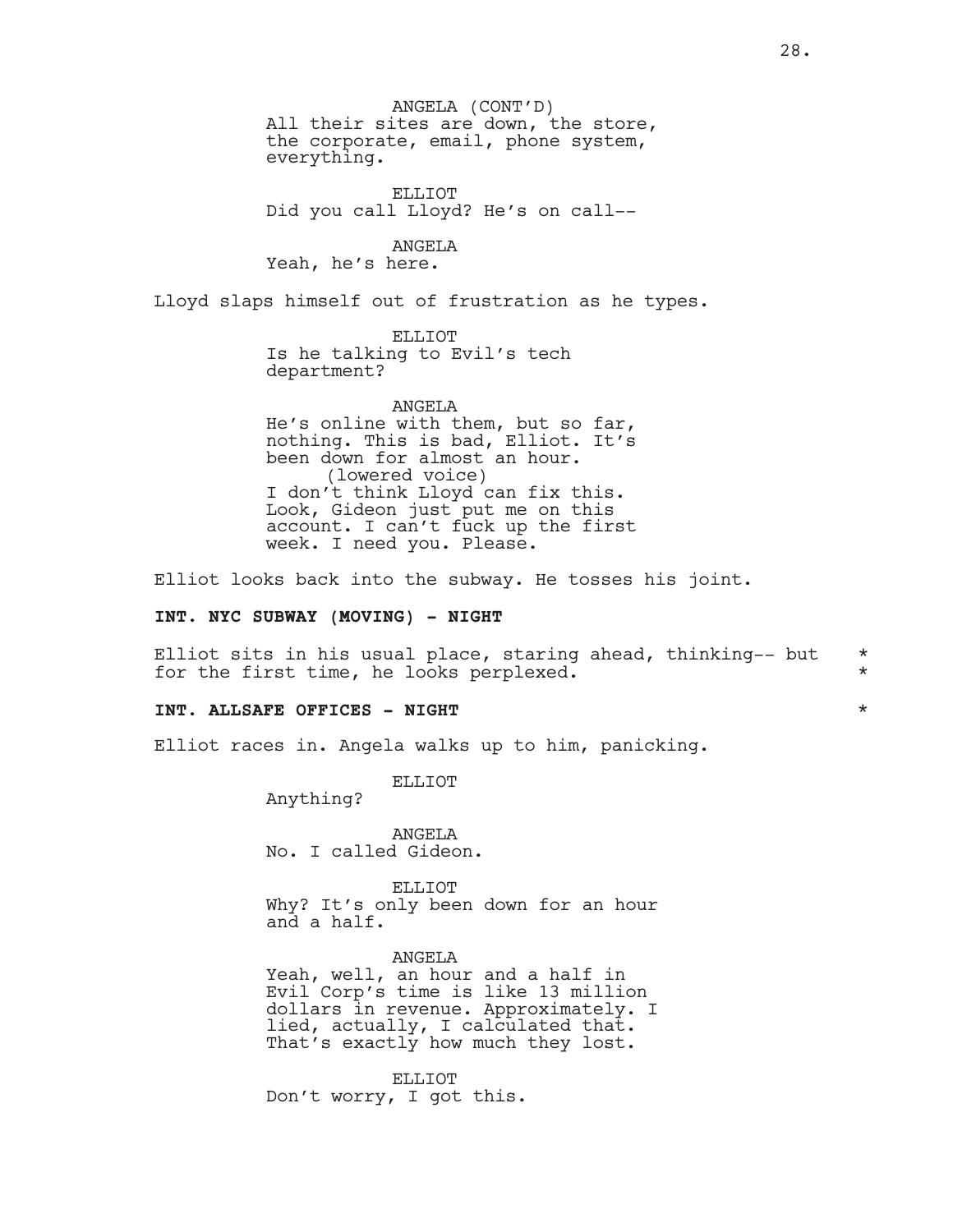They approach Lloyd who is sweating bullets in his cubicle.

ELLIOT (CONT'D) Lloyd, what's the deal?

No response, Lloyd is locked in on his terminal.

ELLIOT (CONT'D)

Lloyd!

Lloyd snaps out of his trance and looks at Elliot.

LLOYD Elliot. This is bad.

ELLIOT What's happening?

LLOYD We've got server overloads on all of them, not just the web servers.

ELLIOT That doesn't make any sense. Most of the servers aren't even exposed. Shut down all the ports on 80--

LLOYD I did that already, I think they might have gotten behind the switches.

ELLIOT Wait a minute, I thought this was just a DoS attack.

LLOYD Dude, this is fucked is what this is.

ELLIOT I'm gonna login.

Biggie's "Somebody's Gotta Die" RISES on the soundtrack as Elliot types furiously on his desktop, navigating Evil Corp's servers. The music continues throughout this sequence as we--

INTERCUT WITH:

### **INT. KRISTA'S APARTMENT - NIGHT**

Krista walks into her clean, Ikea-furnished apartment with a drunken smile pasted on her face. She mumbles to herself:

> KRISTA Don't fall in love, honey, come on. It's still early. But it feels good, it definitely feels--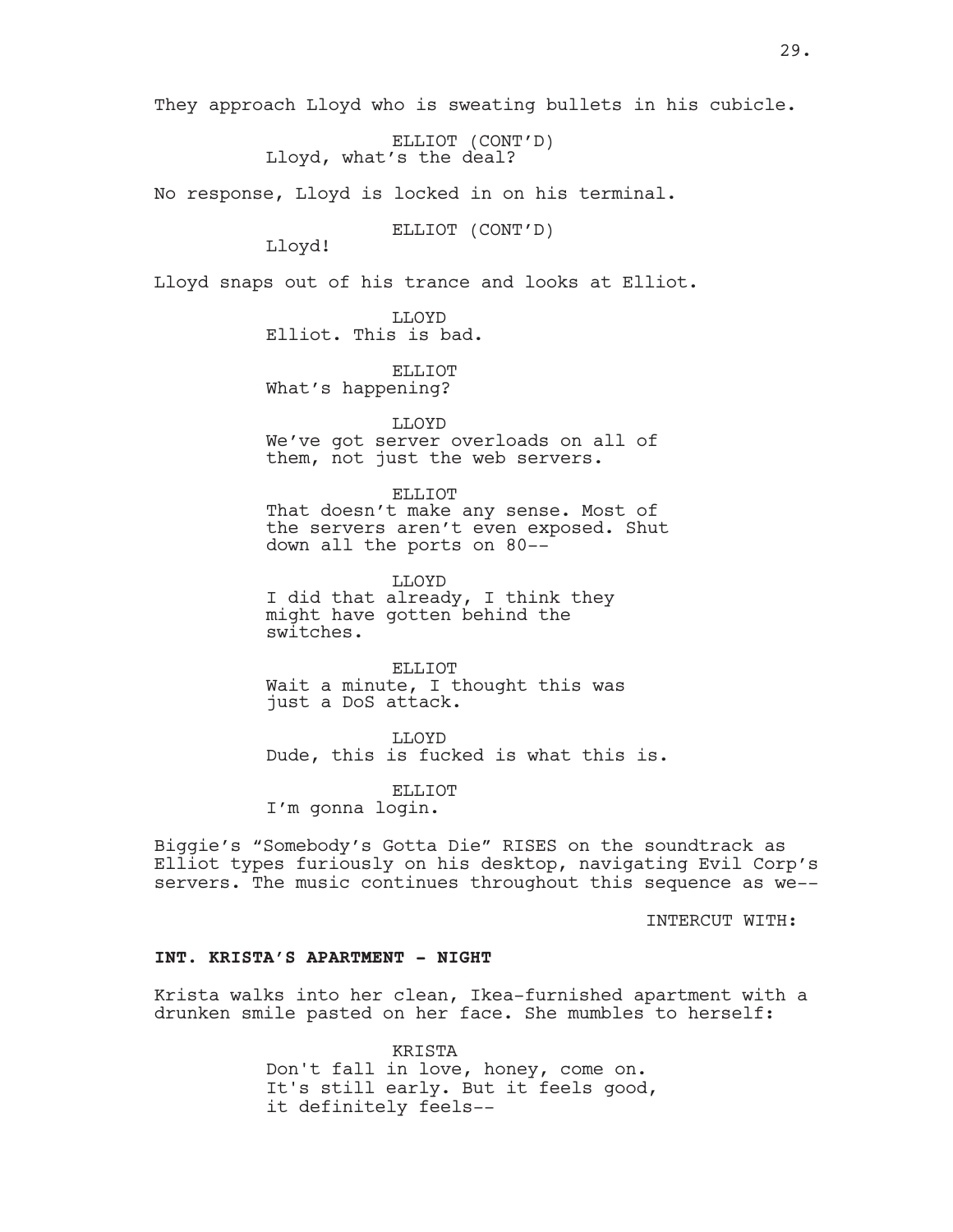Her phone beeps with a text. She excitedly takes it out.

KRISTA (CONT'D) Oh God, is that him?

MICHAEL: I miss u

She smiles as she types in a flirtatious response back.

### **INT. ALLSAFE OFFICES - NIGHT**

Elliot finishes a can of Red Bull as he switches terminal windows, typing furiously.

# **INT. ALI'S APARTMENT - NIGHT**

Ali is in his boxers, studiously watching THE SECRET on DVD and writing notes on a legal pad. His laptop flashes a Skype alert. Stella B pops up on the screen. He grins.

#### **INT. ALLSAFE OFFICES - NIGHT**

Elliot types away as Gideon walks in. Even though he's angry, he keeps his cool. He sees Elliot, then faces Angela.

> GIDEON Status update-- what the fuck is going on?

ELLIOT Someone's taken down their servers.

GIDEON Where is it coming from?

ELLIOT Everywhere. USA, Finland, Thailand, Kuwait. I can't trace them. They got behind the switches somehow. They're sending large numbers of IP packets to everything. Evil Corp's entire network is crashing in on itself.

GIDEON Swap out the switches.

Elliot continues to type as he takes his orders.

ELLIOT (V.O.) But if I were these guys, I'd know that and have a rootkit sitting on the firewall sending out attacks internally--

Elliot hits a few keystrokes hard and looks to Lloyd.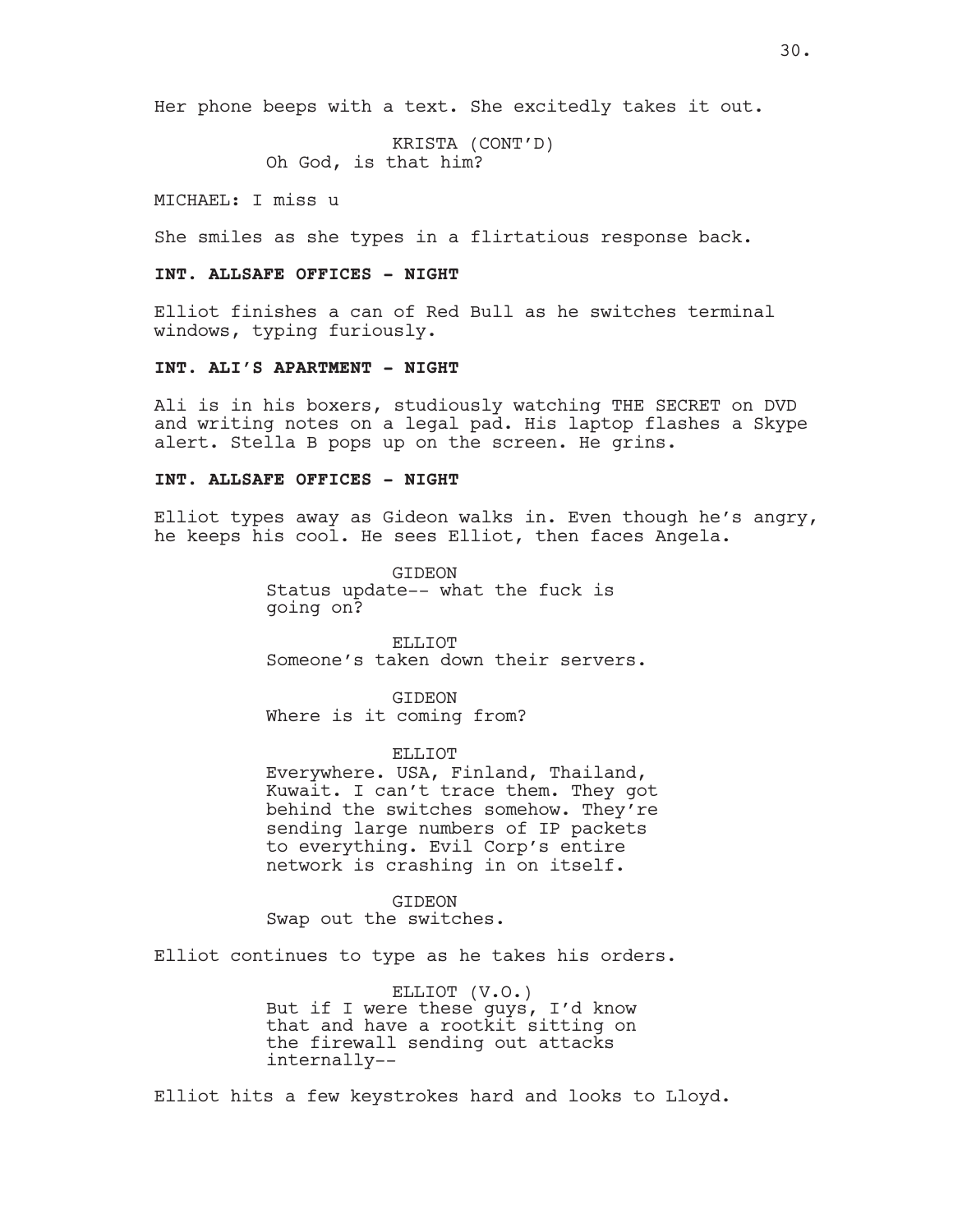ELLIOT Mine are swapped.

LLOYD One and two are swapped.

Angela jumps on a computer and tries to go to Evil Corp's website.

### ANGELA

Still down.

# **INT. KRISTA'S APARTMENT - NIGHT**

Krista is in her robe, reading another text--

MICHAEL: I couldn't resist...

Her DOORBELL goes off. She opens the door and Michael is standing there with flowers. He passionately kisses her.

# **INT. ALLSAFE OFFICES - NIGHT**

GIDEON What about the firewall?

ELLIOT

I think...

Elliot taps on his computer slower now as he thinks.

GIDEON

What?

ELLIOT I think they put a rootkit in the firewall.

SUPER: "Rootkit - A set of software tools with administratorlevel access to a computer or network"

It starts to register to Gideon that this is bad. Very bad.

ANGELA What's a rootkit?

LLOYD It's like a crazy serial rapist with a very big dick.

ANGELA Jesus, Lloyd!

LLOYD Sorry! It's malicious code that takes over the operating system.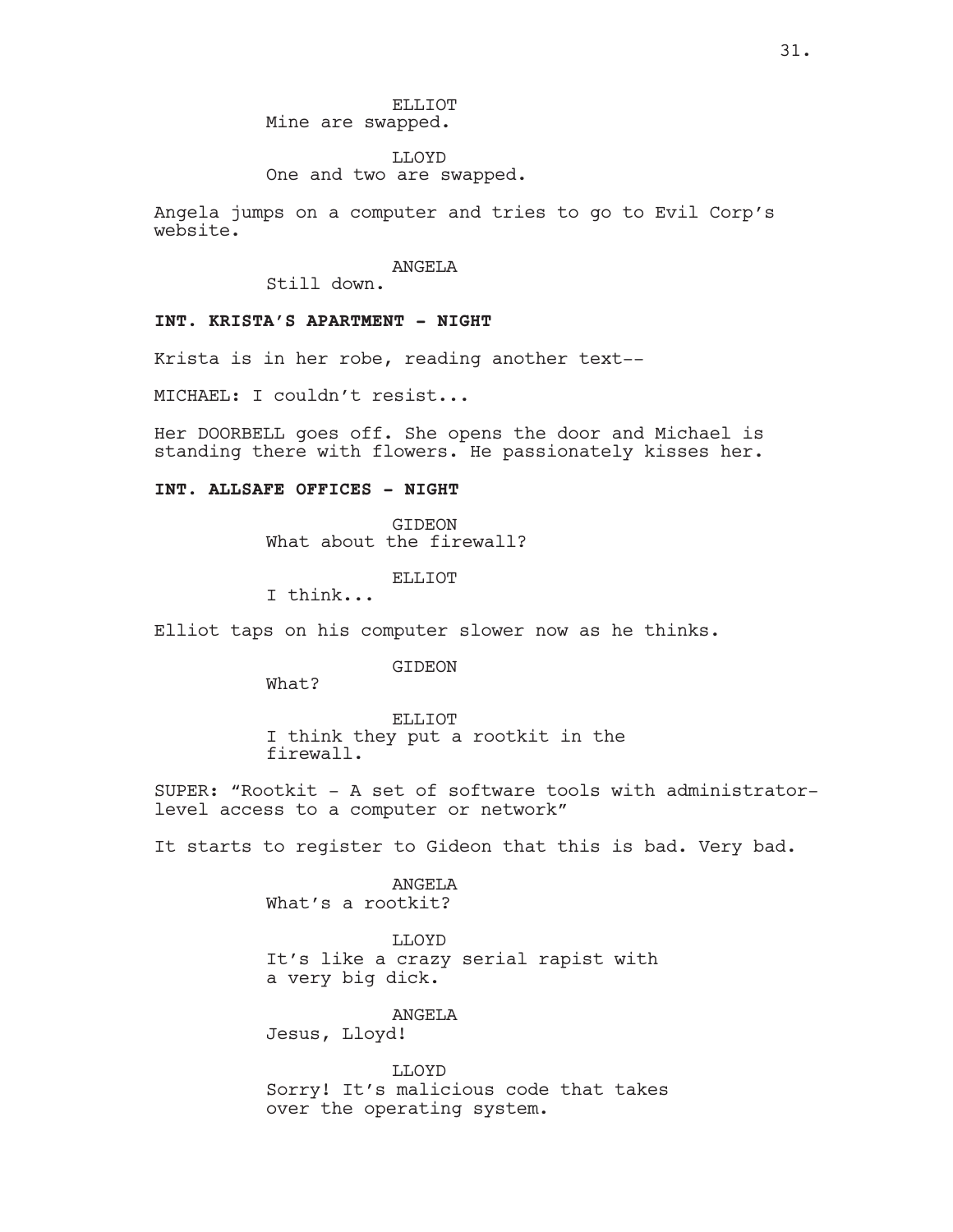It can delete system files, or worse, install programs, viruses, worms, anything it wants. LLOYD (CONT'D)

ANGELA How do we stop it?

LLOYD That's the thing, it can make itself invisible. They're almost impossible to find.

# **INT. TYRELL WELLICK'S SUBURBAN HOME - NIGHT**

Tyrell Wellick snaps awake as his phone rings violently. He looks at the caller ID, but isn't pleased.

> TYRELL WELLICK (in Swedish, subtitles) Yes? Is it absolutely necessary?

His Filipino, pregnant wife, JOANNA (30s), also stirs awake.

JOANNA

Babe?

TYRELL WELLICK Shut up, go to sleep.

Tyrell gets out of bed, fully nude, and leaves the bedroom.

### **LIVING ROOM - MOMENTS LATER**

Still naked, he stands in front of his massive 70" Plasma TV. FOX News is reporting with a banner: "EVIL CORP'S NETWORK SUFFERS MAJOR OUTAGE"

Tyrell isn't fazed by this.

TYRELL WELLICK (in Swedish, subtitles) Yes, I see it... they've failed before, they're more than welcome to fail again.

### **INT. ALLSAFE OFFICES - NIGHT**

Angela scans all the headlines on the news websites, then looks over to Gideon.

> **ANGELA** They're starting to report about the outage.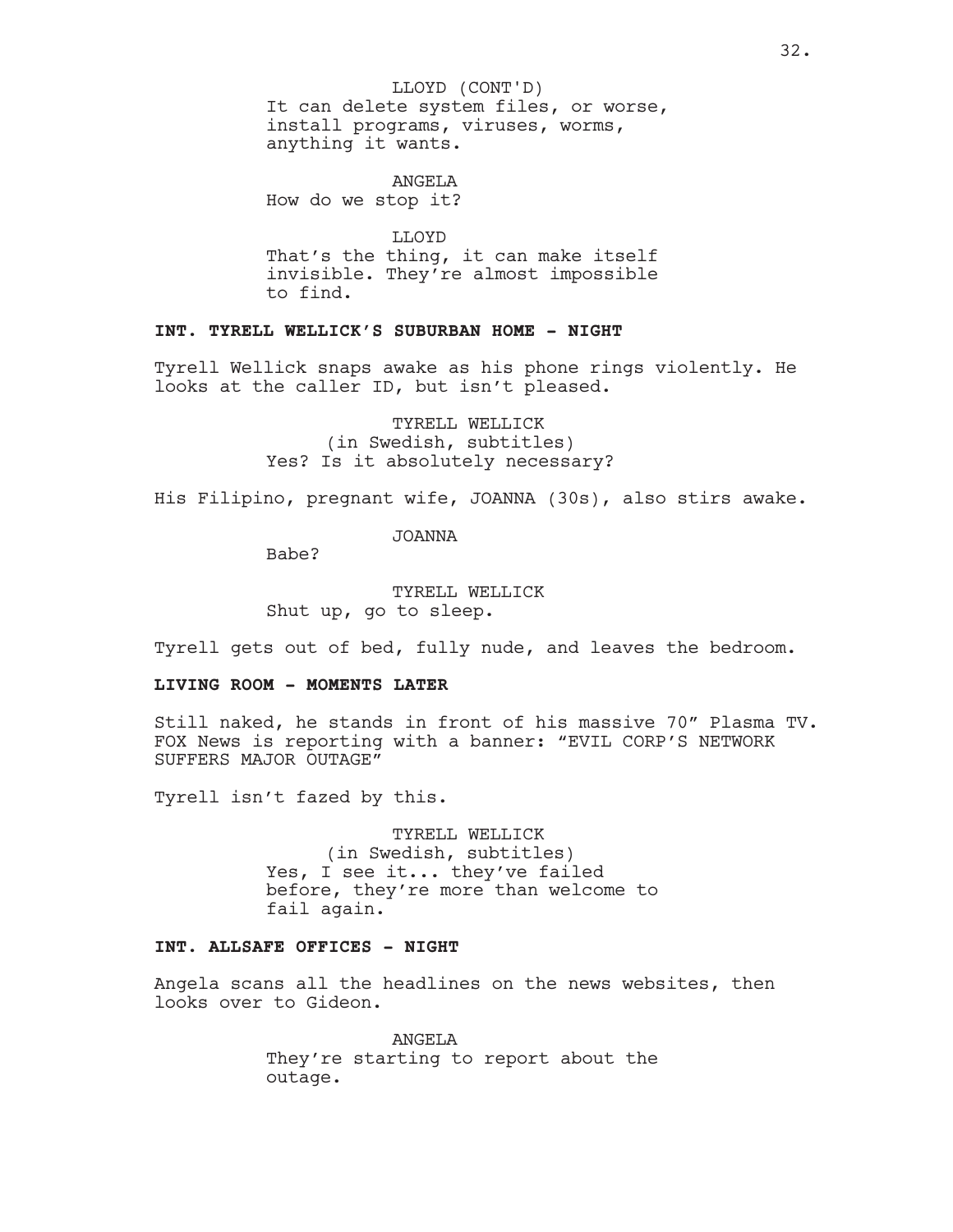GIDEON (to Elliot) Swap out the firewall again.

ELLIOT (typing away) Every time I swap a server load over to another firewall, the rootkit replicates itself before I take the bad one down.  $\times$ *It's defending itself.* \*

Everyone exchanges tense looks.

GIDEON What's next?

ELLIOT (thinks) The only thing we can do is...we have to deliberately crash the system.

A moment as the harrowing thought sinks in. Then, Gideon carefully unplugs a printer, picks it up and smashes it through one of the windows of the conference room.

# **INT. KRISTA'S APARTMENT - NIGHT**

They've moved to the bedroom, clothes are off as Krista climbs on top of Michael. She closes her eyes, savoring the moment.

### **INT. EVIL CORP HEADQUARTERS - NIGHT**

Terry Colby walks in full rage, flanked by his team of engineers and Tyrell Wellick.

> TERRY COLBY Why do we have to shut down the whole network? Who's on this?

TYRELL We have AllSafe heading to our main server farm in Virginia.

TERRY COLBY AllSafe? Aren't they here?

TYRELL We're flying one of their engineers out on the company jet.

TERRY COLBY Too much time. Just have one of our guys out in Virginia do it--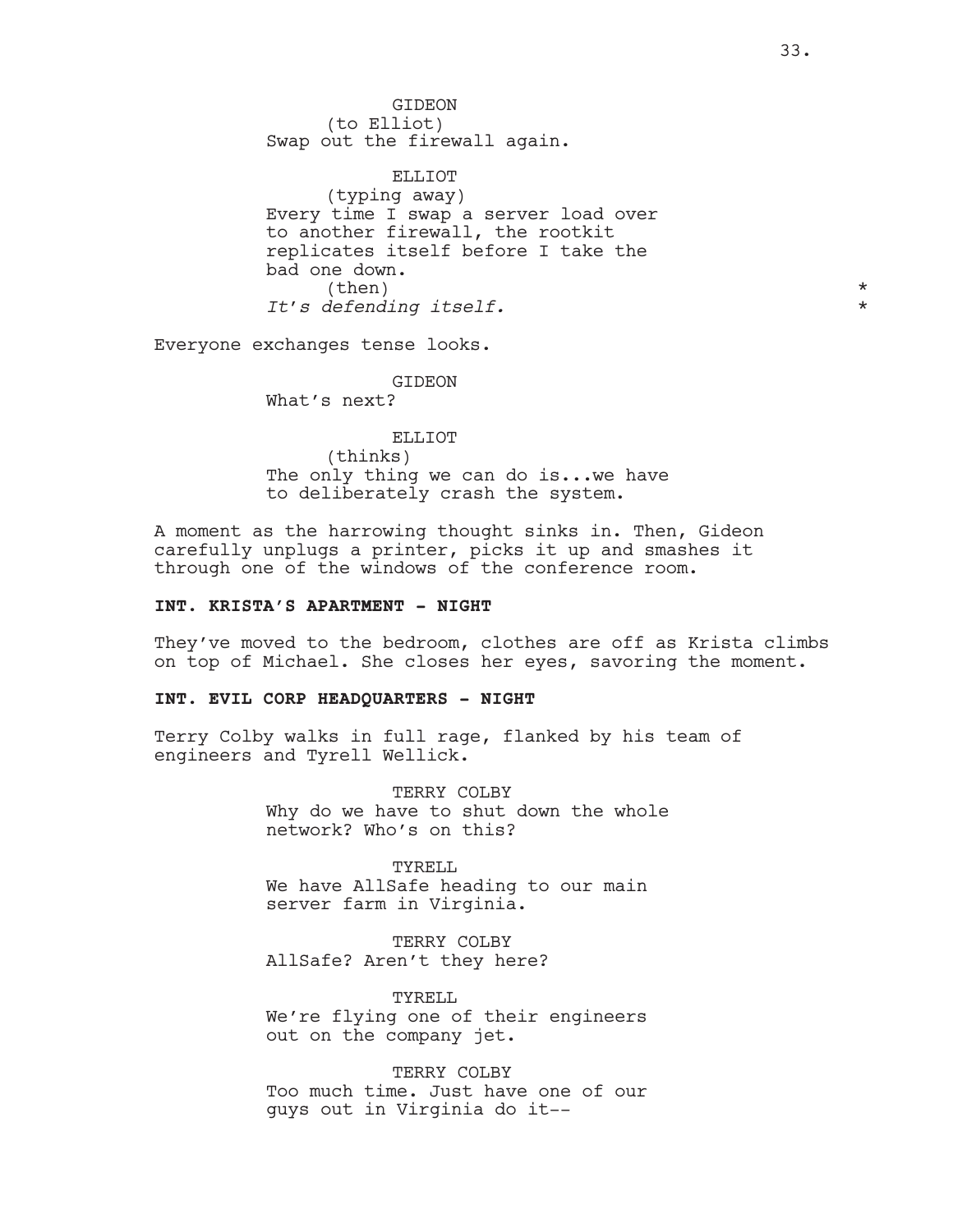TYRELL. To be honest sir, I don't trust them. Not with this.

TERRY COLBY And why is that?

# **TYRELL** \*

(pause) \* Gut instinct.  $\star$ 

### **INT. PRIVATE JET (MOVING) - NIGHT**

Elliot and Gideon sit silently in a small private Evil Corp jet. Evil Corp SECURITY sit on either side of the plane.

# **INT. ALI'S APARTMENT**

Ali's late night video chat with Stella B gets interrupted when he sees a text from Angela. He browses to Google News and sees the headline, CRIPPLING HACKER ATTACK BRINGS DOWN EVIL CORP. He logs off with Stella and calls Angela.

# **INT. SERVER FARM - NIGHT**

Elliot speed-walks into the loud WHIRRING of the large arrays of servers. He finds a console and terminals in.

GIDEON

Where is it?

Elliot rapidly types.

#### ELLIOT

Row 7A.

Both of them race through the rows of servers until they find it. Elliot scans the arrays until he sees the right stack of firewalls. He places his fingers on the Ethernet cables, then nervously pauses.

ELLIOT (CONT'D)

Here we go.

Elliot starts ripping the cables out--

### **INT. KRISTA'S APARTMENT - NIGHT**

Krista climaxes. It's amazing. She slowly lies next to him, quivering with emotion. She looks at him dotingly.

KRISTA

I love you...

He kisses her--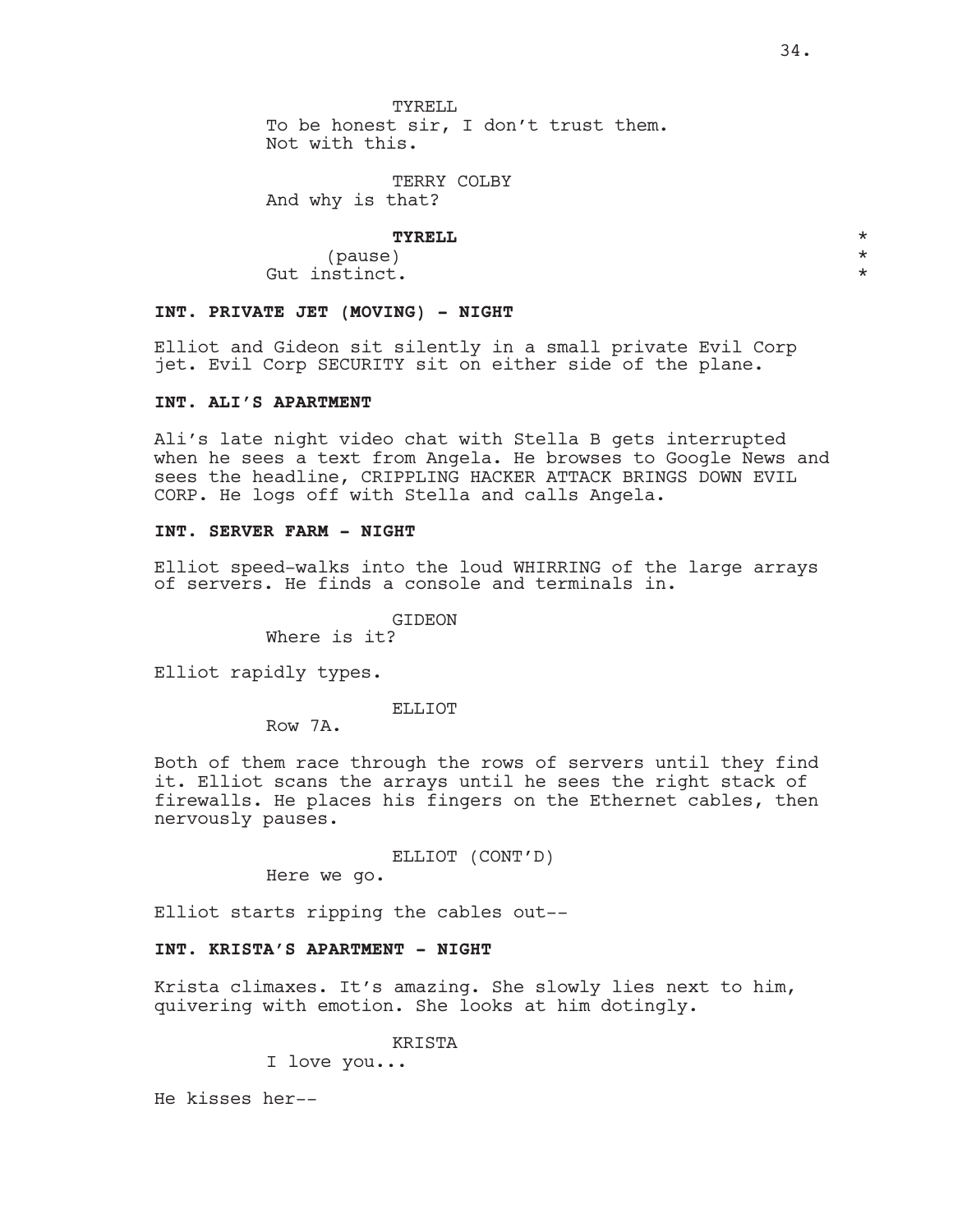#### **INT. SERVER FARM - NIGHT**

Gideon nervously paces around the pulled firewalls that are stacked up in a pile on the floor. Elliot is typing furiously as he configures the newly installed firewalls. A group of tech SPECTATORS have now formed around Elliot, watching him with anticipation.

> GIDEON (discreet) Come on, Elliot, they've been down for six hours--

ELLIOT Hold on...try it now.

Gideon tries the Evil Corp website. It's back up. Gideon breathes a sigh of relief.

> ELLIOT (CONT'D) Wait, ask Angela. We need to see if it's back up in the outside world.

Gideon video conferences Angela through his laptop.

ANGELA (smiles) We're good on our end guys!

The song comes to an end as the commotion finally subsides. The spectators CLAP. Gideon stands up proudly and squeezes Elliot's shoulder. Elliot shies away from the contact.

> ELLIOT I still have to finish the configuration. Give me a minute.

GIDEON (put off) Okay. I'll meet you by the bathrooms.

The spectators disperse along with Gideon. Elliot continues to furiously type.

> ELLIOT (V.O.) They must have left a mark or something. Every hacker loves to gloat. They don't just do DoS attacks for no reason.

That's when Elliot stumbles upon a file in the terminal that reads simply: fsociety.

He /dir's it and a flurry of files go flying by, the last one being README.TXT. He opens it. It reads simply: leavemehere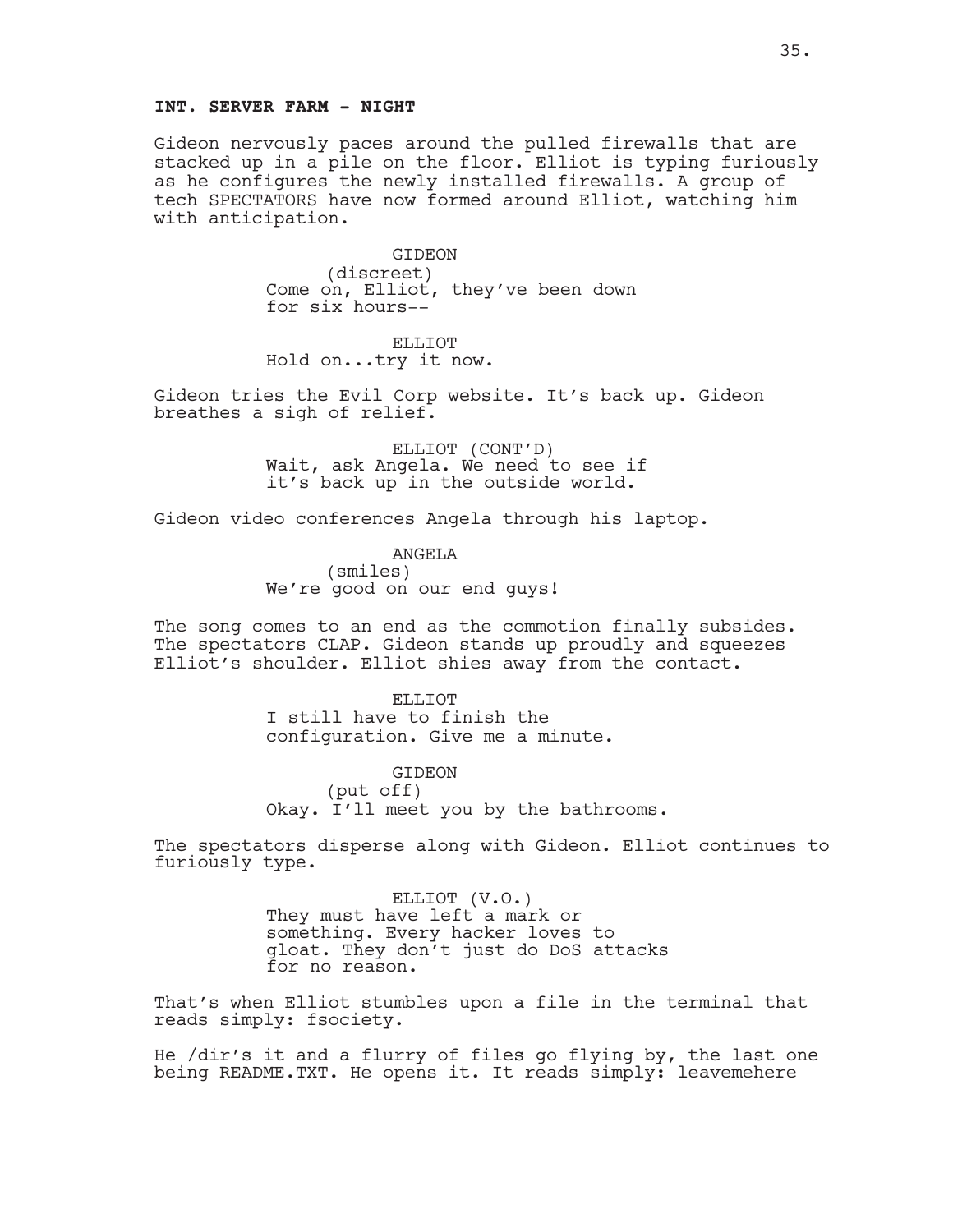ELLIOT (V.O.) This was the rootkit. Fsociety? Is that supposed to be a joke?

Elliot steps out of the directory and types: rm fsociety/\* He takes a pause before hitting enter.

> ELLIOT (V.O.) Wait. This note is for me. They're telling *me* to leave it here. But why?

Techs walk by, nervously surprising Elliot. He can't bring  $*$ himself to delete it-- he closes the terminal and walks away.  $*$ 

### **INT. PRIVATE JET (MOVING) - DAWN**

Exhausted, Elliot and Gideon sit silently together. Though Elliot is used to the all-nighters, Gideon isn't. He has a glass of wine as he sits back, deep in thought.

> **GIDEON** Did you know that I was gay?

Um...no.

After an awkward pause, Gideon uncomfortably nods.  $*$ 

GIDEON

Consider this me coming out to you then, okay? It's hard, because I don't like to talk about my sex life. But my partner-- he gets very paranoid, he thinks I'm ashamed of- you know. He wants me to be more public about it. Anyway, I'm gay.

ELLIOT  $\qquad \qquad \star$ 

(awkward pause) \*

Thanks .  $\qquad \qquad \star$ 

Deep in thought again, Gideon slowly sips his wine. Elliot notices the troubled look on his face.

> ELLIOT (CONT'D) Don't worry about it. Hackers have a short attention span. They'll get bored and harass someone else--

> **GIDEON** Evil Corp is thinking about leaving. And, I don't know if I blame them...

Gideon shakes his head.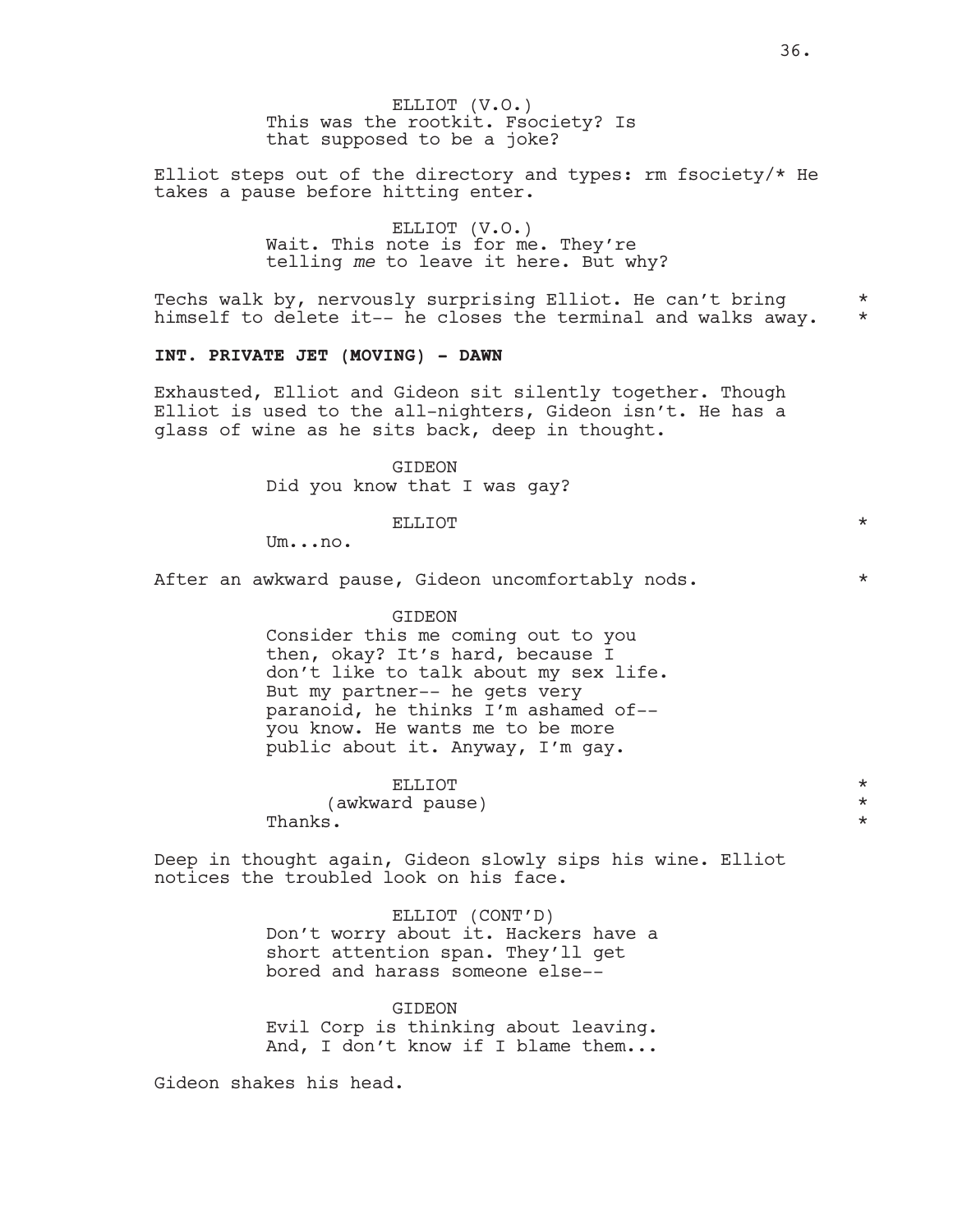We have other clients.

### GIDEON

We *had* other clients. Everyone's slashing their budgets, doing security internally. Evil Corp is seventy percent of our business right now. We can't lose them. I'm already extended on our credit line. If we lose them, that's gonna be it for us. That's gonna be it for me.

Gideon takes another sip of his wine and leans back in his chair. He looks up, hopeless, unsettled. He looks over.

> GIDEON (CONT'D) I feel like I can talk to you. More than the others, anyway.

They share a comfortable moment this time.

| GIDEON (CONT'D)                       | $\star$ |
|---------------------------------------|---------|
| I'm sure, in a strange way, you'll be | $\star$ |
| happy if we went under.               | $\star$ |
| (off his look)                        | $\star$ |
| Oh, come on. I know you hate the      | $\star$ |
| stupid meetings, the birthday cake,   | $\star$ |
| wearing that shirt everyday           | $\star$ |
|                                       |         |

As Gideon lists off the things he supposedly hates, Elliot \* finds himself sincerely worried he'll lose them.  $*$ 

ELLIOT

Gideon? (off his look) I promise I'll find them.

### **INT. NYC SUBWAY (MOVING) - DAY**

Elliot's drained face stares stoically out, trying to piece together the mystery of the recent hacks. He shakes his head sadly.

| ELLIOT (V.O.)                         | $\star$ |
|---------------------------------------|---------|
| I'll Google fsociety when I get home. | $\star$ |
| I've never seen their name on the     | $\star$ |
| boards though. They've gotta be new.  | $\star$ |
| But they're good--                    | $\star$ |

Elliot's train of thought is interrupted when Mr. Robot sits across from him, donning the same gas attendant shirt.

> MR. ROBOT Rough night?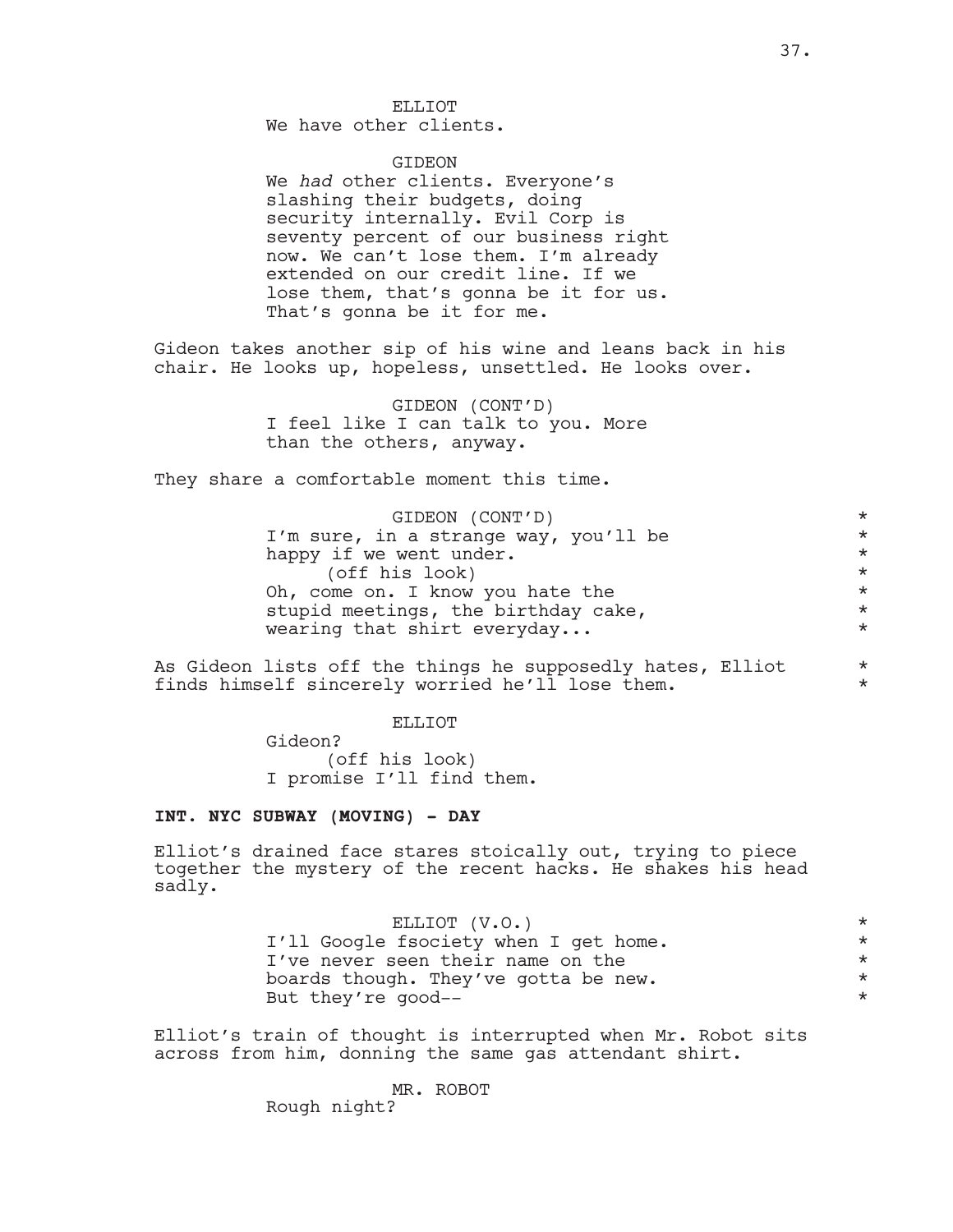Shocked, Elliot's eyes grow large.

MR. ROBOT (CONT'D) \* I'm gonna leave on the next stop. I think you should come with me. (puts on a ski cap) But, only if you didn't delete it. If you deleted it, then we have nothing to talk about.

Mr. Robot stands and waits by the doors. Elliot sits there, paralyzed, not knowing what to do at all.

> ELLIOT Are you talking to me?

Mr. Robot says nothing, but the empty car states the obvious.

The subway finally screeches to a halt. Elliot stands as it stops. Mr. Robot walks off the subway. Elliot stands there for a moment, wondering if he should follow him. He does.

### **PLATFORM - CONTINUOUS**

Mr. Robot sits on the other side of the station. Elliot slowly walks over and sits next to him.

> ELLIOT (CONT'D) Who are you?

MR. ROBOT We're gonna wait for the Q.

ELLIOT And then what?

MR. ROBOT And then we're gonna go to Brooklyn, out by Coney Island.

ELLIOT Why? What's there?

# MR. ROBOT

Of course you're gonna ask a lot of questions. It's weird what you're doing right now. I get that. Thing is, I can't tell you anything until we get there.

Mr. Robot pulls out a cigarette and lights it.

#### ELLIOT

I don't think you can smoke in here. (Mr. Robot ignores him) You've been following me. Why? What do you want from me?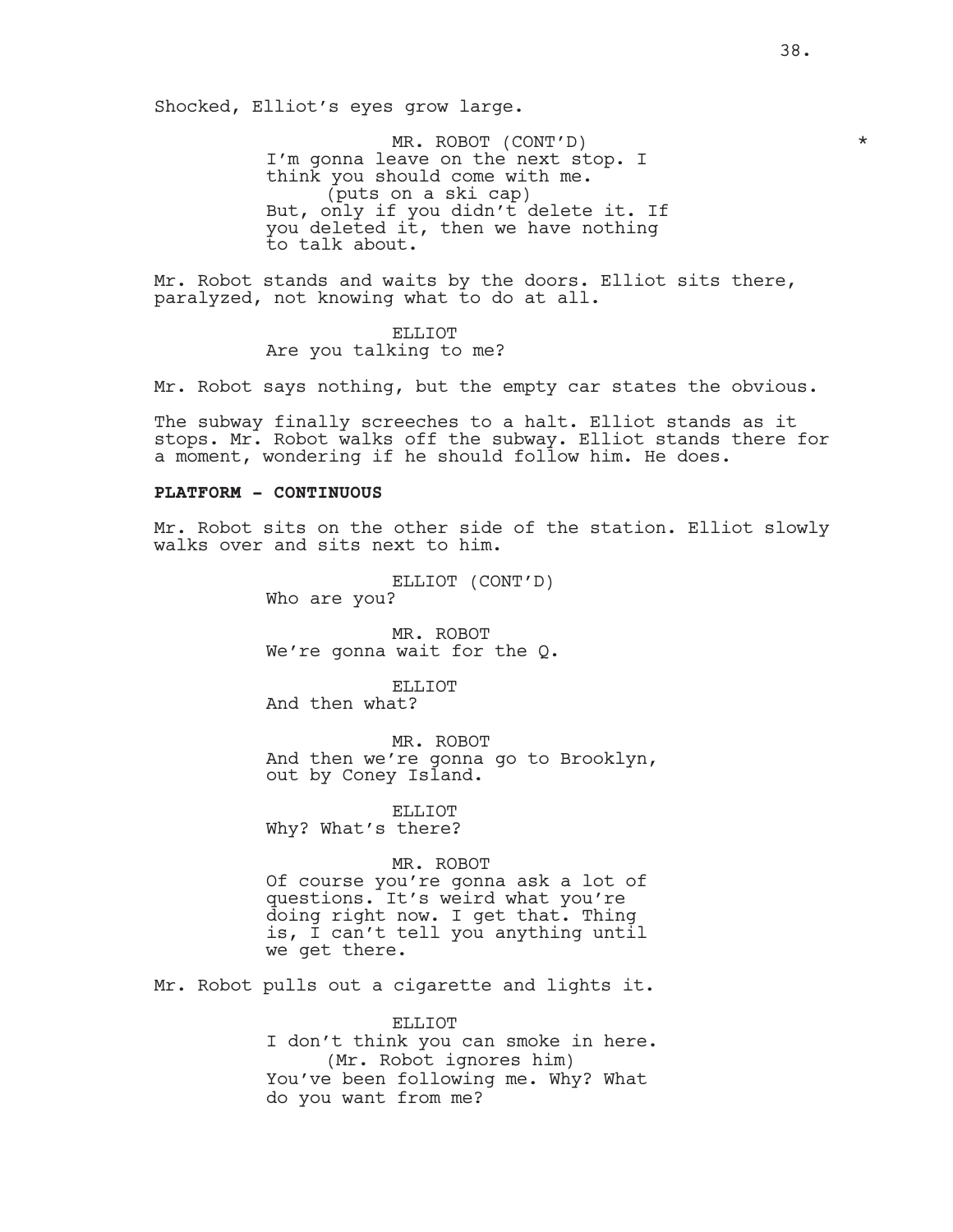### MR. ROBOT My dad was a petty thief. Never could hold down a job. So, he just robbed, convenience stores, shops, small-time stuff. One time, he sat me down and told me something that I never forgot. He said, "Everyone steals, that's how it works. You think people out there are getting exactly what they deserve? No. They're either getting paid over or under, someone in the chain always gets bamboozled. I steal, but I don't get caught, that's the contract I have with society. If you can catch me stealing, I'll go to jail. If you can't, then I earn the money."  $\times$

I respected that shit, man. As a  $*$ little kid. I thought that was  $*$ fucking cool. But a few years after  $*$ that, they finally caught him, and he goes to jail. Leaves three kids and a wife with no money. Dies five years after that, my respect goes with him. I thought my dad was free, doing what he did. He wasn't. He was in prison. (looks at Elliot) Just like you are now, Elliot. But I'm about to break you out.

Elliot shoots him a quiet, puzzled look. Mr. Robot puts on a pair of sunglasses, smiles big and then stares ahead.

#### **EXT. CONEY ISLAND - STREETS - DAY**

An impoverished, ghetto block. Elliot cautiously follows Mr. Robot down the street. An old Ferris wheel can be seen slowly spinning in the distance.

They finally reach a rundown, boarded up arcade. The sign reads: FUN SOCIETY ARCADE (but the U and N are faded). Mr. Robot walks up to the door and grabs the key from under a dead plant. He walks to the back, gesturing Elliot to follow him.

#### **THE BACK - CONTINUOUS**

Mr. Robot opens the backdoor. Blue, green, and gray Ethernet cables run from all sides of the door. The sound of KEYBOARD STROKES and CHATTER emanate from within.

Mr. Robot walks in. Elliot follows.

#### **INT. FSOCIETY ARCADE - CONTINUOUS**

An arcade with very little working games left. Using fallen games as tables for computers, four hackers type away: MOBLEY  $(30s)$  - an obese man with shaggy hair. TRENTON (16) - a nerd eating Ramen straight from the Styrofoam bowl.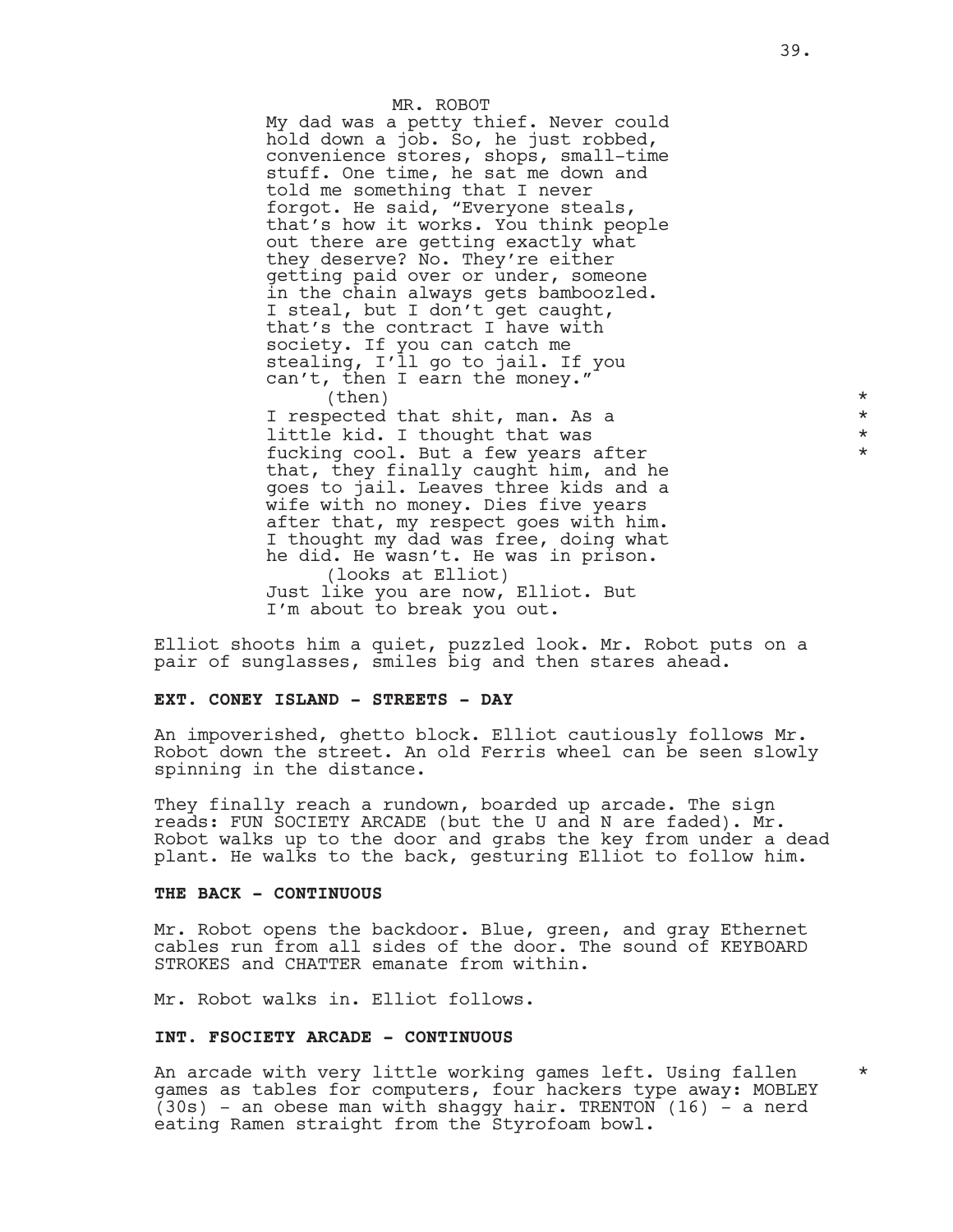MARLENE (20s) - an aggressive yet striking hipster who chain smokes. She wears a fur coat and blue Ray Bans. ROMERO (50s) a long, gray-haired hippie with a fanny pack.

> ELLIOT Why would you guys actually meet IRL?

SUPER: "IRL - In Real Life"

None of them look up, all of them with earbuds plugged in as they type away. A Depeche Mode song plays over the loud speaker. Mr. Robot gestures for Elliot to follow him around the corner, into the kitchen. He makes himself a glass of beer from the tap.

> MR. ROBOT Remember LulzSec?

SUPER: "LulzSec - A computer hacker group that claimed responsibility for several high profile attacks"

> MR. ROBOT (CONT'D) They got outed by their own leader to the FBI, and six hackers went to prison for it. How do you think they got 'em? They went into the dude's computers and tracked all of them down through e-mails, VPN sessions, chat messages, texts-- one guy, and everything goes down. It's what you  $cal1$ --

ELLIOT A central point of failure.

MR. ROBOT

(smiles)

Right. Because they didn't meet in person, they compromised each other every time they sent so much as a fucking smiley face. The rule here is, it's done here, and only here. It ends when you walk out that door, and begins when you walk in. Our encryption is the real world.

ELLIOT

How do you talk to each other then?

Mr. Robot walks over to the popcorn machine and starts eating straight out of it.

> MR. ROBOT We don't. We come and go, work on the project as much as we can.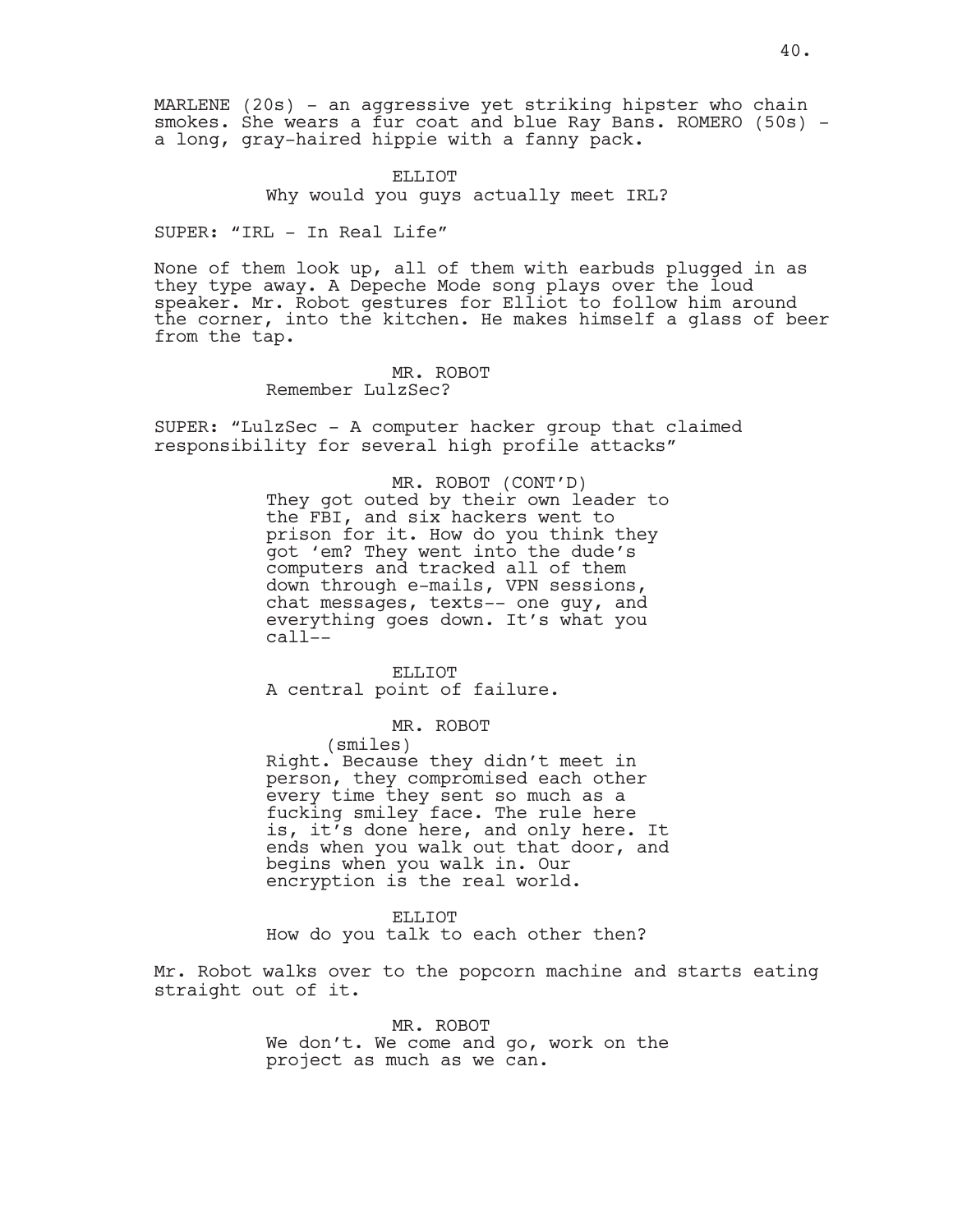ELLIOT (discreet) How do you trust them?

MR. ROBOT I have them do an exercise. If they pass, they become one of us. If they fail...

ELLIOT (realizing) The DoS attack...last night...you were testing me?

Mr. Robot takes off his jacket as he smiles yes. Elliot peers back to the hackers.

> ELLIOT (CONT'D) You said there was a project. What's the project?

> MR. ROBOT (nods) We'll get to all of that. I just wanted you to meet the crew and show you the place.

They walk back into the main room. Mr. Robot sits down with the hackers, puts his earbuds in and slaps on a pair of sunglasses. He picks up a beast of an Evil Corp laptop and begins typing away. Elliot stands there, unsure of how to proceed.

> MR. ROBOT (CONT'D) (pulls out an earbud) Not much for you to do without a CPU. Go get one, come back when you're ready.

### **INT. NYC STREETS - DAY** \*

Elliot doesn't walk the streets so carefully this time, as his mind swims in the mystery of what he just witnessed.

> ELLIOT (V.O.) I'm fucking crazy. I have to be fucking crazy. Because, that didn't just happen, right? This is a delusion. Is this a delusion? I'm a schizo. Really? Have I really lost it this time. No, last night happened. It was real. We were in Virginia.  $*$ Evil Corp's servers were compromised. Those are facts, not delusions. I know, I know, I realize I'm saying all of this to an imaginary person- but I created you. (takes a breath)

I didn't create this.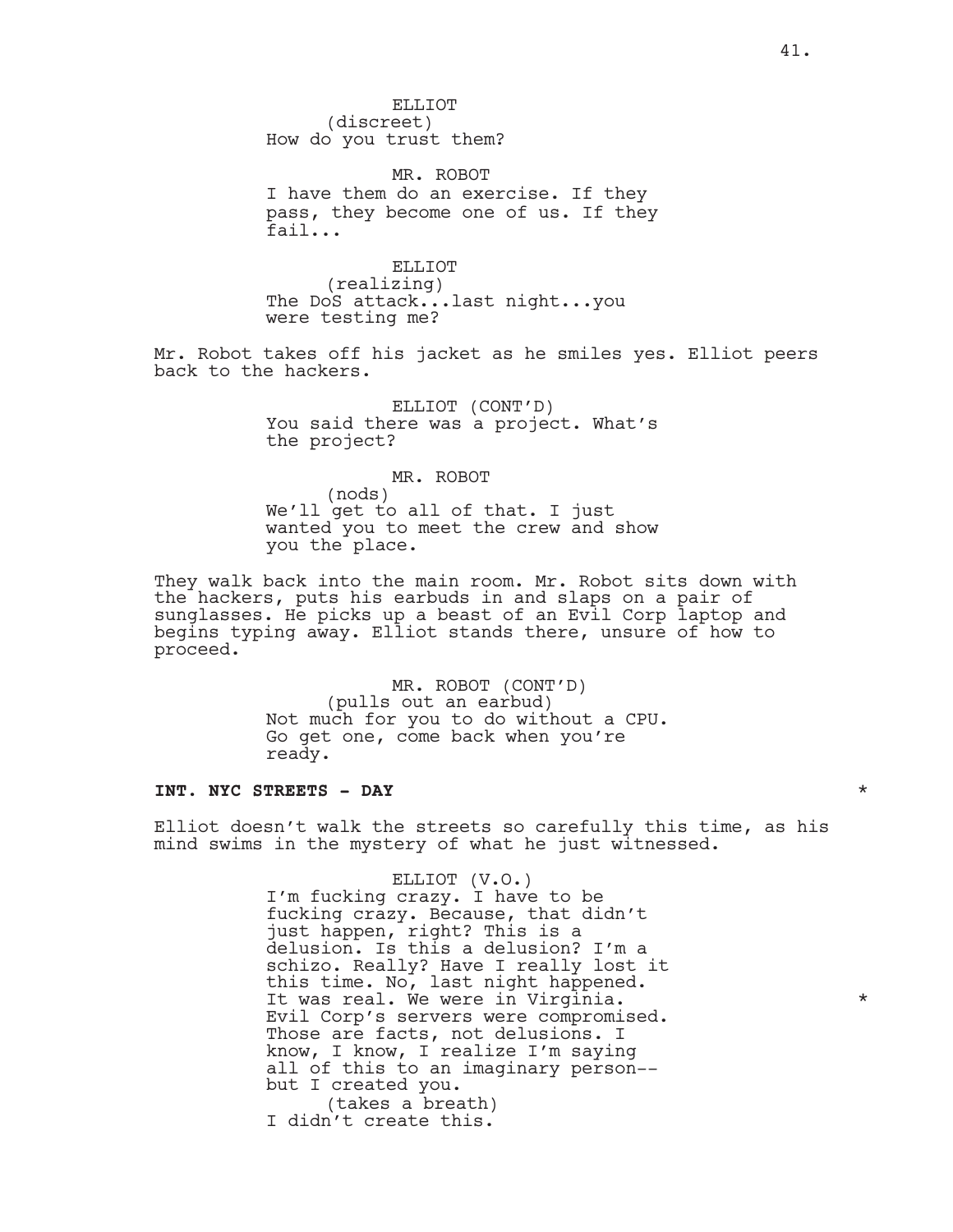# **INT. ELLIOT'S APARTMENT BUILDING - HALLWAY - DAY**

Elliot walks into his hallway and sees Angela sitting outside his door, smoking a cigarette by the window. She stands when she sees him.

#### ANGELA

Thank God you're here. I was just about to go wait in that Starbucks on the corner. You live in a bad neighborhood, do you know that?

#### ELLIOT

I do know that.

She shows him a BACK TO THE FUTURE II DVD.

#### ANGELA

Wanna get high and watch our favorite movie? You saved our asses last night. I thought Gideon was definitely going to fire me. Where have you been? I thought you'd be sleeping.

ELLIOT I-- fell asleep on the train.

#### ANGELA

(skeptical) Sounds like such a lie but, whatever, I don't wanna get into it right now. So, you wanna do this? I miss Qwerty, hope she's happy to see me.

Elliot unlocks the door and they walk into the apartment.

# **INT. ELLIOT'S LOFT**

Shayla sits up, still naked. She covers herself.

ELLIOT

Oh, shit.

SHAYLA Um, Elliot, who is this? What day is it? It's not Wednesday, is it?

#### ELLIOT

(to Angela) Look, can I talk to you outside?

Angela, looking at Shayla's tattoos, doesn't register Elliot's question at first, but then nods.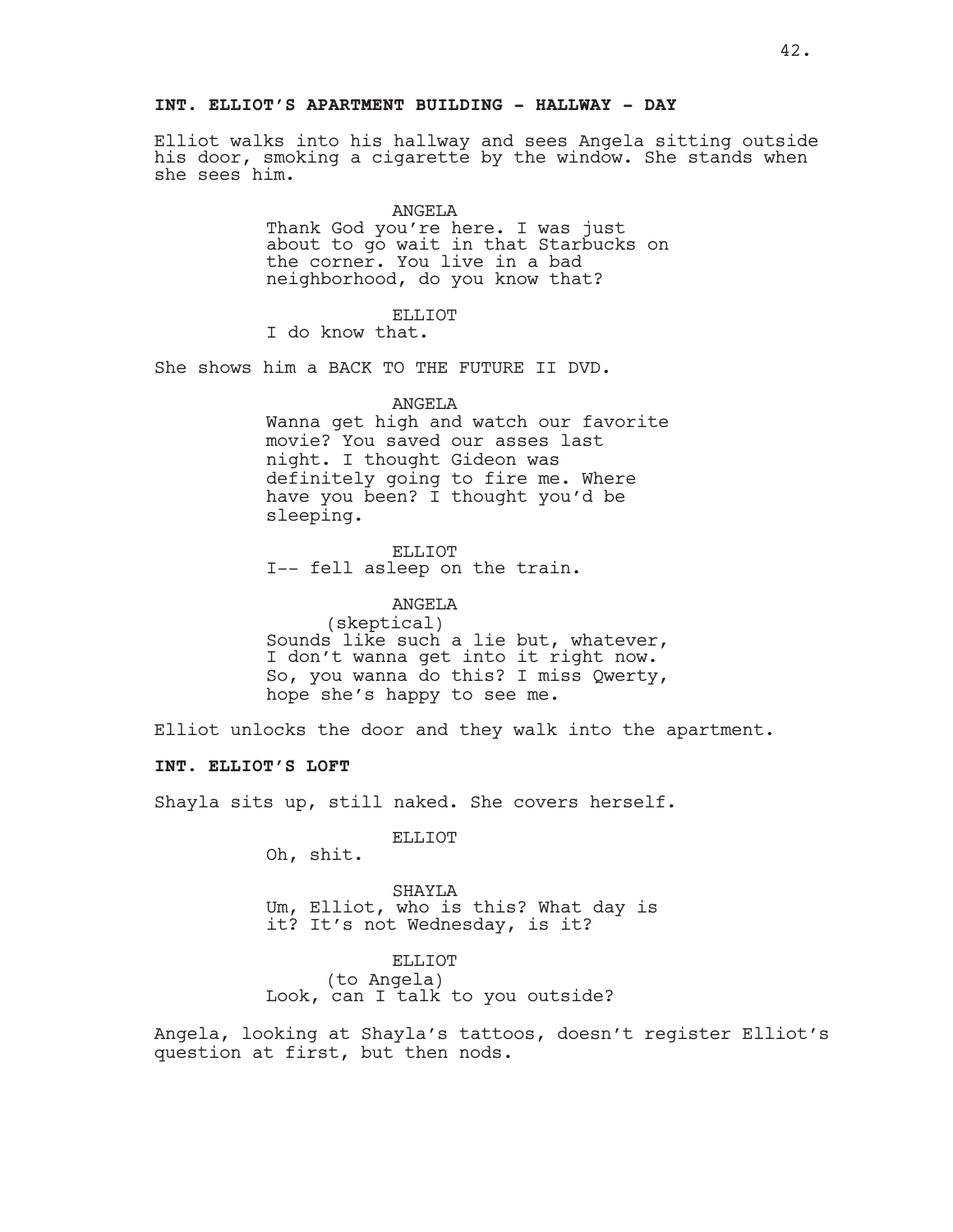### **HALLWAY - MOMENTS LATER**

ELLIOT She wasn't supposed to be here.

ANGELA<br>This is great. Elliot. I'm It's okay. This is great, Elliot. I'm happy for you.  $\star$ 

ELLIOT It's not like that.

ANGELA Well, maybe it should be. It's good that you're dating.  $*$ 

Elliot reluctantly nods in defeat.

ANGELA (CONT'D) And stop looking so sad. (he looks up) You're always looking sad--

# **INT. FUNERAL RECEPTION (FLASHBACK) - DAY**

YOUNG ELLIOT (14) wears black. He looks sad, but doesn't cry. He sits alone in the corner. YOUNG ANGELA (14), also in black, walks up to him.

> YOUNG ANGELA You're always looking sad.

YOUNG ELLIOT (caught off guard) My dad died.

YOUNG ANGELA

I know.

(she sits next to him)  $*$ But you've looked sad before. I've seen you.

YOUNG ELLIOT

You have?

YOUNG ANGELA

Yeah.

This makes Elliot feel good. In fact, this might be the first smile he can remember.

YOUNG ANGELA (CONT'D)

I'm gonna go--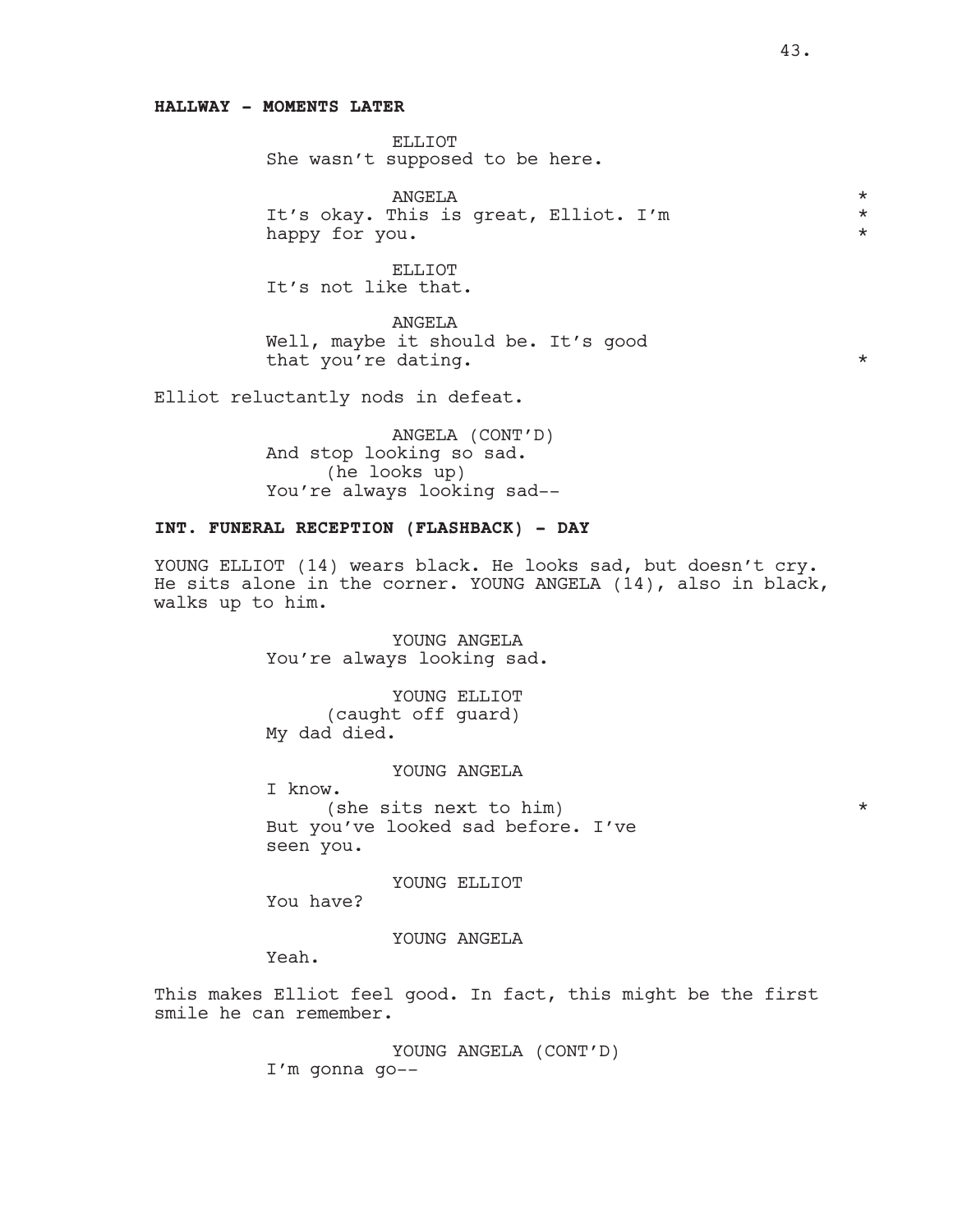ANGELA I'll see you on Monday. We'll do movie night next time. I promise. Okay? (re: Shayla) Oh, and have fun.

Elliot nods as she walks away. Frustrated, Elliot walks into his apartment and immediately says:

> ELLIOT Shayla, leave. NOW.

CUT TO:

INSERT: Google, 4chan, reddit, message boards, craigslist, blogs, news sites, etc.

| ELLIOT (V.O.)                         | $\star$ |
|---------------------------------------|---------|
| No mention of Mr. Robot anywhere. No  | $\star$ |
| mention of fsociety. Not on any of    | $\star$ |
| the hacker boards. Not on 4chan,      | $\star$ |
| Reddit, Digg, Slashdot, IRC. Nothing. | $\star$ |
|                                       |         |

INSERT: Google maps on the fsociety arcade. \*

ELLIOT (V.O.) \* Property was owned by Fun Society \* Amusement, LLC for thirteen years,<br>
owner was shot and killed a year and \*\*\* owner was shot and killed a year and  $*$ <br>a balf ago, no owner gingo and the  $*$ a half ago, no owner since. And the ownership history before that is  $*$ sparse to nonexistent. This guy is  $*$ good. Very good. Doesn't matter. This \* is enough to turn them in.  $*$ 

Elliot prints out the incriminating pages and files them in a  $*$ blue manila envelope. \*

Elliot sits back down, looking at the Google Maps picture of  $*$ the fsociety arcade. The temptation is too strong, he cracks.  $*$ 

**EXT. CONEY ISLAND STREETS - LATER**

Elliot, carrying his bulky bookbag, walks through the slums of Coney Island, back to the fsociety arcade.

Outside, Marlene sits on the curb and smokes. She has fuzzy pink ear muffs on to protect her from the cold air.

Elliot enters through the metal gate and walks up to her. She doesn't say anything to him.

> ELLIOT Hey, I'm Elliot.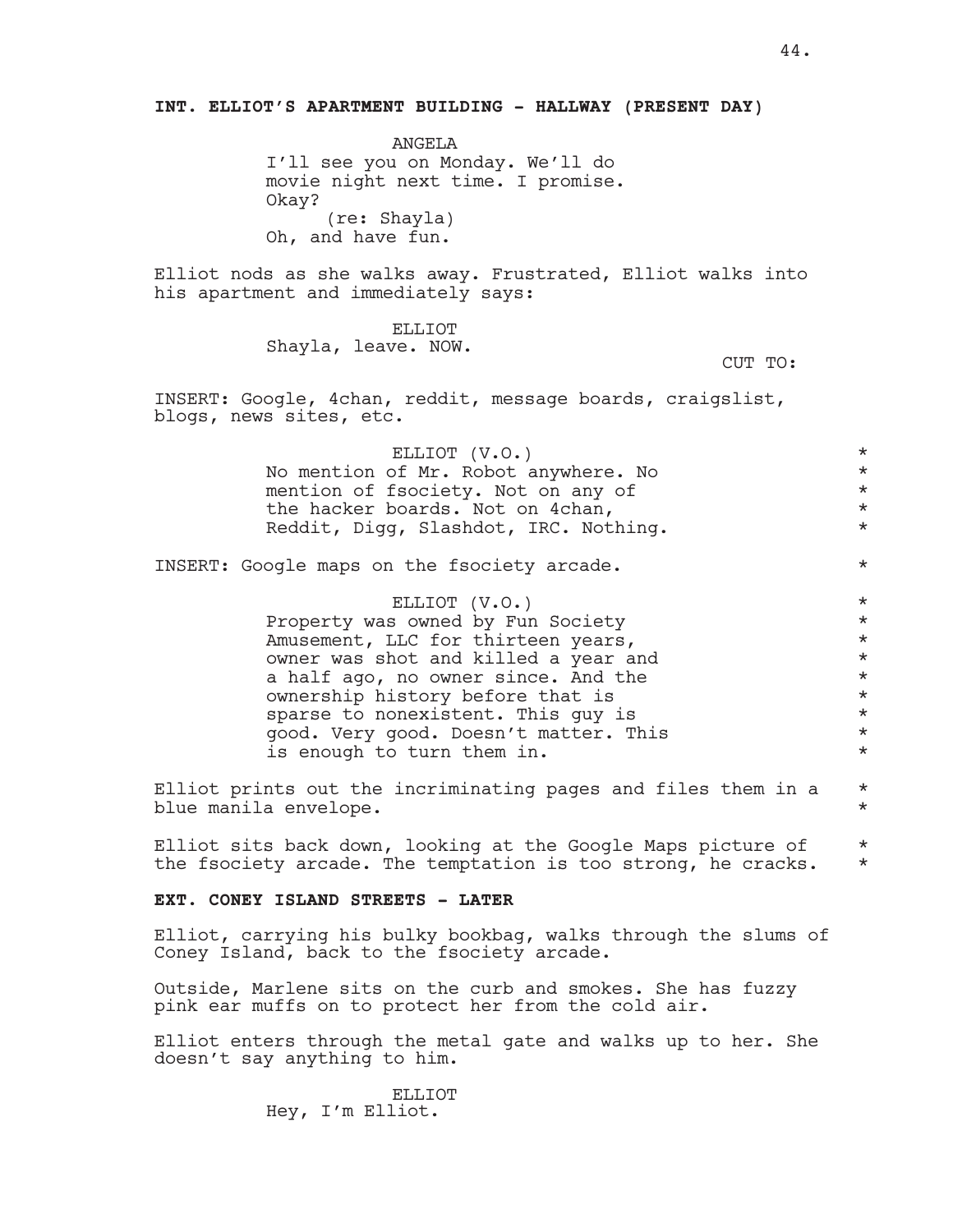Marlene shoots him an odd look.

MARLENE Fucking weirdo. (off his confused look) When are you gonna give us the password?

ELLIOT

What?

MARLENE Don't fuck with me, I wrote that rootkit. I still have to run the IP trace back to Colby's laptop. (off his confused look) You really don't know what I'm talking about?

Marlene shakes her head with disgust and flicks her cigarette.

MARLENE (CONT'D)

Dickhead.

She gets up and walks towards the back, leaving Elliot perplexed. Mr. Robot enters from the street, through the gate, holding a grocery bag full of goodies.

> MR. ROBOT Elliot! I scored the last batch of twinkies at Gristedes. Want one?

ELLIOT She just called me a dickhead.

MR. ROBOT (smiles) Yeah, that's Marlene. (gestures toward the Ferris wheel) Hey, you like Ferris wheels?

# **EXT. CONEY ISLAND - FERRIS WHEEL - DAY**

Elliot and Mr. Robot stand in a slow-moving, empty Ferris wheel car as it does its circular motion up. Mr. Robot looks down at the sparse crowd with a grin, eating a twinkie.

> ELLIOT I'm here to tell you that I'm turning you in. I'm giving them the IP and mac address, plus the logs--

MR. ROBOT Let me tell you why you're really here.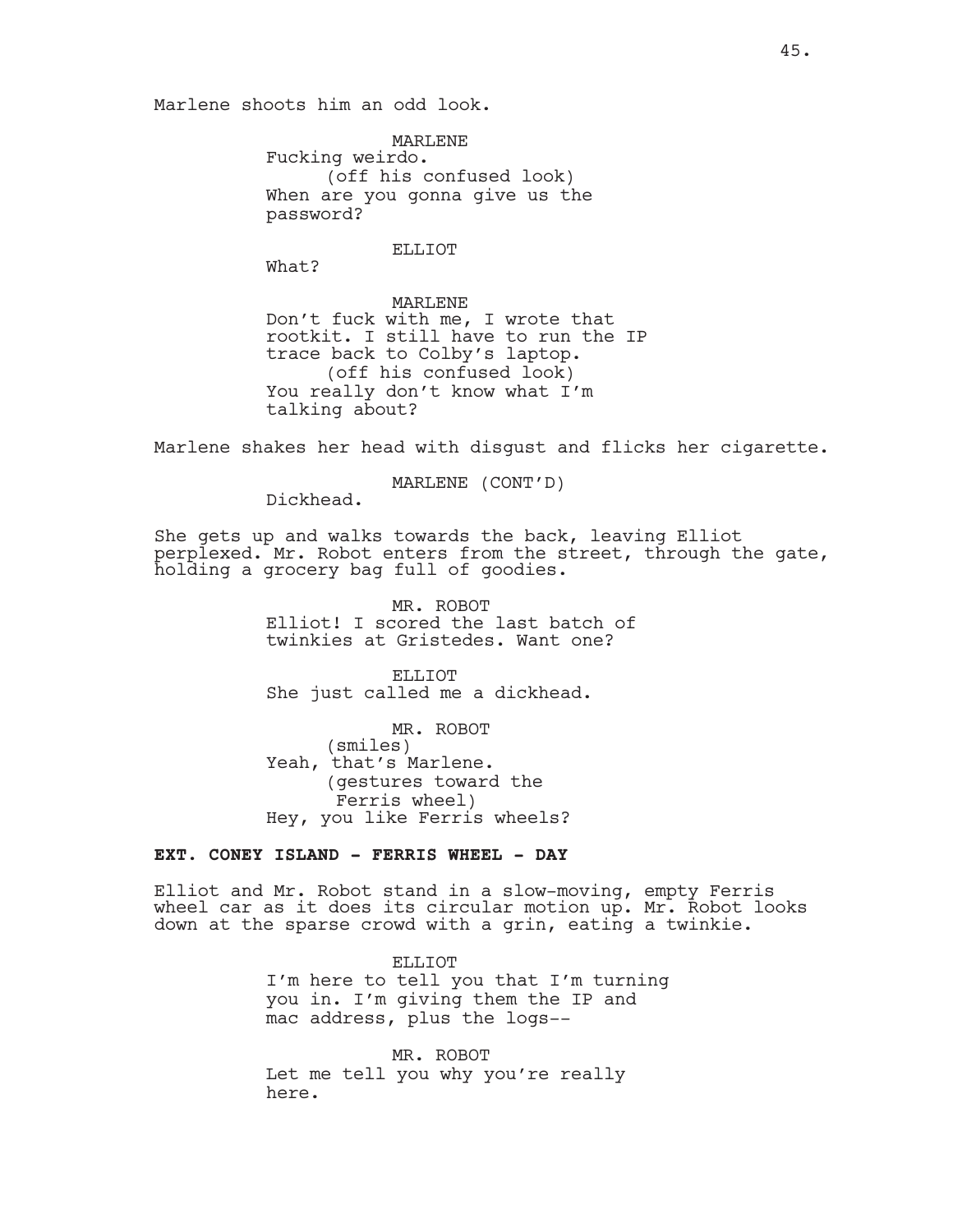MR. ROBOT (CONT'D) You're here because you sense something wrong with the world. Something you can't explain, but you know it controls you and everyone you care about. It turns them into slaves. And that *angers you*.

### ELLIOT

What are you talking about?

#### MR. ROBOT

Money. Money hasn't been real ever since we got off the gold standard. (turns to Elliot)

It's become virtual. Software. The operating system of our world. And the rules are simple: those who have less of it are forever subjugated to those who have more of it.

ELLIOT

Money? Is that what you and your little family back there do? Steal money?

#### MR. ROBOT

(offended) This isn't the mafia. We're not a family. Family members trust each other, and that's what usually fucks them. This isn't about trust, it's about freedom.

#### ELLIOT

Any of those guys back there can call the cops on you anytime. Fuck, they can call the cops on me.

### MR. ROBOT

They'd do that whether I trusted them or not. They're selfish, just like everyone else. They're gonna always do what's in their best interest, and as long as I know that, everyone's on the level. Right now, it would be in no one's interest to call the cops. Not when we're this close.

# ELLIOT

Close? To what?

Mr. Robot's smile returns.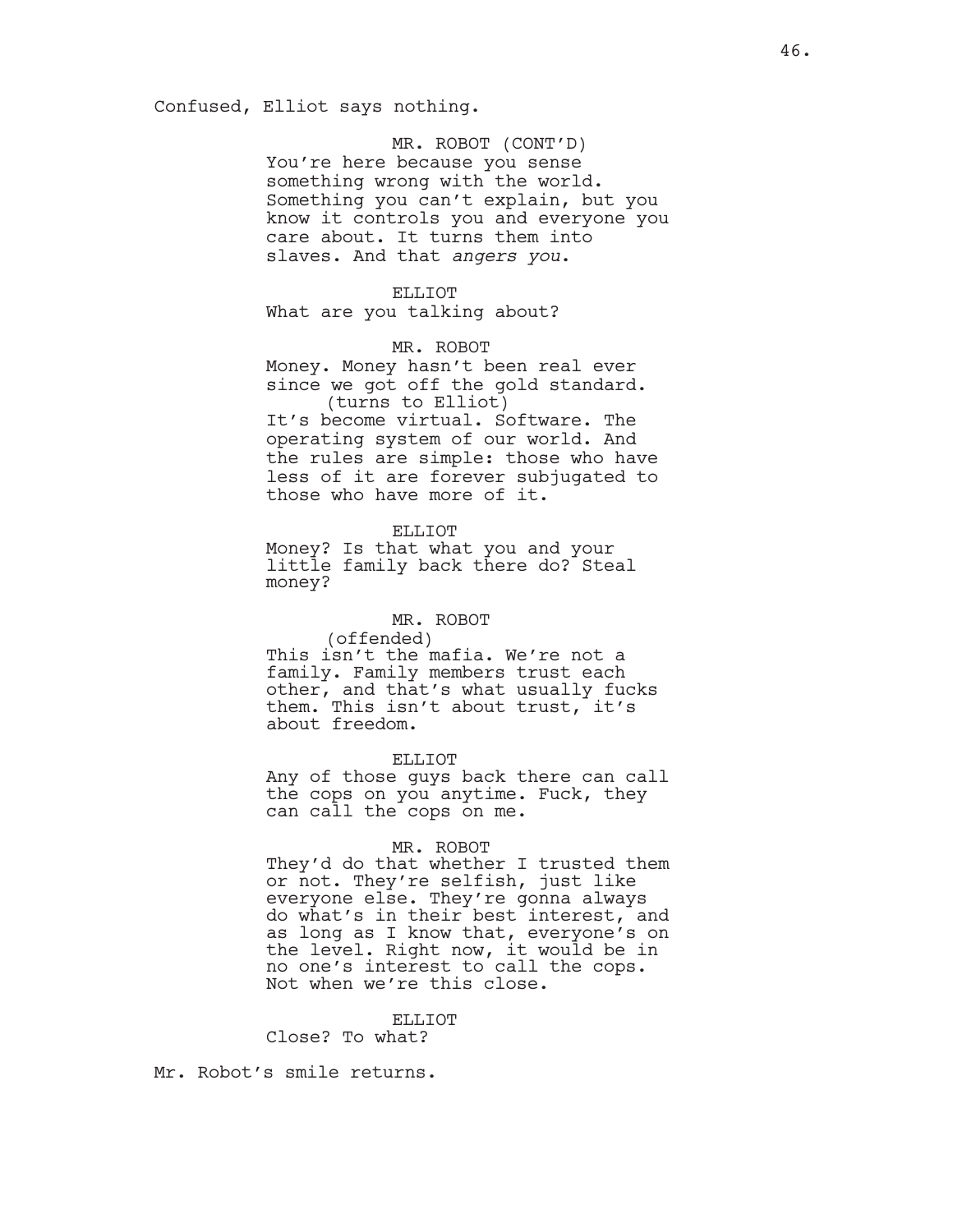#### MR. ROBOT

Well, Elliot, we're on the verge of taking down this virtual reality. (gestures outside) The one out there.

### ELLIOT

(long stare) Are you crazy? Is that what this is? Are you some crazy rich man that's on mescaline or something--

### MR. ROBOT

It's pure economics. What if you took down one conglomerate-- a conglomerate so deeply entrenched in the world economy, that too big to fail doesn't even come close to describing it.

# ELLIOT

(skeptical) Doesn't exist. They'd find some way around it, they always do--

#### MR. ROBOT

We've run the simulations. Even in the best case scenarios, this conglomerate's collapse couldn't be saved.

(eats another twinkie) And if this conglomerate goes down, well...it'd be a domino effect. Every crony partner company dependent on them would fall shortly after. Their bought governments after that. In eight months, their entire empire would be erased from history.

#### ELLIOT

You want to create another financial meltdown? Like the one we just had, but way worse? Why would I want that? Everyone would lose their money--

#### MR. ROBOT

What if I were to say that this same conglomerate also happens to own seventy percent of the global consumer credit industry? That if we hit their data centers right, we could systematically format all the servers, including backup--

#### ELLIOT

That would erase--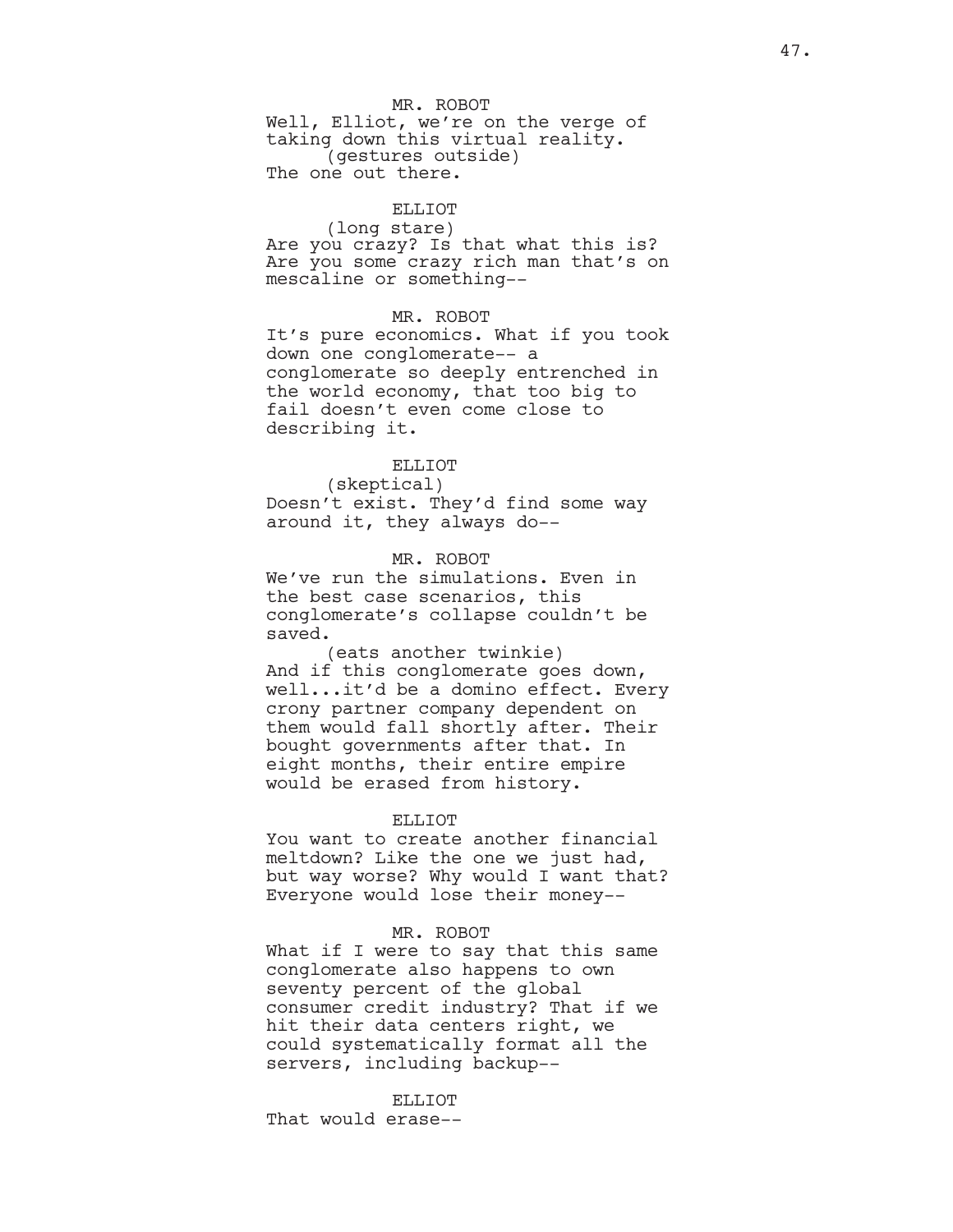#### MR. ROBOT

All the debt we owe them. Every record of every credit card, loan and mortgage-- wiped clean. Without a single digital trace, it'd be impossible to reinforce outdated paper records. It'll be gone-- the biggest single instance of wealth redistribution in history.

Elliot realizes what he's talking about. To underline this, he sees an Evil Corp logo proudly displayed on top of a building in the horizon.

> ELLIOT The conglomerate. This is about Evil Corp. (off his look) That's why you picked me. Because I work at AllSafe.

Mr. Robot hands him a slip of paper with an IP address.

MR. ROBOT

Tomorrow, AllSafe is going to get a visit from the FBI and the US Cyber Command. Put this IP trace on the rootkit with the diagnostics you give them. Trenton found Colby's encrypted laptop address from Facebook.

#### ELLIOT

You wanna frame Terry Colby for the hack? No one's gonna believe that. I met him, he's a moron.

MR. ROBOT So are the FBI. Even if they don't believe he did it, they'll believe he gave someone access to it.

ELLIOT

But, he'll just go to jail. What will that do?

#### MR. ROBOT

You don't take down a conglomerate by shooting them once in the heart. That's the thing about conglomerates, they don't have hearts. You take them down, limb by limb. And once they unravel...

(gestures out to the people) Their illusion of control goes with it.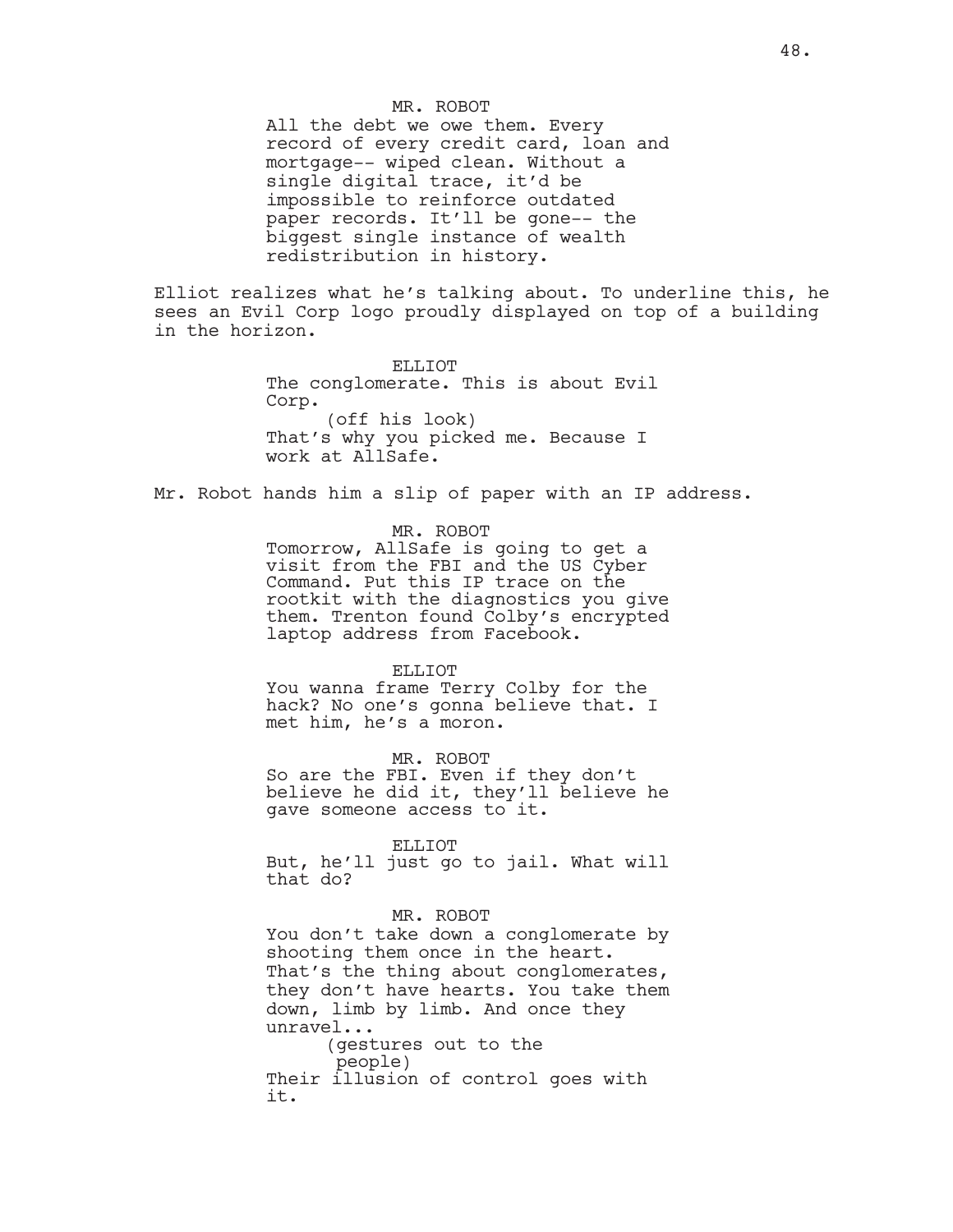Elliot takes a hard look at Mr. Robot, questioning his seemingly altruistic motives.

#### ELLIOT

Who are you?

Mr. Robot lights a cigarette.

MR. ROBOT That'll all come later. You have a lot to think about it. You have to turn in that report tomorrow, and Colby's IP trace has to be in it. You do that, and you will have set in motion the biggest revolution the world will ever see.

Elliot's look of doubt is all but whittled away.

### ELLIOT What if I get caught?

MR. ROBOT If you can get caught, then you're not good enough to do this.

# ELLIOT (challenged but confident) What makes you think I would do this anyway? What makes you think I give a shit about Evil Corp?

Mr. Robot nods, fair question. He lifts himself up on the old  $*$ Ferris wheel car, as it squeaks loudly. He stands on the edge,  $\star$  holding onto the sides as it swings high above. holding onto the sides as it swings high above.

|  | ELLIOT (CONT'D)      |  |
|--|----------------------|--|
|  | What are you doing-- |  |

| MR. ROBOT                            | $\star$ |
|--------------------------------------|---------|
| I know you feel pain, Elliot. I know | $\star$ |
| you feel loneliness. We all do. It's | $\star$ |
| not our fault. We want the pain to   | $\star$ |
| stop. Not the bullshit pain people   | $\star$ |
| cry about on blogs, but real pain--  | $\star$ |

Mr. Robot lets go of one of the sides as he looks down below \* at the hard pavement. The OPERATOR down below sees Mr. Robot. \*

| OPERATOR                         | $\star$ |
|----------------------------------|---------|
| Hey! What are you doing? Are you | $\star$ |
| crazy?!                          | $\star$ |
|                                  |         |
| MR. ROBOT                        | $\star$ |
| GO FUCK YOURSELF!                | $\star$ |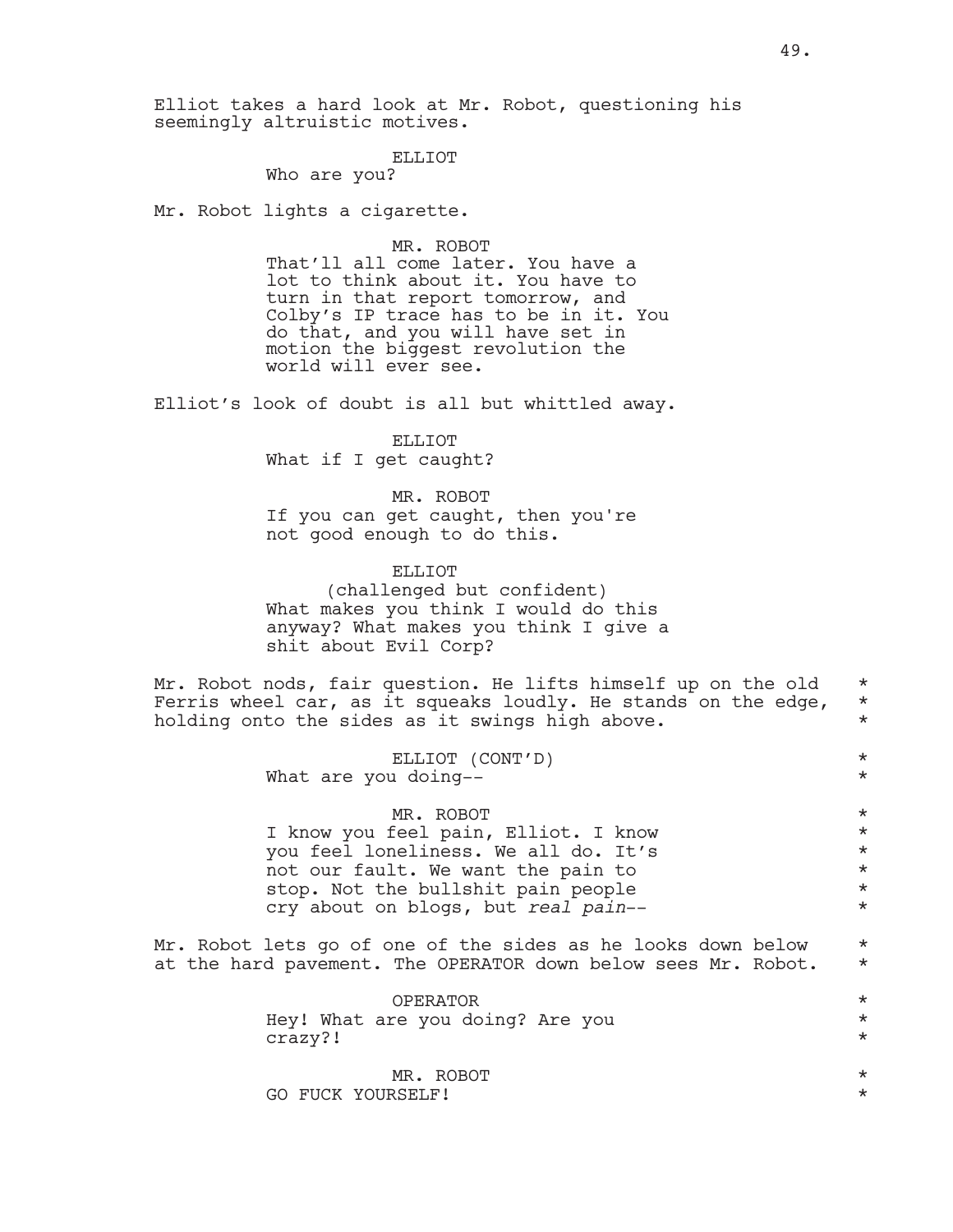|               | <b>OPERATOR</b><br>ASSHOLE!                                                                                                                                                                                                                                     | $\star$<br>$\star$                                    |
|---------------|-----------------------------------------------------------------------------------------------------------------------------------------------------------------------------------------------------------------------------------------------------------------|-------------------------------------------------------|
|               | Mr. Robot closes his eyes as he ponders jumping. He's<br>immediately filled with emotion.                                                                                                                                                                       | $\star$<br>$\star$                                    |
|               | MR. ROBOT<br>I'm so fucking tired of our only<br>options being to put our heads down<br>or get knocked the fuck down--                                                                                                                                          | $\star$<br>$\star$<br>$^\star$<br>$\star$             |
|               | Mr. Robot tears up from the deep sadness. He turns to face<br>Elliot, letting go of both sides, balancing himself with only<br>his legs as the old car swings. A small crowd has now formed<br>below to watch the impending jumper.                             | $\star$<br>$\star$<br>$^\star$<br>$\star$             |
|               | MR. ROBOT (CONT'D)<br>I want my head up! I want to see the<br>world for the first time, not through<br>their eyes, not what they allow me to<br>see, but what I want to see--                                                                                   | $\star$<br>$\star$<br>$^\star$<br>$^\star$<br>$\star$ |
|               | The Ferris wheel starts its decline as the infuriated operator<br>hurriedly tries to bring it back. Mr. Robot's balance wavers<br>as the car moves. He slips and almost falls back--                                                                            | $\star$<br>$^\star$<br>$\star$                        |
|               | The crowd gasps as they point--                                                                                                                                                                                                                                 | $\star$                                               |
|               | Mr. Robot reaches for the side of the car but can't grab it--                                                                                                                                                                                                   | $\star$                                               |
| with a smile. | Elliot leaps forward and grabs Mr. Robot's hand. Mr. Robot<br>holds his hand. It's a rare moment of human contact for<br>Elliot, and it's powerful. Mr. Robot climbs back into the car                                                                          | $\star$<br>$\star$<br>$^\star$<br>$^\star$            |
|               | MR. ROBOT (CONT'D)<br>I know you know what I'm talking<br>about. It's the part of you that<br>didn't delete the rootkit. It's that<br>part of you that told you to come<br>back here. It's that part of you that<br>hates Evil Corp for killing your<br>father. |                                                       |
|               | Elliot is speechless.                                                                                                                                                                                                                                           |                                                       |
|               | MR. ROBOT (CONT'D)<br>Put that fucking IP trace in the<br>diagnostic tomorrow.                                                                                                                                                                                  |                                                       |
|               | The ride finally finishes. Their carriage returns.                                                                                                                                                                                                              |                                                       |
|               | MR. ROBOT (CONT'D)<br>(eats another twinkie)<br>Looks like our ride is over.                                                                                                                                                                                    |                                                       |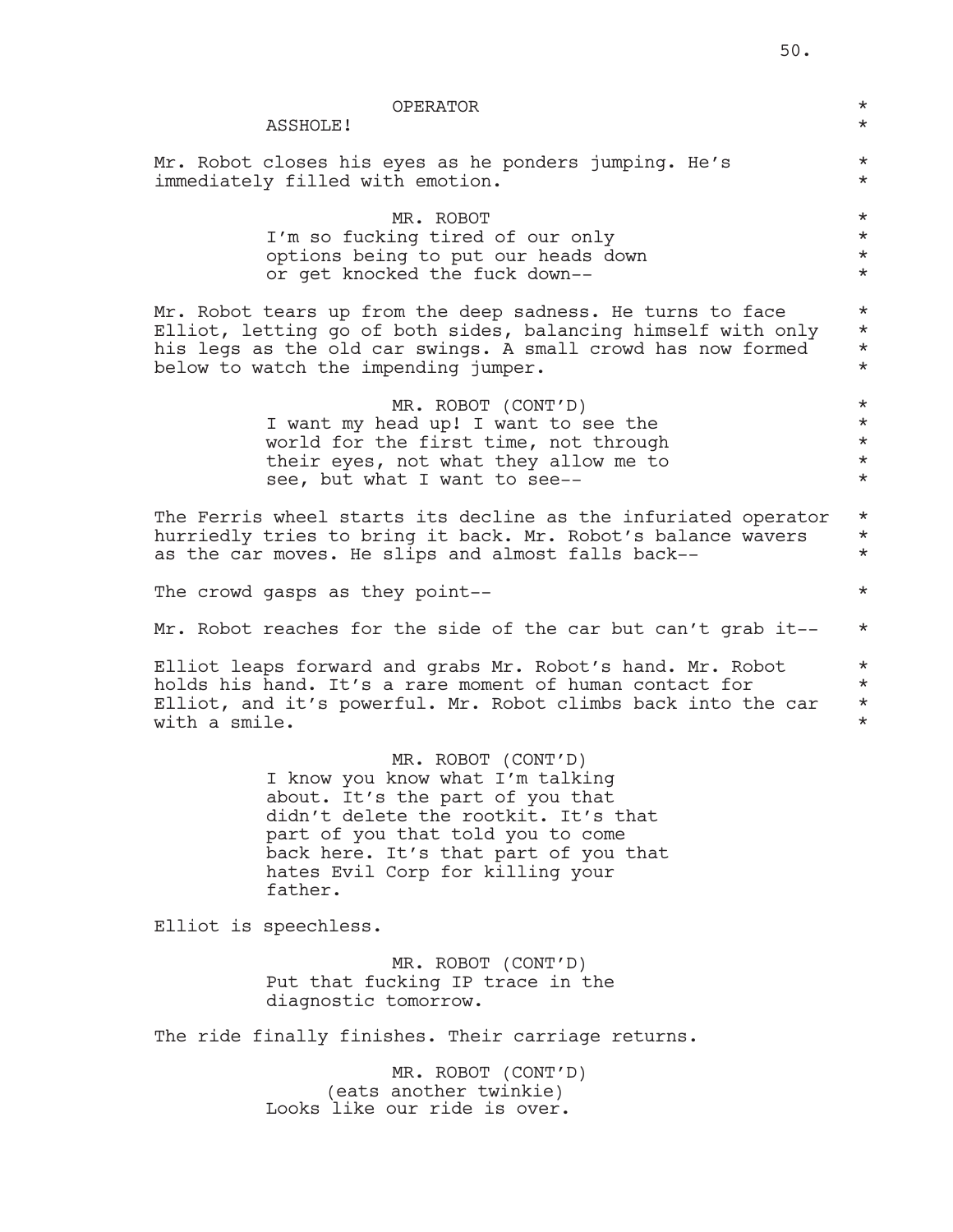#### **INT. CONEY ISLAND STREETS - LATER**

Elliot walks fast as a small smile begins to grow on his face. He listens to Neil Diamond's "If You Go Away." He stops short to see a billboard of a college student with a sad face. The copy reads: "How am I ever going to pay back my student loans?" Underneath: EVIL CORP

> *NEIL DIAMOND If you go away on this summer day*

### **INT. NYC SUBWAY (MOVING) - NIGHT**

Elliot can't contain the flurry of emotions pulsing through his entire body. The intercom is in the midst of playing a commercial:

> SUBWAY INTERCOM --just log on to www.evilcorp.com to purchase now... (repeating) Hello! Wanna save on your health insurance premiums? At Evil Corp, we not only laugh at you for thinking that, but we charge you more for it...

Sensing Elliot's excitement, a CHILD smiles at him. Touched, Elliot smiles back. The MOM, noticing the exchange, shoots a friendly look at Elliot.

> *NEIL DIAMOND Then you might as well take the sun away*

#### **INT. ELLIOT'S LOFT - NIGHT**

Elliot types away on his computer, we see text as he's skipping around. HuffPost - Mortgage lenders now have more equity in U.S. homes than Americans. BBC - The global gap between rich and poor is at its highest level for 20 years and growing. NY TIMES - Debt Slavery, The New American Dream.

He pulls up another browser window and logs into Citibank's site. We see that the account belongs to Angela. He clicks through her statements and lands on her private Evil Corp student loans. She owes \$197,455.64.

Elliot looks over at Mr. Robot's slip of paper next to him. He opens a new command-line and begins typing up the report.

### MOMENTS LATER

The final pages of the new diagnostic report prints out. He places the report in a red manila envelope.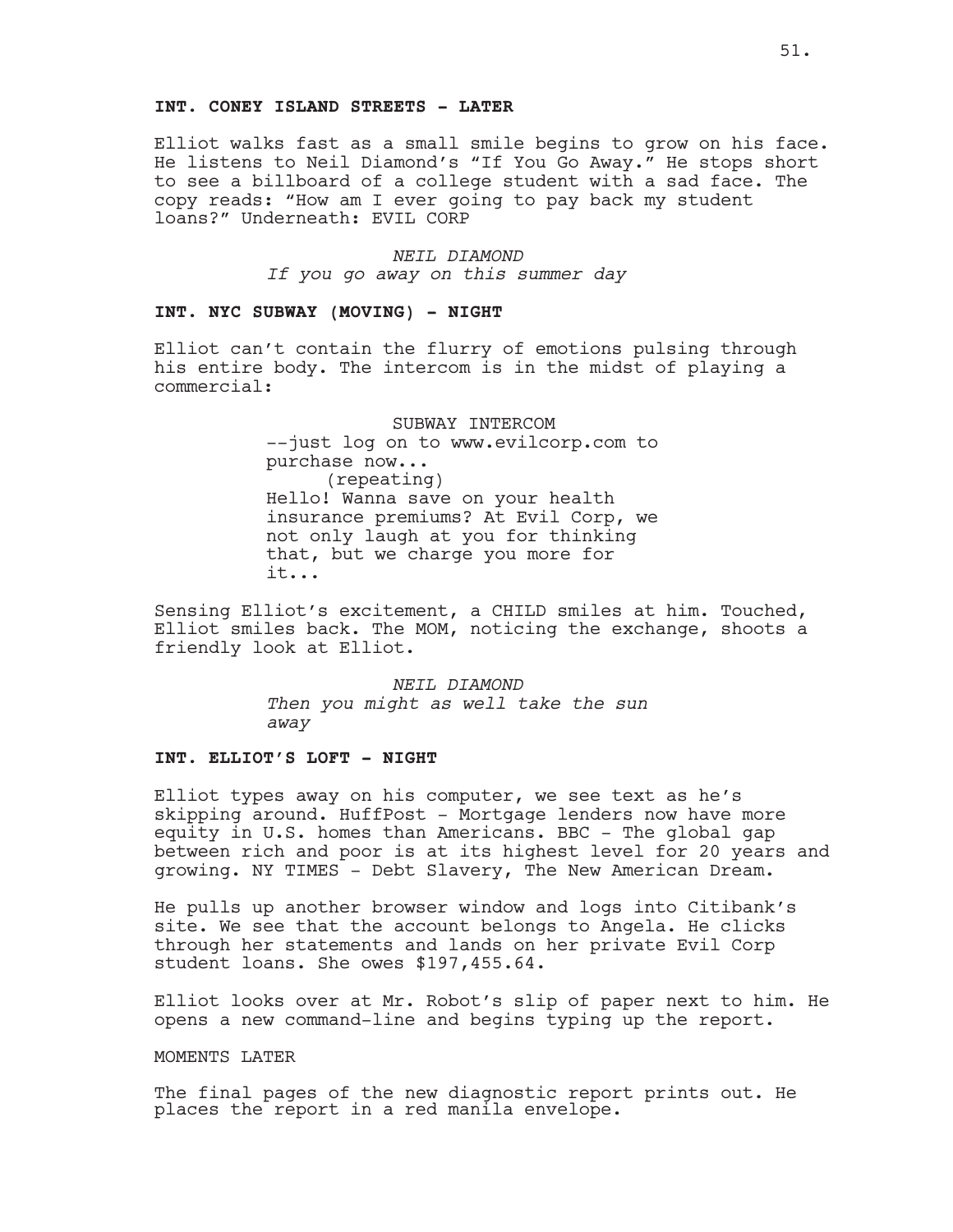#### MOMENTS LATER

Faintly smiling, Elliot sleeps soundly in his bed. The E logo of Elliot's Evil Corp desktop pulses in sleep mode, casting a shadow on Elliot periodically.

# *NEIL DIAMOND If you go away, as I know you must*

### **INT. NYC SUBWAY - PLATFORM - LATER**

As Elliot waits for the subway, he stares at a poster for a blockbuster movie called VILLAINS, the tagline reads: Evil Always Wins.

> *NEIL DIAMOND There'll be nothing left in this world to trust*

The MEN IN BLACK on the platform sneak Elliot looks. Elliot's excitement from the night before starts a slow descent.

# **INT. ALLSAFE OFFICES - NEXT MORNING**

WORKERS file in for another day, but the mood is somber. Terry Colby and his Evil Corp executives are crowded in the conference room. FBI Agents are also walking in and out. Gideon looks stressed. The air is thick with tension. Colby wants someone's head on a platter.

Angela walks in with a worried look. Ali walks in, sharing the same look of dread as everyone else.

> *NEIL DIAMOND Just an empty room, full of empty space*

Elliot nervously walks in, eyeing his blue and red manila envelopes. The smile from the night before is now but a distant memory.

> *NEIL DIAMOND (CONT'D) Like the empty look, I see on your face...*

### **INT. ALLSAFE OFFICES - CONFERENCE ROOM - LATER**

Gideon, AllSafe account executives, FBI, Evil Corp execs, Tyrell and Terry Colby himself surround the expansive table. The red manila envelope sits in front of Elliot. He's sweating profusely as he swaps the red back into his bag for the blue. \* He shakes his head in disappointment. \*

Tyrell Wellick notes the folder swap.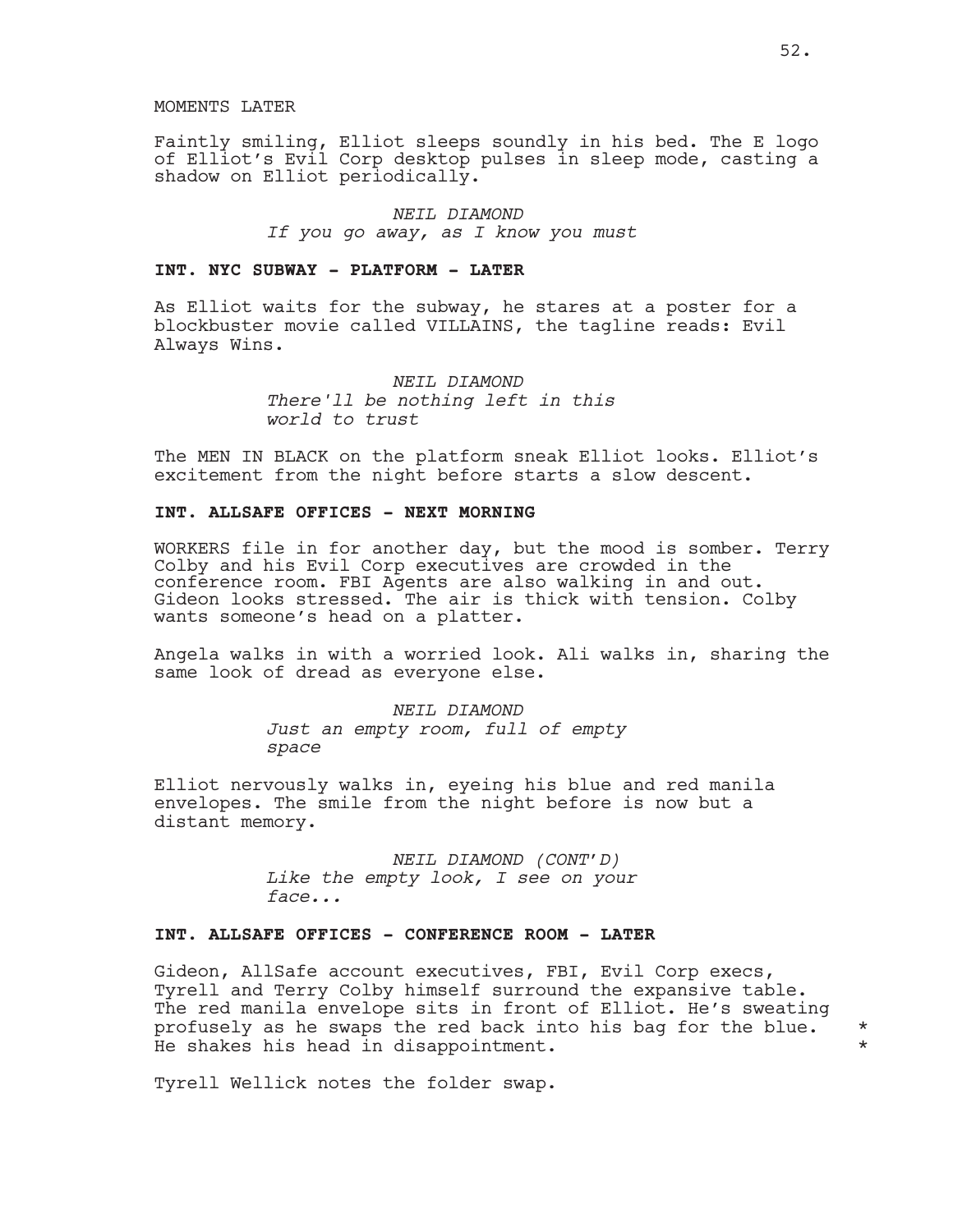# NEIL DIAMOND

*The good's gone from goodbye, if you go away, if you go away, if you go away....*

TERRY COLBY So, what do we got?

GIDEON So, if you take a look at the first page of the agenda--

Everyone flips over one page of their packet. Terry looks over at Elliot. Elliot nervously looks back.

> TERRY COLBY You're the one we sent to Virginia? (off Elliot's nervous nod) Great work. The gals in analysis said this was a tough one. All things being equal, that should have shut us down for days. So, you did good.

ELLIOT (uncomfortable) Okay.

Gideon tries to move on.

GIDEON

We should start with our account executive, Angela, who handled the initial alert. Elliot comes in later.

Angela awkwardly waves. Terry isn't impressed.

TERRY COLBY Okay then. What do we have, Angela? Walk us through this thing.

ANGELA We first noticed the breach at 2:07 A.M. Eastern Standard on Friday night-

TERRY COLBY You mean, Saturday?

ANGELA Sorry, yes, Saturday. Technically, Saturday morning.

TERRY COLBY (condescending) Yeah, Angela, that's what we're here for. The technicals.

Noting the condescension, Angela hides her anger.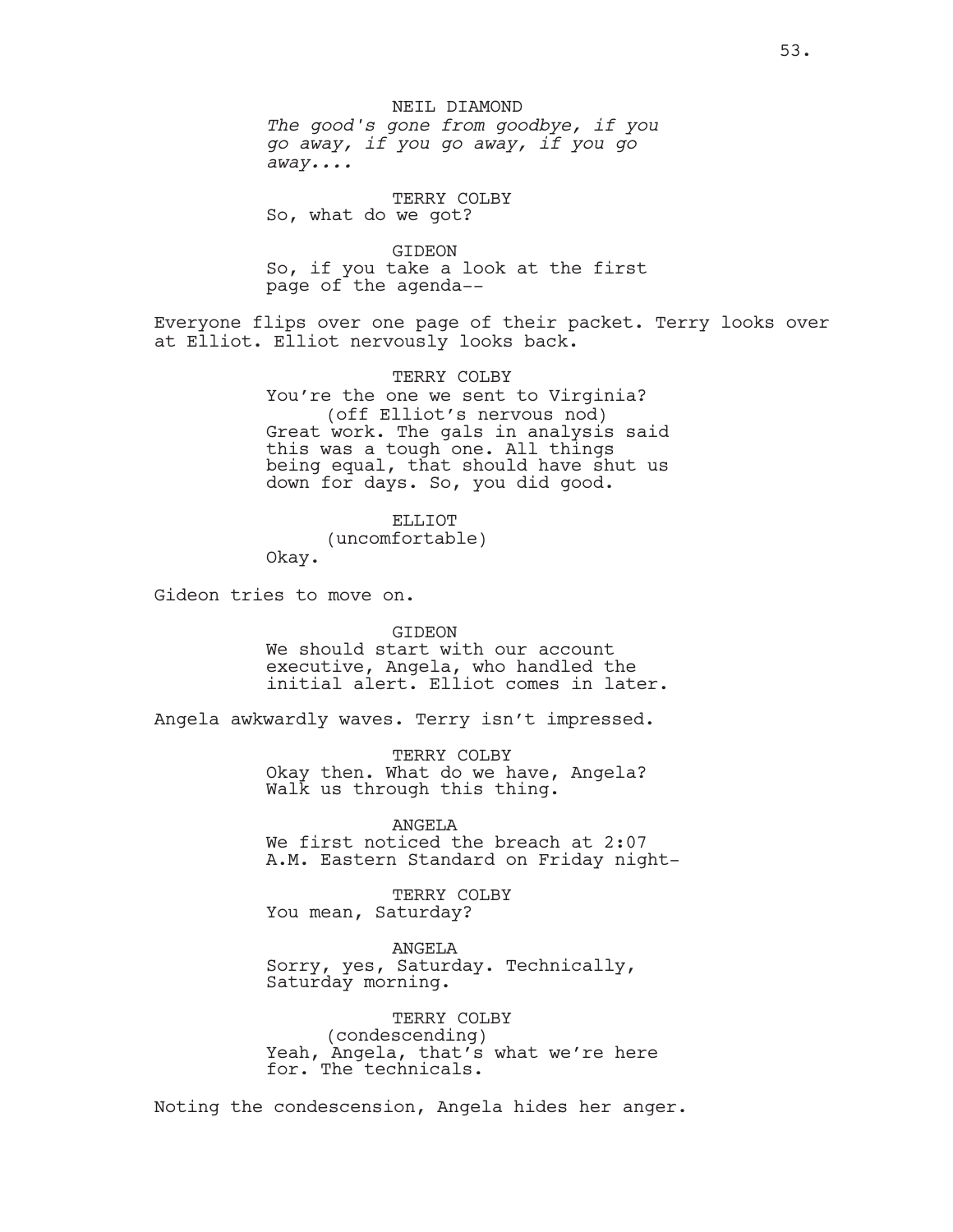#### ANGELA

Right, I'm sorry. Anyway, he arrived at the office at 2:35--

TERRY COLBY So, almost a half hour after the initial breach? Why didn't anyone pipe in from their laptops?

#### ANGELA

It's not protocol--

### ELLIOT

It wouldn't have been secure if someone terminaled in on this. It would have put the servers at more risk. It was the smarter move to have someone come in so they can login on a secure line.

# ANGELA

(annoyed) Exactly. Then Lloyd was able to--

TERRY COLBY Actually, one sec, hon.

Terry gestures to Gideon. Gideon leans in and Terry whispers something in his ear. From the look on Gideon's face, it's not good. Angela looks like she's gonna flip out.

After the brief exchange, Gideon walks over to Angela and relays the message. Angela angrily collects her papers and walks out of the conference room.

> TERRY COLBY (CONT'D) (to Elliot) Let's pick it up where you left off.

> ELLIOT What happened to Angela? She was the account exec on this--

#### TERRY COLBY

She's not gonna work out for us. Not on this level. We wanna stick to the more tech savvy here. Now, let's get right to the heart of this thing, because I can't sit here and read a packet for the next twenty minutes. Who did this? Were you guys able to find that out or not?

Elliot's eyes shift back and forth between the embarrassed Angela who is walking down the hallway, the red manila envelope still in his bag and Terry Colby's curious look. Elliot instantly gains courage. He swaps the blue manila for the red.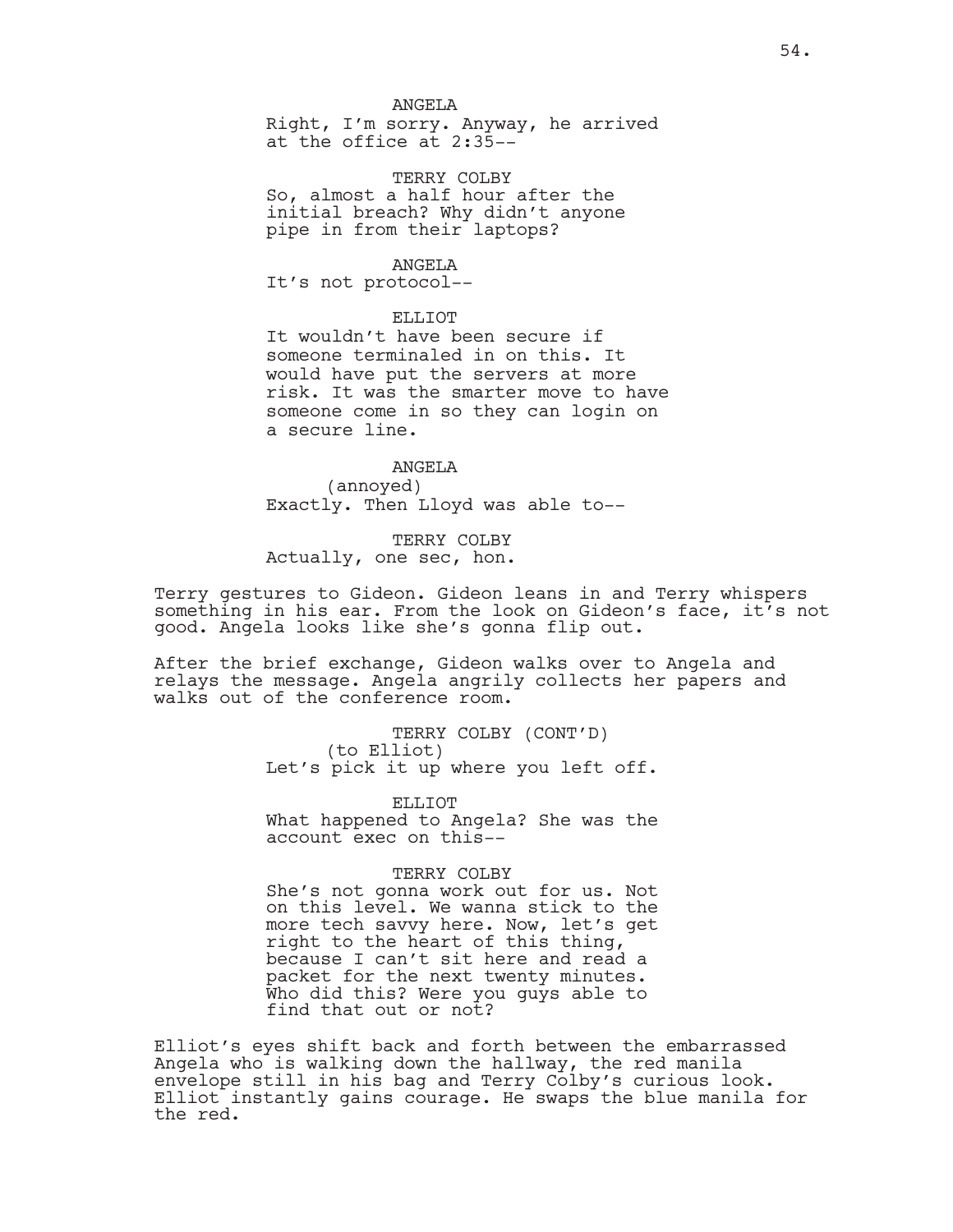ELLIOT

I have all the diagnostics right here. We were able to track down the IP address, including the traceroute. Timestamped and everything. I will also provide an encrypted PDF version.

### **INT. ALLSAFE OFFICES - ELLIOT'S CUBICLE - LATER**

Elliot nervously watches from his cubicle as the FBI, Colby and the rest of the execs examine the diagnostics.

His eyes wander to the head of the office to glimpse Angela talking to Gideon. Gideon hugs her as she walks out the door. Gideon walks over to Elliot and Lloyd's cubicle.

### ELLIOT

Is she gonna be okay?

GIDEON

Yeah, I told her to take the rest of the day off. I'm gonna move her off the Evil Corp account. I'm gonna assign Ali to you guys.

Elliot eyes Ali across the way. Elliot sinks in his seat and shakes off the disturbing thought. His eyes shift back to the FBI and Colby. He looks at *you* with concern. \* \* \* \* \*

CUT TO BLACK.

\*

FADE IN:

#### **INT. ELLIOT'S LOFT - MORNING**

Elliot hasn't slept and it shows. He quickly checks his phone. Google alerts: 0. He busts out his laptop and quickly searches around news blogs and hacker boards. His face falls.

> ELLIOT (V.O.) Nineteen days... no news, no arrests,  $\star$ no revolution.

### **INT. NYC SUBWAY (MOVING) - DAY**

Elliot looks around for Mr. Robot.

ELLIOT (V.O.) No Mr. Robot on the subway.

#### **EXT. CONEY ISLAND - DAY**

Elliot walks by the fsociety arcade, but it's abandoned. No wires, no hackers, no Mr. Robot.

> ELLIOT (V.O.) No signs of anyone at the arcade.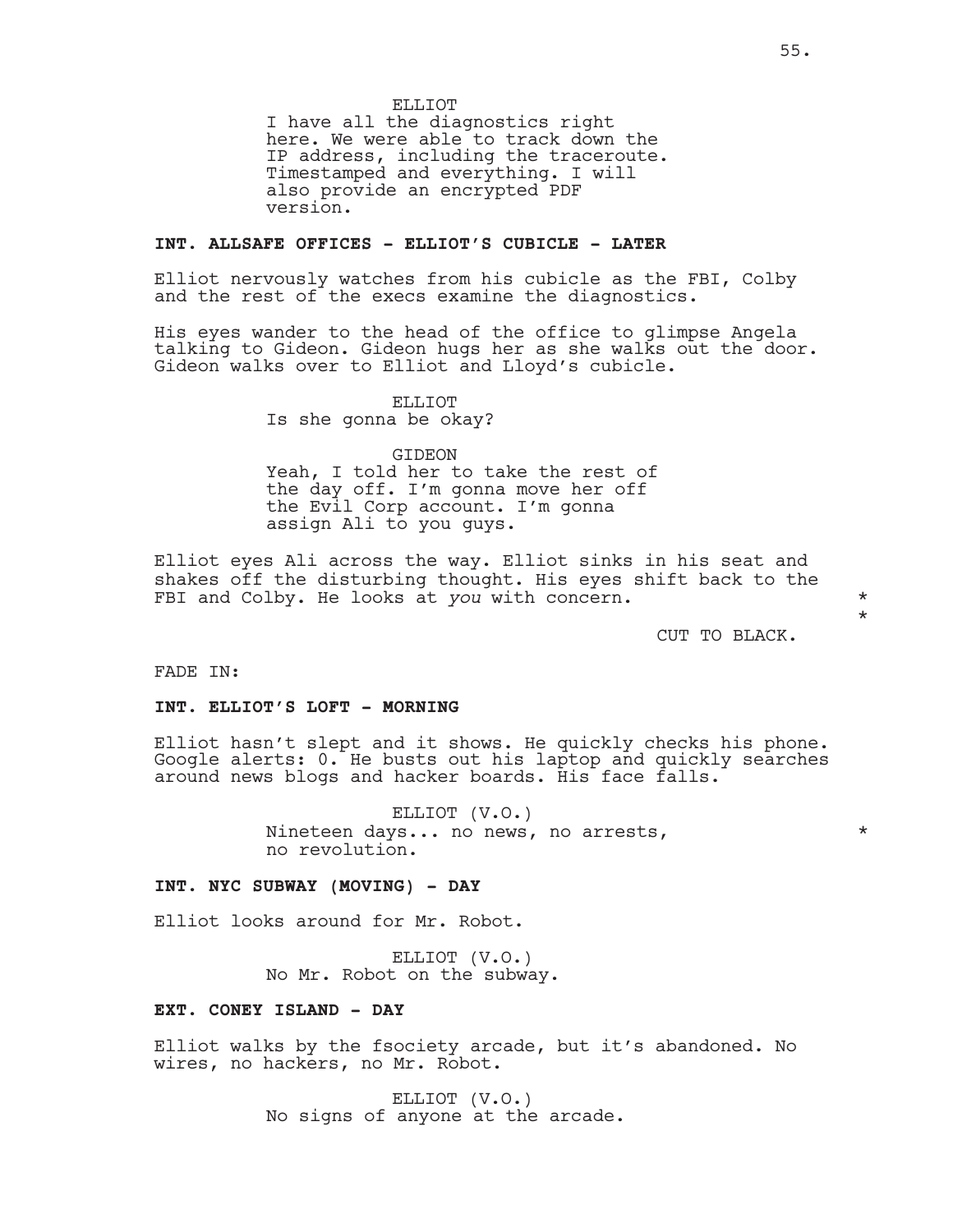### **INT. ALLSAFE OFFICES - DAY**

Elliot walks in, he sees Angela ahead of him. She's dyed her hair jet black. He tries to catch up and say hi, but she gives him the cold shoulder.

> ELLIOT (V.O.) (eyes the empty conference room) No FBI, Colby, Evil Corp. Maybe Mr.<br>Robot was wrong after all \* \* \* \* \* \* \* Robot was wrong after all.

# **INT. ALLSAFE OFFICES - CUBICLE - LATER**

Bored, Elliot stares at his computer screen. A banner ad for the movie VILLAINS flashes on a website.

# **EXT. NYC STREETS - DAY** \*

Elliot walks down the street on his cell.

#### ELLIOT

Hi, this is Sam from Wells Fargo security fraud department. Unfortunately, we have to inform you that your account has been compromised.

MICHAEL (O.S.) What? Really? What happened?

ELLIOT

First, before I can continue, I need to verify some information. Are you still at 350 Hawthorne Avenue?

MICHAEL (O.S.) Yes. Apartment 2C.

ELLIOT Great. And the last four of your social security?

MICHAEL (O.S.) Umm...6457.

ELLIOT Mother's maiden.

MICHAEL (O.S.)

Faben.

ELLIOT And your security question...

A painful pause on the phone.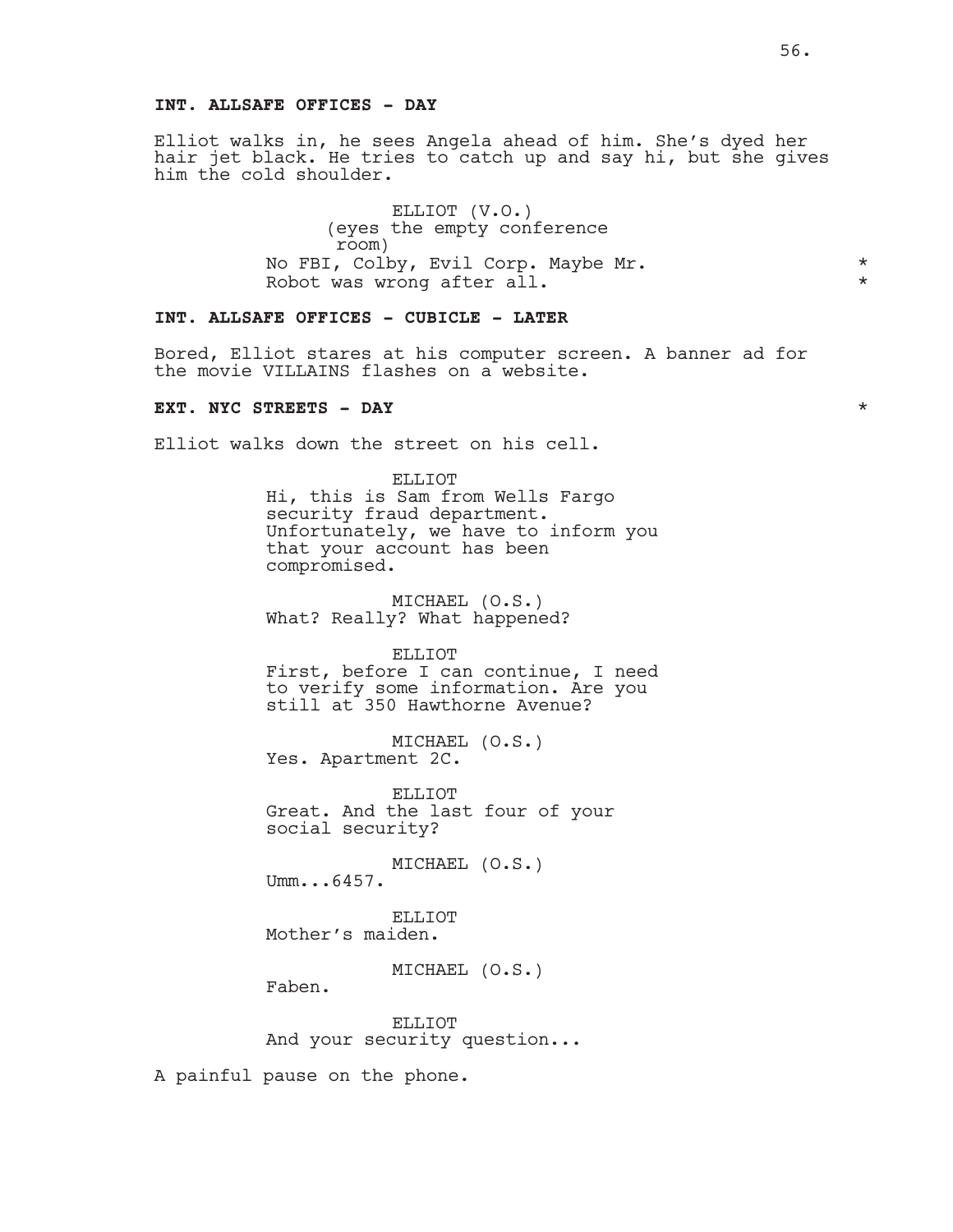ELLIOT (V.O.) I always stretch for this one.

MICHAEL (O.S.) Oh, um, I think, dog's name. Flipper. Wasn't it that?

# **INT. ELLIOT'S LOFT - NIGHT**

Elliot sits in front of his rundown, stickered up Evil Corp desktop as a command line program runs password checks with the keywords Elliot has inputted.

> ELLIOT (V.O.) With those details plus a dictionary  $\star$ <br>hack, it'll take my program maybe two  $\star$ hack, it'll take my program maybe two \* minutes to crack his password.  $*$

While he waits, Elliot goes on Facebook and looks up Angela. He scans through the pictures of her and Ali. Christmas vacations, Halloween, beach parties, barbecues, etc.

> ELLIOT (V.O.) What I wouldn't give to be normal. To live in that bubble, the reality of the naive.

He switches Facebook accounts to Krista, his therapist. More happy pictures of families, vacations, friends.

> ELLIOT (V.O.) That's how I justify this. To keep their optimism intact. To protect them.

His password program BEEPS. He switches screens hurriedly and discovers the program didn't come up with a single match.

> ELLIOT (V.O.) How? He's too old to have a complicated password. It had to have been a combination of these things.

Elliot puts his head down and thinks.

ELLIOT (V.O.) I'm missing something. I'm missing something. I'm missing something.

He closes his eyes. He slouches as he rocks back and forth in his chair. His leg twitches rapidly as he mumbles thoughts to himself. Finally, he looks up at his screen.

> ELLIOT (V.O.) \* His phone number. \*

He quickly goes on Google and does a reverse look-up on Michael's phone number.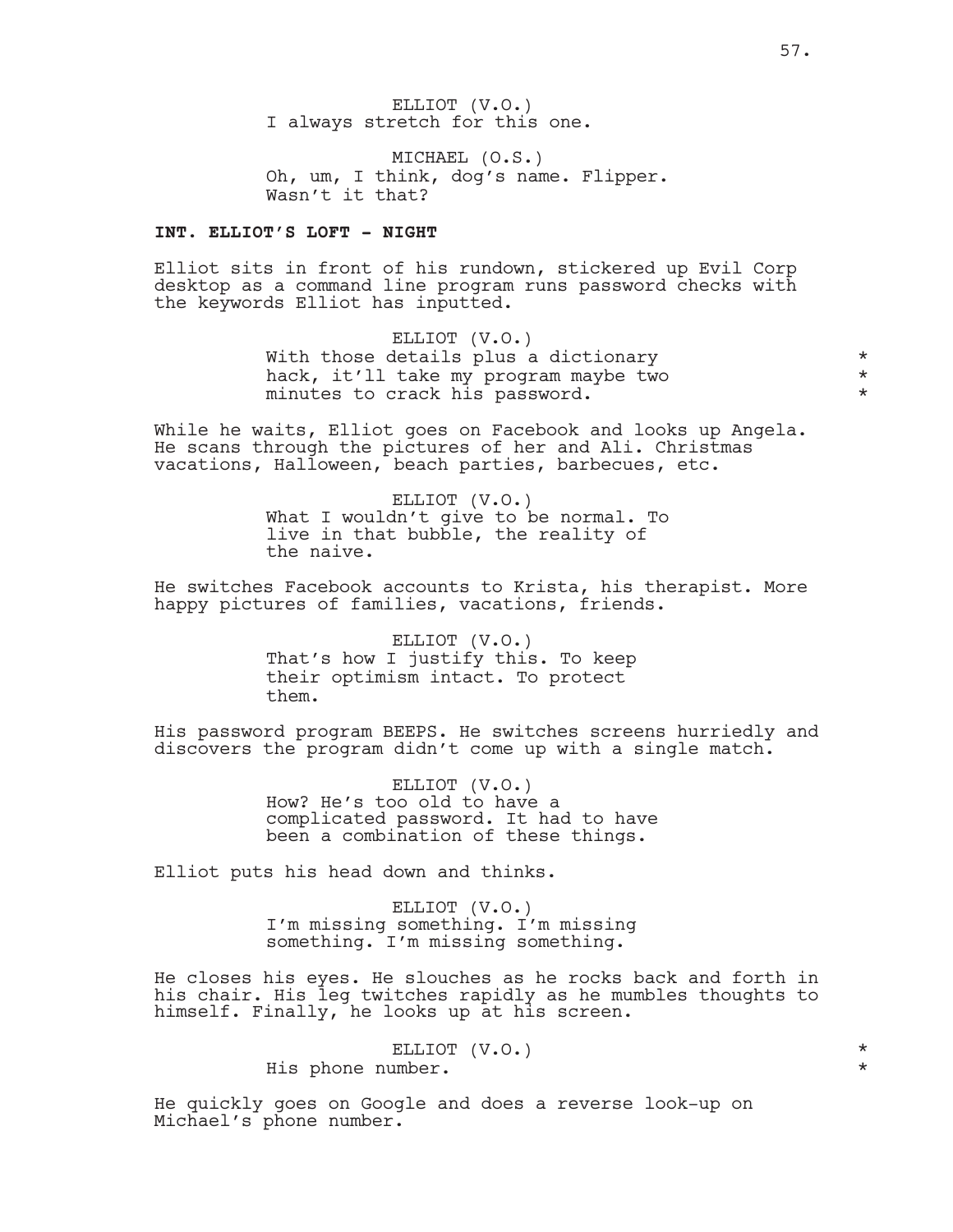### ELLIOT (V.O.) Michael Hansen isn't his real name.

Elliot sits back, disappointed.

### **EXT. 350 HAWTHORNE AVENUE - NIGHT**

Michael walks down his street carrying a screaming baby. His WIFE walks next to him. They exchange words before she heads into the corner convenience store and he walks towards their apartment building, baby in arms. Elliot sits on his stoop, in his hoodie, smoking a cigarette, waiting for him.

Elliot's silhouette takes Michael by surprise.

#### ELLIOT

You're gonna stop seeing Krista.

The sound of her name immediately makes Michael's eyes grow wide. Elliot stands and faces him. The baby cries.

> ELLIOT (CONT'D) You're gonna break up with her tonight and you're never going to see her again.

MICHAEL (recognizing him) You're the guy that used my phone--

ELLIOT You cheated on your current wife with seven different women and I have digital proof of all of this.

Stunned, Michael remains still. His wife stands in line at the checkout.

> ELLIOT (CONT'D) Ashley Madison, online escorts, fake Facebook pages. I have it all. And if you don't break up with Krista tonight, your wife will know everything along with the police.

> > MICHAEL

The police?

ELLIOT Two of the escorts were fifteen.

Michael puts his head down with a wince. The baby screams louder.

> ELLIOT (V.O.) That part I made up. But he did have a proclivity for young escorts that helped the lie.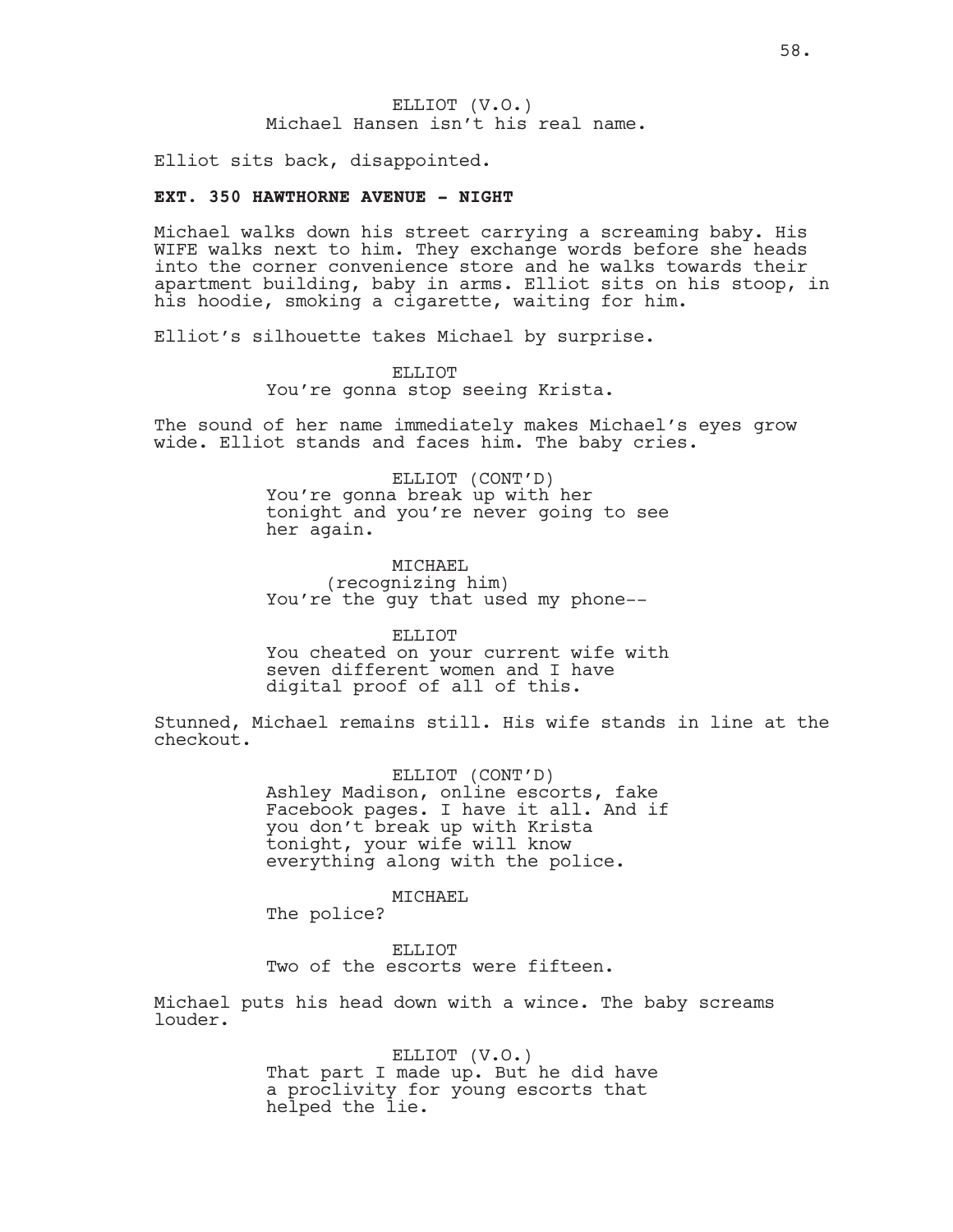ELLIOT But I'm not going to do any of that as long as you break up with Krista. Tonight.

Michael looks up at him, now out of fear. His wife is putting away her wallet and is about to walk out.

> MICHAEL Done. I'll breakup with her--

> > ELLIOT

You're also gonna tell her the truth. That you're married. That you cheat on your wife. That you hire prostitutes. That you never had any intention of being serious with her.

MICHAEL Why? That would destroy her.

ELLIOT (V.O.) Exactly. Krista needs to avoid dickheads like you in the future. Her radar needs fixing.

ELLIOT I'll know if you skip a detail. So don't, or the emails go beaming out.

Michael nods quickly as his wife exits the store.

ELLIOT (CONT'D) Oh, and one last thing. Need you to go upstairs and get something for me.

# **INT. ELLIOT'S LOFT - NIGHT**

Elliot brings Michael's dog, Flipper, home-- much to the chagrin of Qwerty.

> ELLIOT Come on, Qwerty, he's nice.

Qwerty isn't happy, her back raised as she scurries to the top of the kitchen counters.

Elliot gives the dog some water. He laps it up happily.

ELLIOT (CONT'D)

Good boy.

MOMENTS LATER

Elliot is on his computer burning a CD. The folder he's copying is called MICHAEL HANSEN FILES. Once the burn is complete, he pulls out a sharpie and labels it PINK FLOYD - WISH YOU WERE HERE.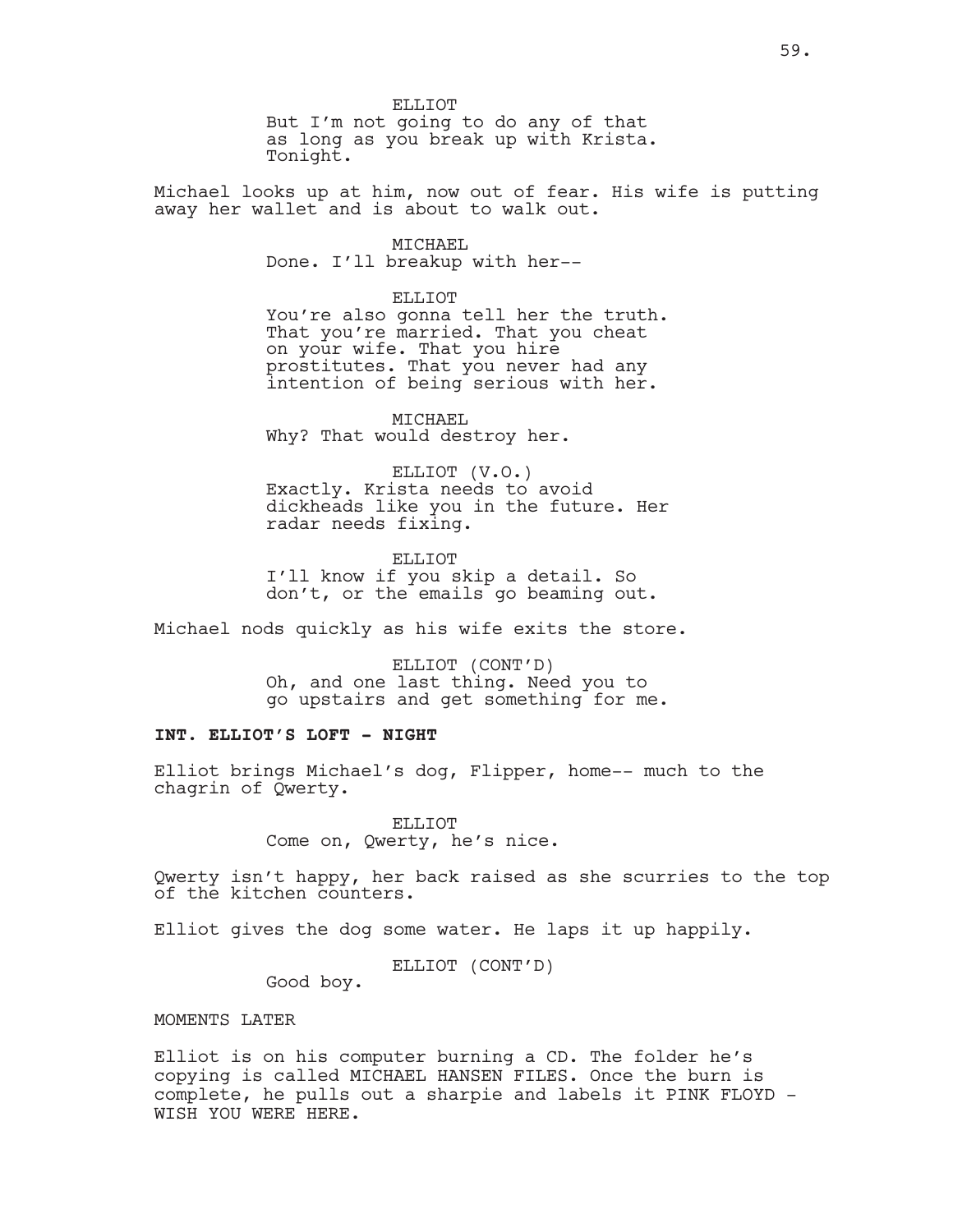He grabs a large CD Case from underneath his bed and flips it open. Several other CDs labeled everything from the BEATLES to ZEPPELIN are in there. He files the newly fake-labeled CD and sends the envelope back under his bed.

He jumps back on his computer and deletes the Michael Hansen folder. With a small hope in his eyes, he checks his browser for news alerts again. Nothing. He goes to bed.

### **INT. PSYCHOLOGIST'S OFFICE - DAY**

Elliot sits in his usual chair. He looks at Krista, who looks disheveled and completely out of it.

ELLIOT

Krista? (off her look) Are you okay?

KRISTA (clears her throat) Sorry. I'm fine. Go on.

### ELLIOT (V.O.)

The look of disillusionment. He told her. She cried all night. Now comes the sadness. I don't like seeing her \* \* \* sad.

#### ELLIOT

I think Angela blames me for what happened with the Evil Corp meeting. What do I do? I need to talk to her.

KRISTA

I think you just answered your own question. (off his look) Talk to her.

ELLIOT But she won't respond to any of my texts or emails--

#### KRISTA

Go to her apartment, knock on her door and tell her you need to talk. (pointed) Communication is key, Elliot. Real human interaction. That's what's important for you right now.

Elliot takes in the ground-breaking idea.

### **EXT. ANGELA'S APARTMENT - NIGHT**

He knocks, then nervously waits for Angela to open the door.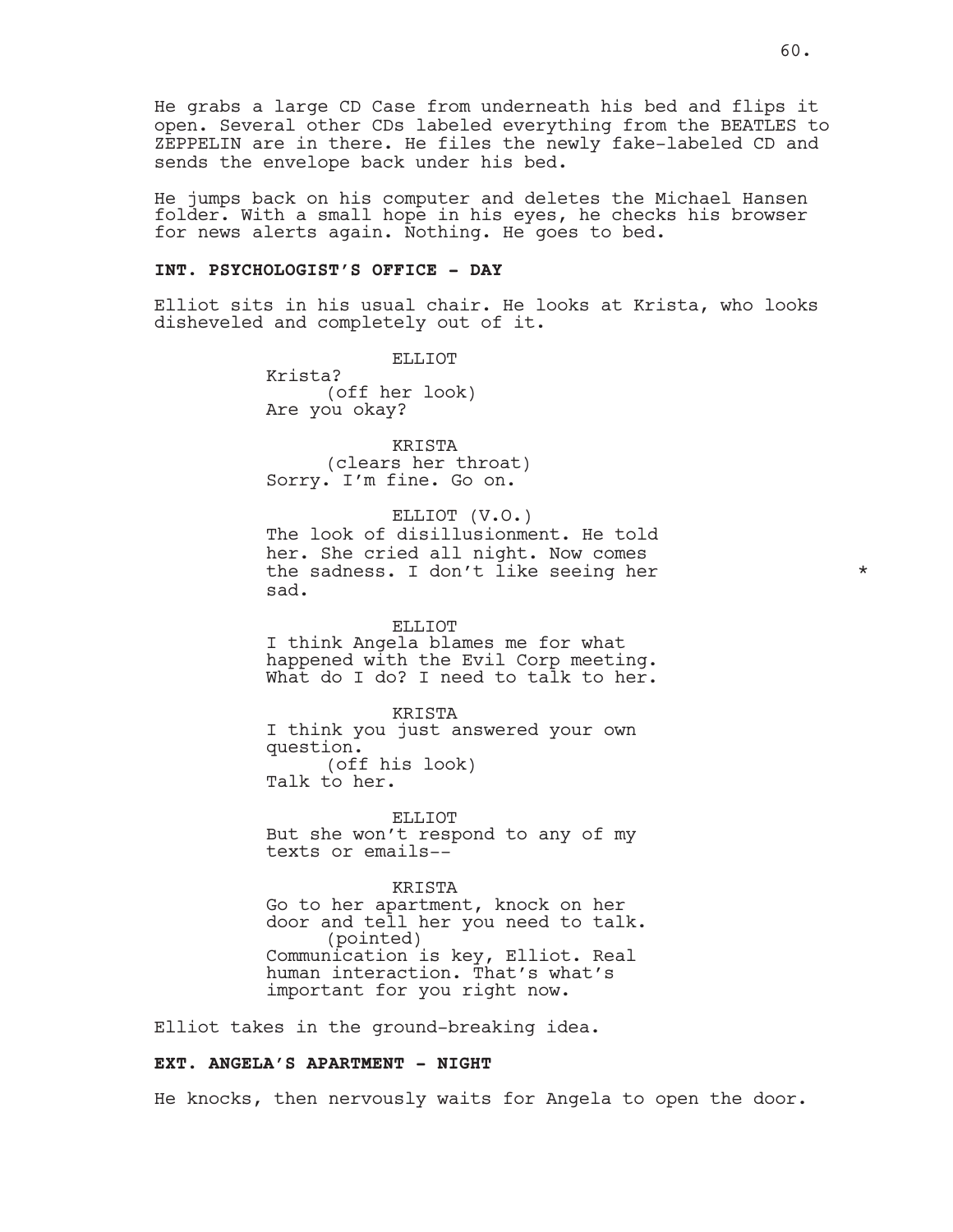She does. It's clear by the look on her face she's as shocked as he is that he's there.

After a hesitation, Angela lets him in.

### **INT. ANGELA'S APARTMENT**

Elliot looks around her apartment. It's well kept, friendly and warm. It's the opposite of his place. CNBC plays muted on the flatscreen hanging on the wall.

> ANGELA What's going on?

ELLIOT You won't talk to me. You haven't talked to me since the Evil Corp meeting--

#### ANGELA

I don't want to talk to you, because I feel embarrassed every time I think about what happened. I'll get over it, it's fine.

ELLIOT It's been three weeks--

ANGELA You didn't have to take care of me in there. I know you were trying to help, but just don't do it again. Even if I'm losing. Let me lose. Okay? (off his confused look) Don't look confused, just say okay.

Elliot nods. She puts her head down, disappointed in herself. Though this is awkward for him, Elliot slowly hugs her.

> ANGELA (CONT'D) Elliot... I'm sorry...

A momentary hesitation as they eye each other. The moment quickly feels like it could be a kiss. But then Elliot realizes Angela's eyes are looking behind him. He turns.

*ON TV:*

*Terry Colby is arrested by FBI and taken into custody. A CNBC banner reads:* 

*BREAKING - CTO of Evil Corp, Terry Colby, has been arrested for his alleged role in Evil's high-profile hacking.*

Elliot's eyes go wide.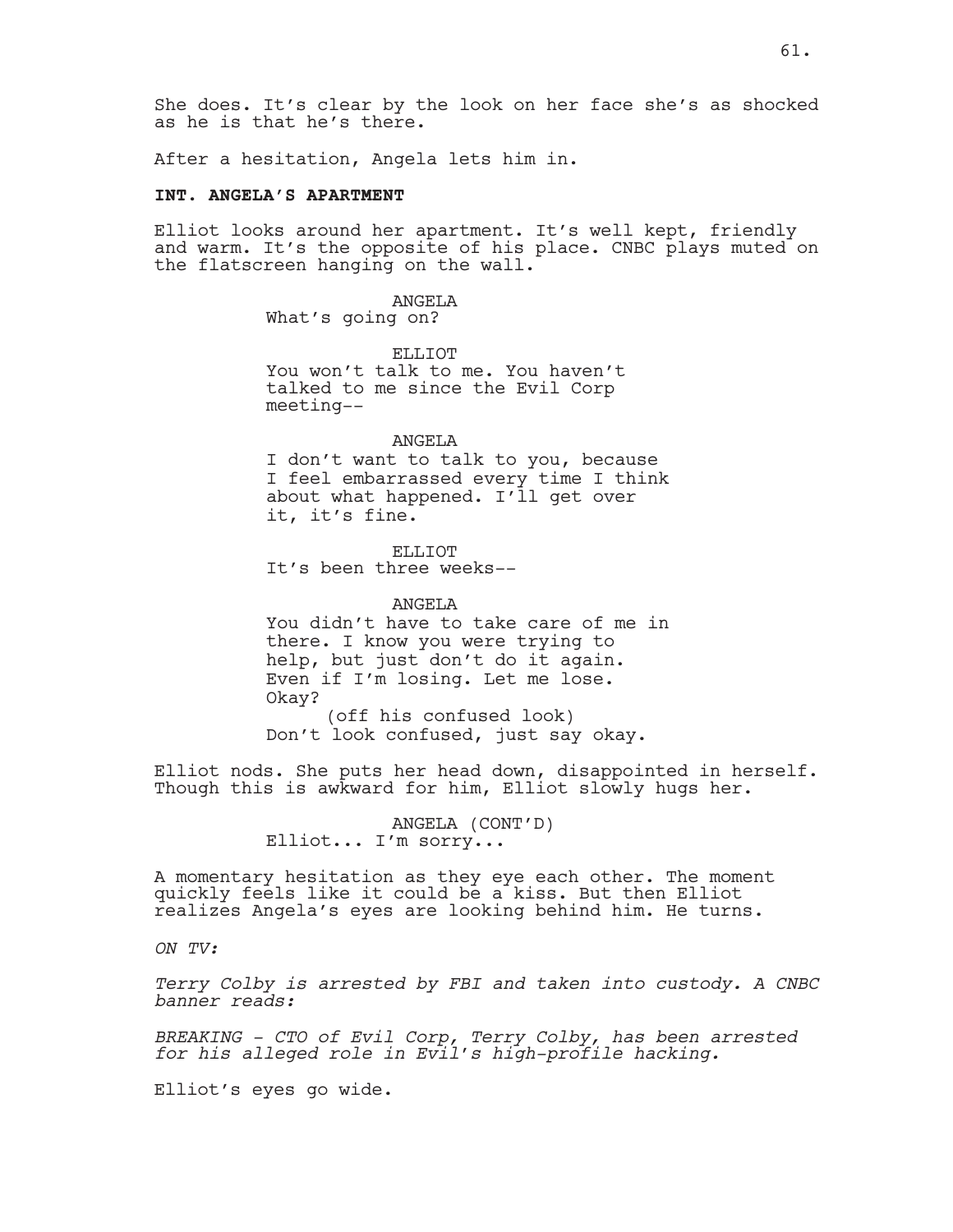Angela turns up the volume.

*ON TV:*

*TERRY COLBY No comment, no comment, no comment.*

*NEWS REPORTER FBI agents claim that Colby either used hacking groups or worked in conjunction with them to pressure Evil Corp during his contract negotiations. After a long and exhaustive investigation, sources close to the FBI have confirmed that the hacks were in part tied to Terry Colby's personal laptop.*

### **EXT. NEW YORK STREETS - DAY**

Elliot walks down the street, no longer in a zombified, shiftless state-- but with life and purpose.

He looks at his phone. News alert headlines read: EVIL CORP'S STOCK DOWN ON NEWS OF CYBERCRIME.

> ELLIOT (V.O.) (incredulous) It's happening. It's happening. It's happening. It's happening.

Elliot stops in Times Square and looks at the TV's around him announcing news of the disastrous Evil Corp scandal.

> ELLIOT (V.O.) Maybe I can change the system by hating it!!

He stretches his arms out like he's just won the gold--

A limo screeches to a halt in front of him. A MAN IN BLACK jumps out and opens the door. Elliot's smile is long gone.

> MAN IN BLACK Sir, step inside the car.

Other MEN IN BLACK stand behind Elliot. Sweating immediately, Elliot even notices POLICE looking the other way.

> MAN IN BLACK (CONT'D) Sir. Get inside the vehicle. *Now.*

Helpless, Elliot slowly climbs in. The limo peels out. \*